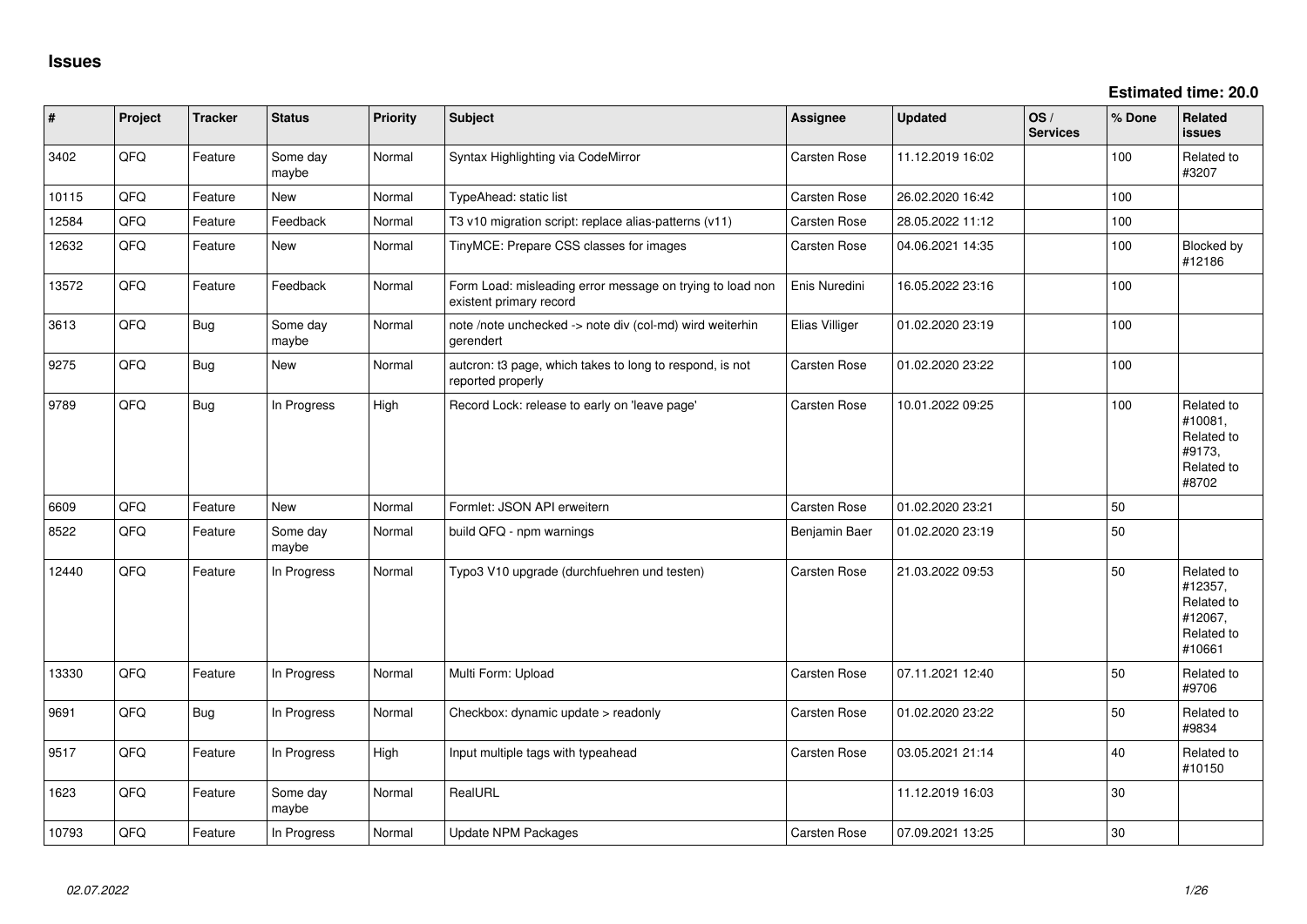| #    | Project | <b>Tracker</b> | <b>Status</b>     | <b>Priority</b> | Subject                                                                                                            | <b>Assignee</b> | <b>Updated</b>   | OS/<br><b>Services</b> | % Done      | Related<br>issues                           |
|------|---------|----------------|-------------------|-----------------|--------------------------------------------------------------------------------------------------------------------|-----------------|------------------|------------------------|-------------|---------------------------------------------|
| 2665 | QFQ     | <b>Bug</b>     | Priorize          | Normal          | Dynamic Update funktioniert nicht, wenn beim<br>entsprechenden FormElement eine size angegeben ist.                | Benjamin Baer   | 03.01.2022 08:12 |                        | 30          |                                             |
| 880  | QFQ     | Feature        | Some day<br>maybe | Urgent          | Security: PHP, SQL Injection, XSS                                                                                  |                 | 03.05.2021 21:14 |                        | $\Omega$    | Related to<br>#14320                        |
| 955  | QFQ     | Feature        | Some day<br>maybe | Normal          | QF: Notizen vor/nach dem Form                                                                                      |                 | 01.02.2020 23:20 |                        | $\Omega$    |                                             |
| 1234 | QFQ     | Feature        | Some day<br>maybe | Normal          | QF: Record numbering: Im Grid soll in Spalte 1 optional die<br>laufende Nummer der Records angezeigt werden.       |                 | 01.02.2020 23:20 |                        | $\Omega$    |                                             |
| 1251 | QFQ     | Feature        | Some day<br>maybe | Normal          | QF: Combo                                                                                                          |                 | 11.12.2019 16:03 |                        | $\Omega$    |                                             |
| 1253 | QFQ     | Feature        | Some day<br>maybe | Normal          | QF: Colorpicker                                                                                                    |                 | 11.12.2019 16:03 |                        | $\Omega$    |                                             |
| 1510 | QFQ     | Feature        | Some day<br>maybe | Normal          | jquery von google laden, falls das nicht geht lokal                                                                |                 | 11.12.2019 16:03 |                        | $\Omega$    |                                             |
| 1635 | QFQ     | Feature        | Some day<br>maybe | Normal          | QFQ Extension content record: weitere Optionen<br>einblenden.                                                      | Carsten Rose    | 11.12.2019 16:03 |                        | $\Omega$    |                                             |
| 1946 | QFQ     | Feature        | Some day<br>maybe | Normal          | Kontrolle ob der ReadOnly Modus bei den<br>Formularelementen korrekt implementiert ist                             | Carsten Rose    | 11.12.2019 16:03 |                        | $\mathbf 0$ |                                             |
| 2084 | QFQ     | Feature        | Some day<br>maybe | Normal          | Mailto mit encryption: Subrecord                                                                                   | Carsten Rose    | 11.12.2019 16:03 |                        | $\Omega$    | Related to<br>#2082                         |
| 2361 | QFQ     | Feature        | New               | Normal          | Logging wer/wann/wo welches Formular aufgerufen hat                                                                | Carsten Rose    | 11.12.2019 16:15 |                        | $\Omega$    | Related to<br>#4432,<br>Related to<br>#7480 |
| 2950 | QFQ     | Feature        | Some day<br>maybe | Normal          | Inhalt QFQ Records als File                                                                                        |                 | 11.12.2019 16:03 |                        | $\Omega$    |                                             |
| 2995 | QFQ     | Feature        | Some day<br>maybe | Normal          | Dropdown JQuery Plugin: 'chosen' - Moeglichkeit um Select<br>Listen mehr Funktion zu geben. Kein Bootstrap noetig. | Carsten Rose    | 11.12.2019 16:03 |                        | $\Omega$    |                                             |
| 3216 | QFQ     | Feature        | Some day<br>maybe | Normal          | dynamic update für checkbox label2                                                                                 | Carsten Rose    | 11.12.2019 16:03 |                        | $\Omega$    | Related to<br>#2081                         |
| 3267 | QFQ     | Feature        | Some day<br>maybe | Normal          | 2 Forms auf einer Seite: real + Read only                                                                          | Carsten Rose    | 11.12.2019 16:03 |                        | $\Omega$    |                                             |
| 3273 | QFQ     | Feature        | Some day<br>maybe | Low             | Dirty Flag in Form                                                                                                 | Carsten Rose    | 11.12.2019 16:02 |                        | $\Omega$    |                                             |
| 3285 | QFQ     | Feature        | Some day<br>maybe | Normal          | Zeichenlimit pro Feld: textarea / editor                                                                           | Carsten Rose    | 11.12.2019 16:02 |                        | $\mathbf 0$ |                                             |
| 3291 | QFQ     | Feature        | Some day<br>maybe | Normal          | AutoCron websiteToken                                                                                              | Carsten Rose    | 11.12.2019 16:02 |                        | $\mathbf 0$ | Related to<br>#4250                         |
| 3331 | QFQ     | Feature        | Some day<br>maybe | Normal          | Default Tooltip fuer _page? Links: mit Form und Record ID                                                          | Carsten Rose    | 11.12.2019 16:02 |                        | $\mathbf 0$ |                                             |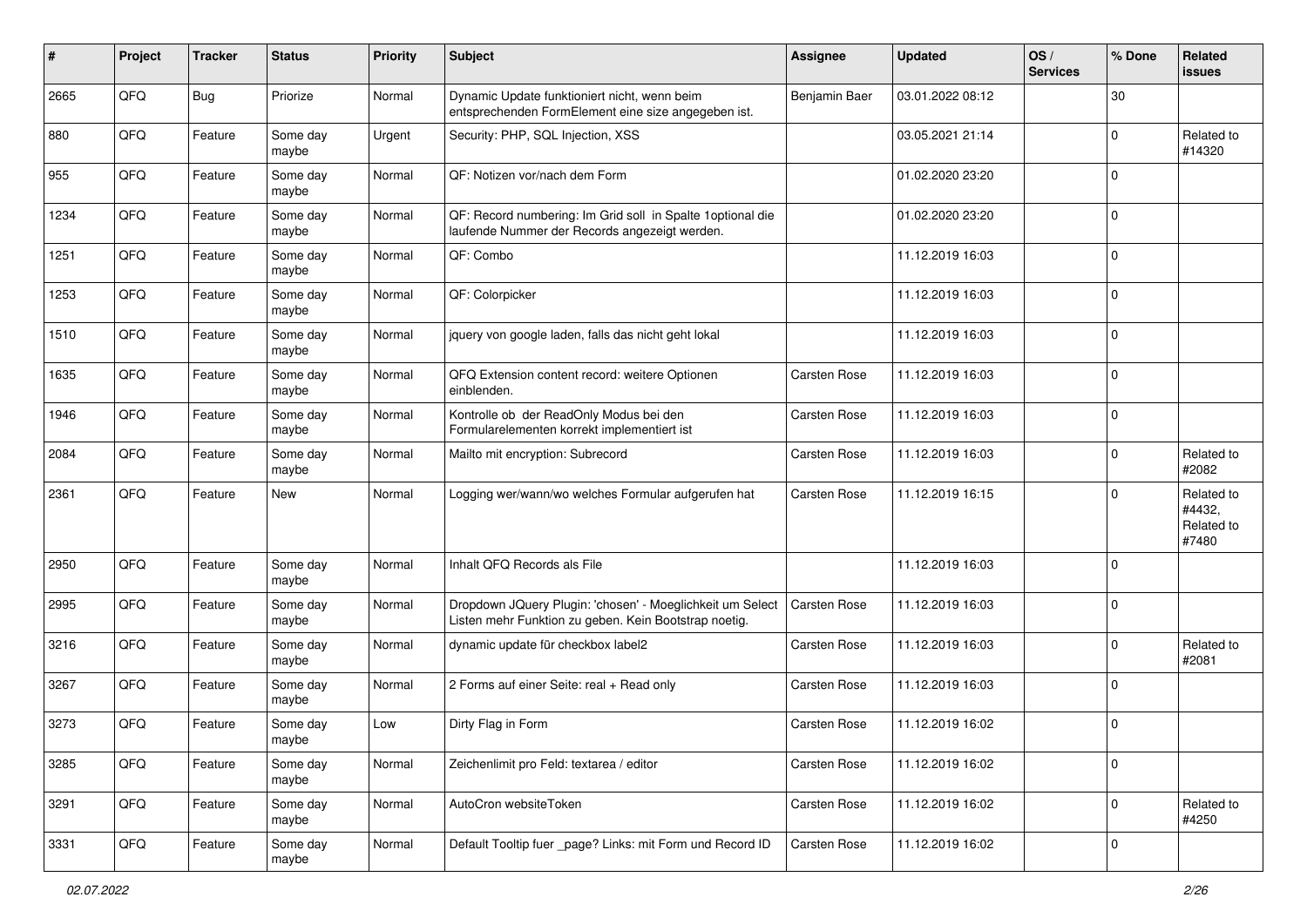| #    | Project | <b>Tracker</b> | <b>Status</b>     | <b>Priority</b> | Subject                                                                                                                                      | <b>Assignee</b> | <b>Updated</b>   | OS/<br><b>Services</b> | % Done      | Related<br>issues                           |
|------|---------|----------------|-------------------|-----------------|----------------------------------------------------------------------------------------------------------------------------------------------|-----------------|------------------|------------------------|-------------|---------------------------------------------|
| 3332 | QFQ     | Feature        | Some day<br>maybe | Normal          | Uploads: Thumbnails, Details zum hochgeladenen File                                                                                          | Carsten Rose    | 11.12.2019 16:02 |                        | $\Omega$    | Related to<br>#3264,<br>Related to<br>#5333 |
| 3350 | QFQ     | Feature        | Some day<br>maybe | Normal          | FormEditor: Hilfetext hinter 'checktype'                                                                                                     | Carsten Rose    | 11.12.2019 16:02 |                        | $\Omega$    |                                             |
| 3385 | QFQ     | Feature        | Some day<br>maybe | Normal          | templateGroup: insert/update/delete non primary records                                                                                      | Carsten Rose    | 11.12.2019 16:02 |                        | $\Omega$    |                                             |
| 3415 | QFQ     | Feature        | Some day<br>maybe | Normal          | FE Login Box Templatefile                                                                                                                    | Benjamin Baer   | 11.12.2019 16:02 |                        | $\Omega$    |                                             |
| 3432 | QFQ     | Feature        | New               | Normal          | subrecord: dynamicUpdate                                                                                                                     | Carsten Rose    | 11.06.2020 21:10 |                        | $\mathbf 0$ | Related to<br>#5691                         |
| 3457 | QFQ     | Feature        | Some day<br>maybe | Normal          | LDAP: concat multi values to one single entry                                                                                                | Carsten Rose    | 11.12.2019 16:02 |                        | $\Omega$    |                                             |
| 3458 | QFQ     | Feature        | Some day<br>maybe | Normal          | Display 'Edit Form Element'-Checkbox on form: should<br>depend on FE Group                                                                   | Carsten Rose    | 11.12.2019 16:02 |                        | $\Omega$    | Related to<br>#3447                         |
| 3495 | QFQ     | Feature        | Some day<br>maybe | Normal          | Predifined Parameter werden nicht in '+' (add new record)<br>SIP gerendert.                                                                  |                 | 11.12.2019 16:02 |                        | $\Omega$    |                                             |
| 3504 | QFQ     | Feature        | New               | Normal          | Logging: welche Action FEs werden wann wie ausgefuehrt                                                                                       | Carsten Rose    | 01.02.2020 23:21 |                        | $\Omega$    | Related to<br>#5458,<br>Related to<br>#4092 |
| 3537 | QFQ     | Feature        | Some day<br>maybe | Low             | SHOW COLUMNS FROM tableName - Extend '{{!'<br>definition                                                                                     | Carsten Rose    | 11.12.2019 16:02 |                        | $\Omega$    |                                             |
| 3567 | QFQ     | Feature        | Some day<br>maybe | Low             | 'Save', 'Close', 'New' als FormElement                                                                                                       |                 | 11.12.2019 16:02 |                        | $\Omega$    |                                             |
| 3617 | QFQ     | Feature        | Some day<br>maybe | Normal          | Load javascripts at bottom                                                                                                                   |                 | 11.12.2019 16:02 |                        | $\Omega$    |                                             |
| 3646 | QFQ     | Feature        | Some day<br>maybe | Normal          | Moeglichkeit HTML Tags in Reports auszugeben (zu<br>enkodieren: htmlspecialchars)                                                            |                 | 11.12.2019 16:02 |                        | $\Omega$    | Related to<br>#14320                        |
| 3666 | QFQ     | Feature        | Some day<br>maybe | Normal          | a) Performance Messung: mysql_real_escape_string() im<br>Vergleich zu str_replace(), b) doppeltes Aufrufen von<br>mysql_real_escape_string() | Carsten Rose    | 11.12.2019 16:02 |                        | $\Omega$    |                                             |
| 3677 | QFQ     | Feature        | Some day<br>maybe | Normal          | wkhtmitopdf: FE User access prohibited, if client IP changes   Carsten Rose<br>- \$TYPO3_CONF_VARS[FE][lockIP]                               |                 | 11.12.2019 16:02 |                        | $\mathbf 0$ |                                             |
| 3692 | QFQ     | Feature        | Some day<br>maybe | Normal          | QFQ Webseite                                                                                                                                 | Benjamin Baer   | 11.12.2019 16:02 |                        | $\mathbf 0$ | Related to<br>#5033                         |
| 3708 | QFQ     | Feature        | Some day<br>maybe | Normal          | Form: input - 'specialchars', 'none'  gewisse tags<br>erlauben, andere verbieten                                                             | Carsten Rose    | 11.12.2019 16:02 |                        | $\mathbf 0$ | Related to<br>#14320                        |
| 3727 | QFG     | Feature        | New               | High            | Security: Session Hijacking erschweren                                                                                                       | Carsten Rose    | 03.05.2021 21:14 |                        | $\pmb{0}$   |                                             |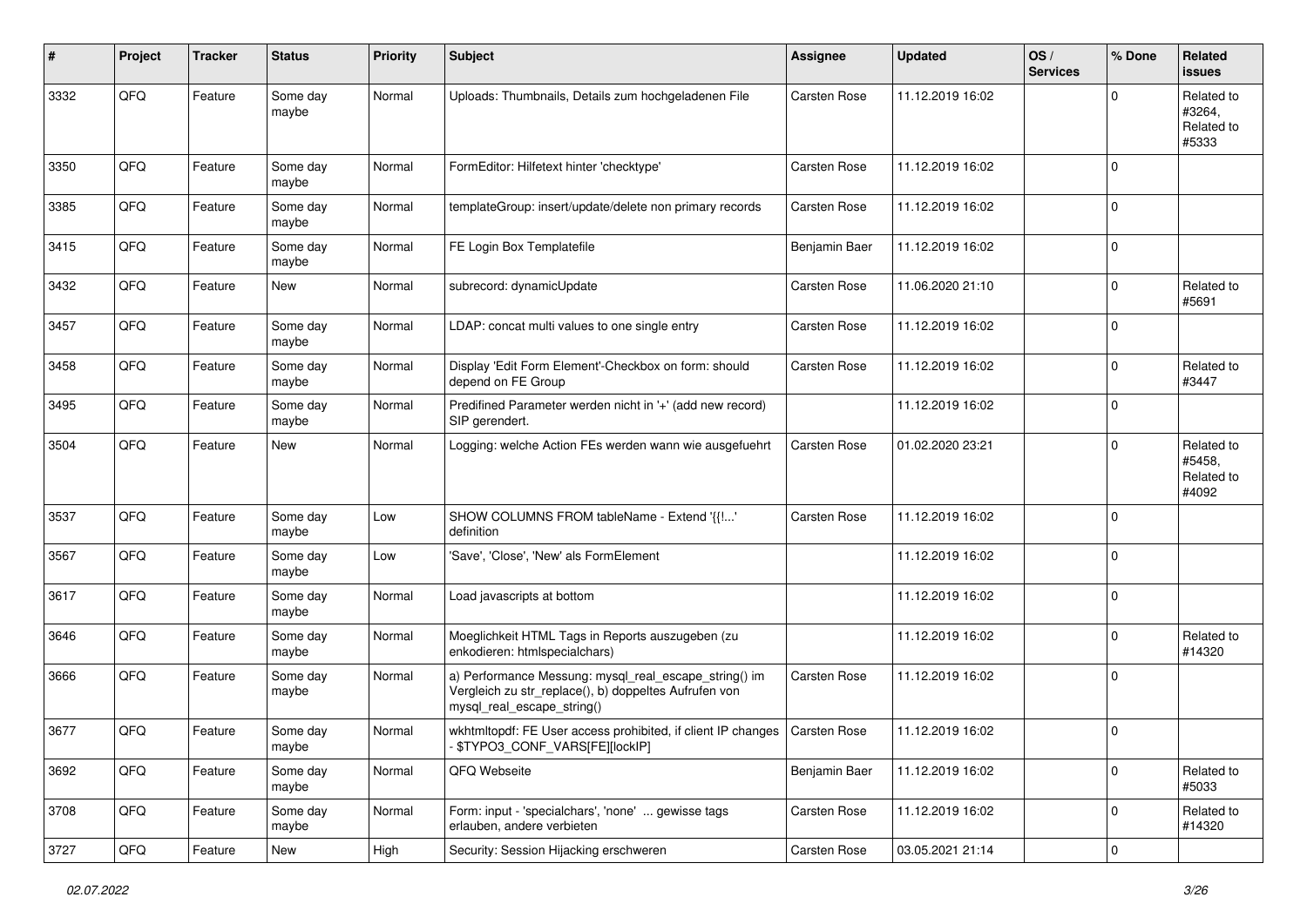| #    | Project | <b>Tracker</b> | <b>Status</b>     | <b>Priority</b> | <b>Subject</b>                                                                                                                                           | <b>Assignee</b>     | <b>Updated</b>   | OS/<br><b>Services</b> | % Done      | Related<br><b>issues</b>                    |
|------|---------|----------------|-------------------|-----------------|----------------------------------------------------------------------------------------------------------------------------------------------------------|---------------------|------------------|------------------------|-------------|---------------------------------------------|
| 3848 | QFQ     | Feature        | Some day<br>maybe | High            | Antivirus check fuer Upload files in qfq?                                                                                                                | Carsten Rose        | 03.05.2021 21:14 |                        | $\Omega$    | Related to<br>#4131                         |
| 3864 | QFQ     | Feature        | <b>New</b>        | Normal          | Encrypt / decrypt field                                                                                                                                  | Enis Nuredini       | 30.06.2022 16:29 |                        | $\mathbf 0$ |                                             |
| 3867 | QFQ     | Feature        | Priorize          | Normal          | Readonly Formular: Template Groups add/delete<br>ausbeldnen                                                                                              | <b>Carsten Rose</b> | 05.05.2021 22:12 |                        | $\Omega$    |                                             |
| 3877 | QFQ     | Feature        | Some day<br>maybe | Normal          | FormEditor: die Felder die aktuell nicht gebraucht werden<br>nur auf readonly/disabled setzen (nicht ausblenden > das<br>irritiert.                      | <b>Carsten Rose</b> | 11.12.2019 16:03 |                        | $\mathbf 0$ |                                             |
| 3878 | QFQ     | Feature        | Some day<br>maybe | Normal          | Form 'FormElement': Spalte 'name' typeAhead mit<br>Spaltennamen der Primarytable.                                                                        |                     | 11.12.2019 16:03 |                        | $\Omega$    |                                             |
| 3879 | QFQ     | Feature        | Some day<br>maybe | Normal          | Form 'FormElement': Beim Feld 'name' rechts in der Notiz<br>einen Link einblenden - a) aktuelle Definition anzeigen, b)<br>Spalte in der Tabelle anlegen |                     | 11.12.2019 16:03 |                        | $\Omega$    |                                             |
| 3880 | QFQ     | Feature        | Some day<br>maybe | Normal          | Form 'Form': anlegen einer Tabelle                                                                                                                       |                     | 14.01.2021 10:12 |                        | $\Omega$    |                                             |
| 3900 | QFQ     | Feature        | Some day<br>maybe | Normal          | Extend documentation of 'Copy / Paste'                                                                                                                   | Carsten Rose        | 11.12.2019 16:03 |                        | $\mathbf 0$ | Related to<br>#3899                         |
| 3905 | QFQ     | Feature        | Some day<br>maybe | Normal          | Documentation: Best Practice anhand eines Online<br>Bewerbungstools                                                                                      | Carsten Rose        | 11.12.2019 16:03 |                        | $\Omega$    |                                             |
| 3941 | QFQ     | Feature        | Some day<br>maybe | Normal          | sqlAfter: es sollten mehrere moeglich sein                                                                                                               | Carsten Rose        | 11.12.2019 16:03 |                        | $\Omega$    | Related to<br>#3942                         |
| 3942 | QFQ     | Feature        | Some day<br>maybe | Normal          | Action Elemente: neu generierte IDs via FE weitergeben                                                                                                   | Carsten Rose        | 11.12.2019 16:03 |                        | $\Omega$    | Related to<br>#3941                         |
| 3947 | QFQ     | Feature        | Some day<br>maybe | Normal          | Attack detectect: logout current user                                                                                                                    | Carsten Rose        | 11.12.2019 16:03 |                        | $\Omega$    | Related to<br>#5458.<br>Related to<br>#6299 |
| 3967 | QFQ     | Feature        | Some day<br>maybe | High            | Report: Checkbox, Radio, Dropdown, Input welches ohne<br>Submit funktioniert - 'Inline-Form'                                                             | <b>Carsten Rose</b> | 03.05.2021 21:14 |                        | $\Omega$    |                                             |
| 3990 | QFQ     | Feature        | Some day<br>maybe | High            | custom class definition: add space automatically                                                                                                         | Carsten Rose        | 03.05.2021 21:14 |                        | $\mathbf 0$ |                                             |
| 3991 | QFQ     | Feature        | Some day<br>maybe | Normal          | report: Columnname ' skipWrap' skips 'fbeg', 'fend'                                                                                                      | Carsten Rose        | 11.12.2019 16:03 |                        | $\Omega$    |                                             |
| 4018 | QFQ     | Feature        | New               | Normal          | typeahead: long query parameter / answer triggers 'Attack<br>detected' and purges current SIP storage.                                                   | Carsten Rose        | 29.06.2022 22:46 |                        | $\Omega$    | Related to<br>#9077                         |
| 4023 | QFQ     | Feature        | <b>New</b>        | Normal          | prepared statements - FE action: salveld, sqlInsert,<br>sqlUpdate, sqlDelete, sqlBefore, sqlAfter                                                        | Carsten Rose        | 11.12.2019 16:15 |                        | $\Omega$    |                                             |
| 4026 | QFQ     | Feature        | Some day<br>maybe | Normal          | sqlLog.sql: log number of FE.id                                                                                                                          | Carsten Rose        | 11.12.2019 16:03 |                        | $\Omega$    | Related to<br>#5458                         |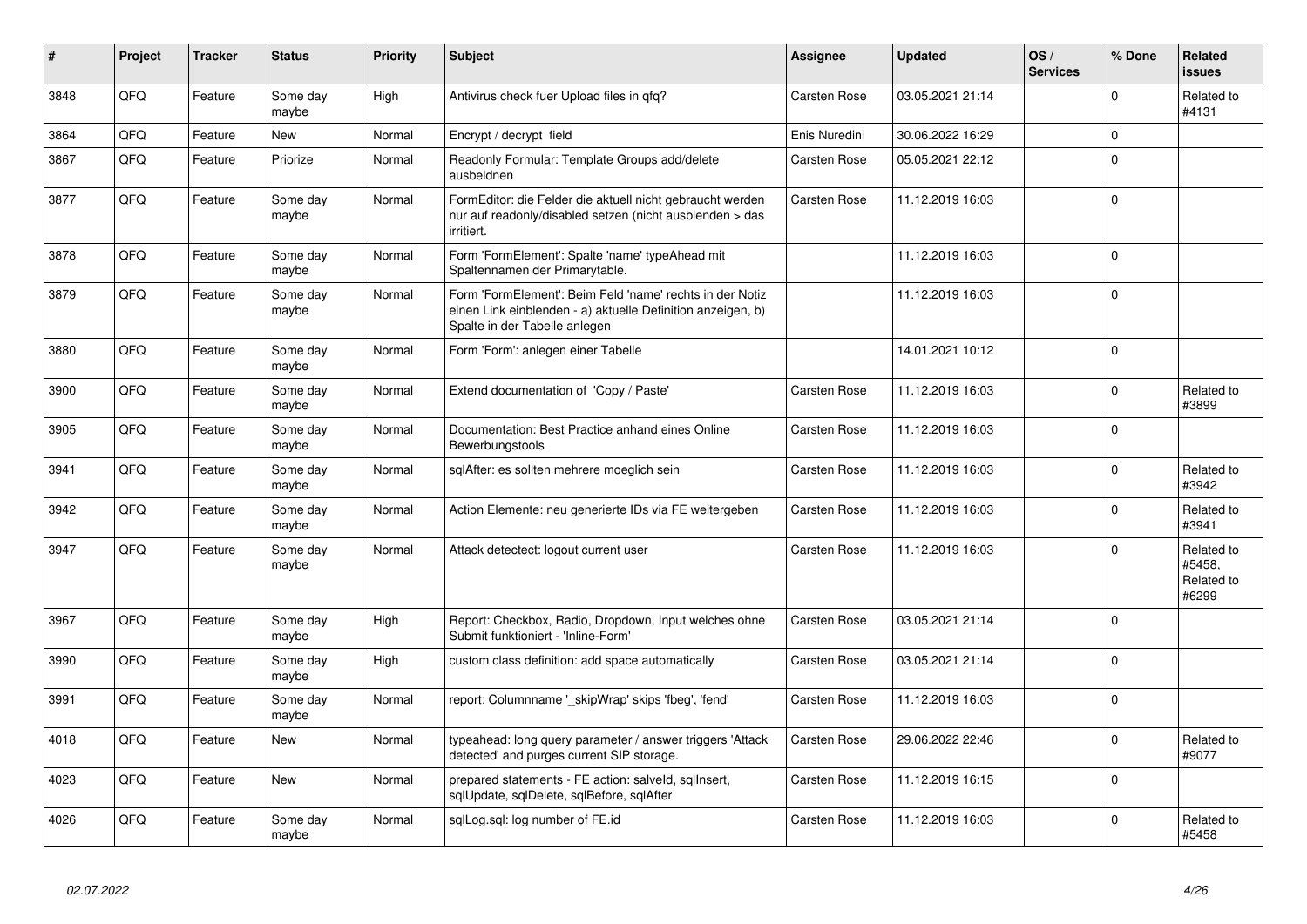| #    | Project | <b>Tracker</b> | <b>Status</b>     | <b>Priority</b> | <b>Subject</b>                                                                                                          | <b>Assignee</b>     | <b>Updated</b>   | OS/<br><b>Services</b> | % Done      | Related<br><b>issues</b>                    |
|------|---------|----------------|-------------------|-----------------|-------------------------------------------------------------------------------------------------------------------------|---------------------|------------------|------------------------|-------------|---------------------------------------------|
| 4027 | QFQ     | Feature        | Some day<br>maybe | Normal          | Missing: orange 'check' / 'bullet'                                                                                      |                     | 11.12.2019 16:03 |                        | 0           |                                             |
| 4050 | QFQ     | Feature        | <b>New</b>        | Normal          | sql.log: 1) FormElement ID which causes a specific action,<br>2) Result in the same row.                                | Carsten Rose        | 15.04.2020 11:35 |                        | 0           | Related to<br>#5458                         |
| 4082 | QFQ     | Feature        | <b>New</b>        | Normal          | Dynamic Update: modeSql - useful default                                                                                | <b>Carsten Rose</b> | 01.02.2020 23:22 |                        | 0           |                                             |
| 4194 | QFQ     | Feature        | In Progress       | Normal          | Bootstrap 4 ist jetzt offiziel                                                                                          |                     | 03.05.2021 20:47 |                        | $\Omega$    | Related to<br>#10114                        |
| 4197 | QFQ     | Feature        | Some day<br>maybe | Normal          | Unit Test fuer JSON Stream von QuickFormQuery.php ><br>doForm()                                                         | Carsten Rose        | 11.12.2019 16:03 |                        | 0           |                                             |
| 4250 | QFQ     | Feature        | New               | Normal          | AutoCron in QFQ via PHP                                                                                                 | <b>Carsten Rose</b> | 01.02.2020 23:21 |                        | 0           | Related to<br>#3292,<br>Related to<br>#3291 |
| 4258 | QFQ     | Feature        | Some day<br>maybe | High            | <b>System Defaults: Forms</b>                                                                                           | Carsten Rose        | 03.05.2021 21:14 |                        | $\Omega$    |                                             |
| 4259 | QFQ     | Feature        | Some day<br>maybe | Normal          | Instant trigger a cron job                                                                                              | <b>Carsten Rose</b> | 11.12.2019 16:03 |                        | $\mathbf 0$ |                                             |
| 4330 | QFQ     | Feature        | Some day<br>maybe | Normal          | Error Message: report missing {{ / }} in sqlUpdate, sqlInsert,<br>sqlDelete, sqlAfter, sqlBefore in FE action elements. | Carsten Rose        | 01.02.2020 23:20 |                        | 0           |                                             |
| 4343 | QFQ     | Feature        | Some day<br>maybe | Normal          | Link: Classifier to add 'attributes'                                                                                    | Carsten Rose        | 01.02.2020 23:20 |                        | $\mathbf 0$ | Related to<br>#14077                        |
| 4349 | QFQ     | Feature        | Some day<br>maybe | Normal          | link download: downloaded external URL to<br>deliver/concatenate - check mimetipe and handle it correctly               | Carsten Rose        | 11.12.2019 16:02 |                        | 0           |                                             |
| 4365 | QFQ     | Feature        | Some day<br>maybe | Normal          | Multi Language: new way of config                                                                                       | Carsten Rose        | 01.02.2020 23:20 |                        | 0           |                                             |
| 4413 | QFQ     | Feature        | New               | Normal          | fieldset: show/hidden, modeSql, dynamicUpdate                                                                           | Carsten Rose        | 09.02.2022 15:19 |                        | 0           |                                             |
| 4420 | QFQ     | Feature        | Some day<br>maybe | Normal          | Client: Local Storage - store the changes of a form, local in<br>the browser.                                           | Benjamin Baer       | 11.12.2019 16:02 |                        | $\mathbf 0$ |                                             |
| 4433 | QFQ     | Feature        | Some day<br>maybe | Normal          | Log when SIP will be destroyed by QFQ for any (security)<br>reason                                                      |                     | 01.02.2020 23:20 |                        | $\mathbf 0$ | Related to<br>#4432.<br>Related to<br>#5458 |
| 4435 | QFQ     | Feature        | Some day<br>maybe | Normal          | Report: striptags - specify allowed tags                                                                                |                     | 01.02.2020 23:20 |                        | 0           |                                             |
| 4439 | QFO     | Feature        | Some day<br>maybe | Normal          | Log: report all actions fired by an FE Element, incl. the<br>original directive (slaveld, sqllnsert, )                  |                     | 01.02.2020 23:20 |                        | 0           | Related to<br>#4432,<br>Related to<br>#5458 |
| 4440 | QFO     | Feature        | Some day<br>maybe | Normal          | Manual.rst: explain how to. expand PHP Session to 4h                                                                    |                     | 11.12.2019 16:02 |                        | 0           |                                             |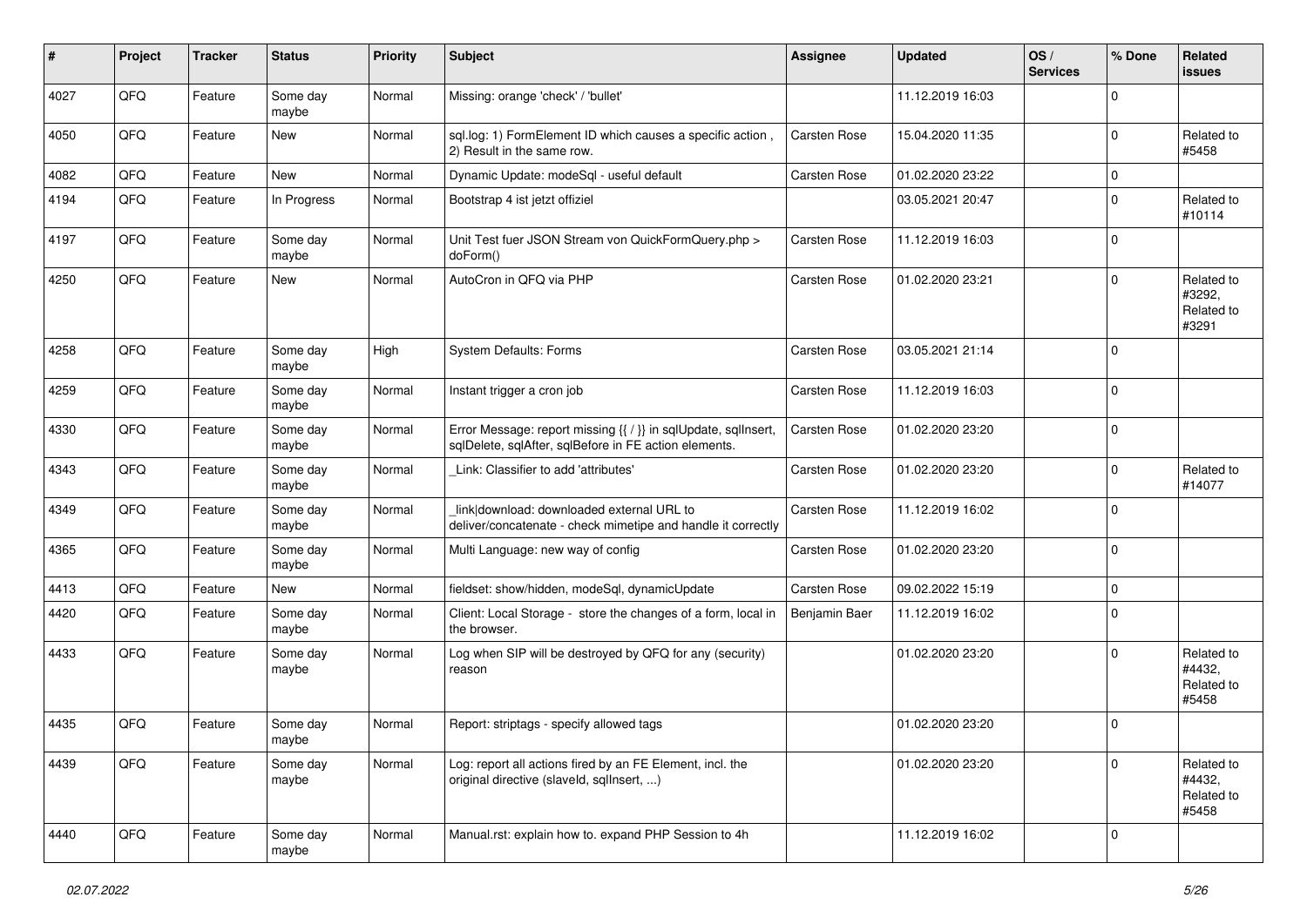| $\pmb{\#}$ | <b>Project</b> | <b>Tracker</b> | <b>Status</b>     | <b>Priority</b> | <b>Subject</b>                                                                                                                                                | Assignee     | <b>Updated</b>   | OS/<br><b>Services</b> | % Done      | Related<br><b>issues</b> |
|------------|----------------|----------------|-------------------|-----------------|---------------------------------------------------------------------------------------------------------------------------------------------------------------|--------------|------------------|------------------------|-------------|--------------------------|
| 4442       | QFQ            | Feature        | Some day<br>maybe | Normal          | Special Column Name: _link - new symbol G (Glyph) to<br>choose any available symbol                                                                           |              | 11.12.2019 16:02 |                        | $\Omega$    |                          |
| 4443       | QFQ            | Feature        | Some day<br>maybe | Normal          | Form: multiple secondary tables                                                                                                                               |              | 01.02.2020 23:20 |                        | $\mathbf 0$ |                          |
| 4444       | QFQ            | Feature        | Some day<br>maybe | Normal          | FE.type=upload: detect mime type                                                                                                                              |              | 11.12.2019 16:02 |                        | $\Omega$    | Related to<br>#4303      |
| 4445       | QFQ            | Feature        | Some day<br>maybe | Normal          | template group: Option to simulate fieldset                                                                                                                   |              | 28.06.2021 14:11 |                        | $\Omega$    |                          |
| 4446       | QFQ            | Feature        | Some day<br>maybe | Normal          | New FE get same feldContainerId as last modifed FE                                                                                                            |              | 01.02.2020 23:20 |                        | $\mathbf 0$ |                          |
| 4536       | QFQ            | Feature        | Some day<br>maybe | Normal          | FE upload: problem with delete if mutliple uploads an<br>FE.name="                                                                                            |              | 01.02.2020 23:20 |                        | $\Omega$    |                          |
| 4551       | QFQ            | Feature        | Some day<br>maybe | Normal          | Set 'pills' via dynamicUpdate to show/hide/disabled                                                                                                           |              | 01.02.2020 23:20 |                        | $\Omega$    | Related to<br>#3752      |
| 4606       | QFQ            | Feature        | Some day<br>maybe | Normal          | link: qualifier to render bootstrap button                                                                                                                    | Carsten Rose | 01.02.2020 23:19 |                        | $\Omega$    |                          |
| 4626       | QFQ            | Feature        | Some day<br>maybe | Normal          | Mobile View: 'classBody=qfq-form-right' makes no sense                                                                                                        |              | 01.02.2020 23:20 |                        | $\Omega$    |                          |
| 4627       | QFQ            | Feature        | Some day<br>maybe | Normal          | dbupdate: all tables - check 'create', 'modified' if it is<br>possible to change to default 'CURRENT_TIMESTAMP' and<br>modified 'ON UPDATE CURRENT_TIMESTAMP' |              | 01.02.2020 23:20 |                        | $\Omega$    |                          |
| 4640       | QFQ            | Feature        | Some day<br>maybe | Normal          | Rename System Forms                                                                                                                                           |              | 01.02.2020 23:20 |                        | $\Omega$    |                          |
| 4650       | QFQ            | Feature        | Some day<br>maybe | Normal          | Convert html to doc/rtf                                                                                                                                       | Carsten Rose | 01.02.2020 23:20 |                        | $\Omega$    | Related to<br>#10704     |
| 4652       | QFQ            | Feature        | Some day<br>maybe | Normal          | UZH CD: Weiterleitung auf benutzerdefinierte 403/404 Seite                                                                                                    | Carsten Rose | 01.02.2020 23:20 |                        | $\Omega$    |                          |
| 4719       | QFQ            | Feature        | Some day<br>maybe | Normal          | Custom Message in Client in case of 'Browser tab close,<br>modification will be lost'                                                                         |              | 01.02.2020 23:20 |                        | $\Omega$    |                          |
| 4757       | QFQ            | Feature        | Some day<br>maybe | Normal          | Test subrecord: download links ok? Links ok?                                                                                                                  | Carsten Rose | 01.02.2020 23:20 |                        | $\Omega$    |                          |
| 4816       | QFQ            | Feature        | Some day<br>maybe | Normal          | Templates for QFQ Reports (Tables, Radios, )                                                                                                                  |              | 01.02.2020 23:20 |                        | $\Omega$    |                          |
| 4839       | QFQ            | Feature        | Some day<br>maybe | Normal          | gfg-handle in <head> Abschnitt</head>                                                                                                                         | Carsten Rose | 11.12.2019 16:02 |                        | $\Omega$    |                          |
| 4869       | QFQ            | Feature        | Some day<br>maybe | Normal          | Dynamic Update (show, hide, readonly?, required?) for<br><b>Template Group Elements</b>                                                                       | Carsten Rose | 01.02.2020 23:19 |                        | $\Omega$    | Related to<br>#4865      |
| 4872       | QFQ            | Feature        | Some day<br>maybe | Normal          | Fields of Typo3 page available in STORE_TYPO3                                                                                                                 | Carsten Rose | 01.02.2020 23:19 |                        | $\Omega$    |                          |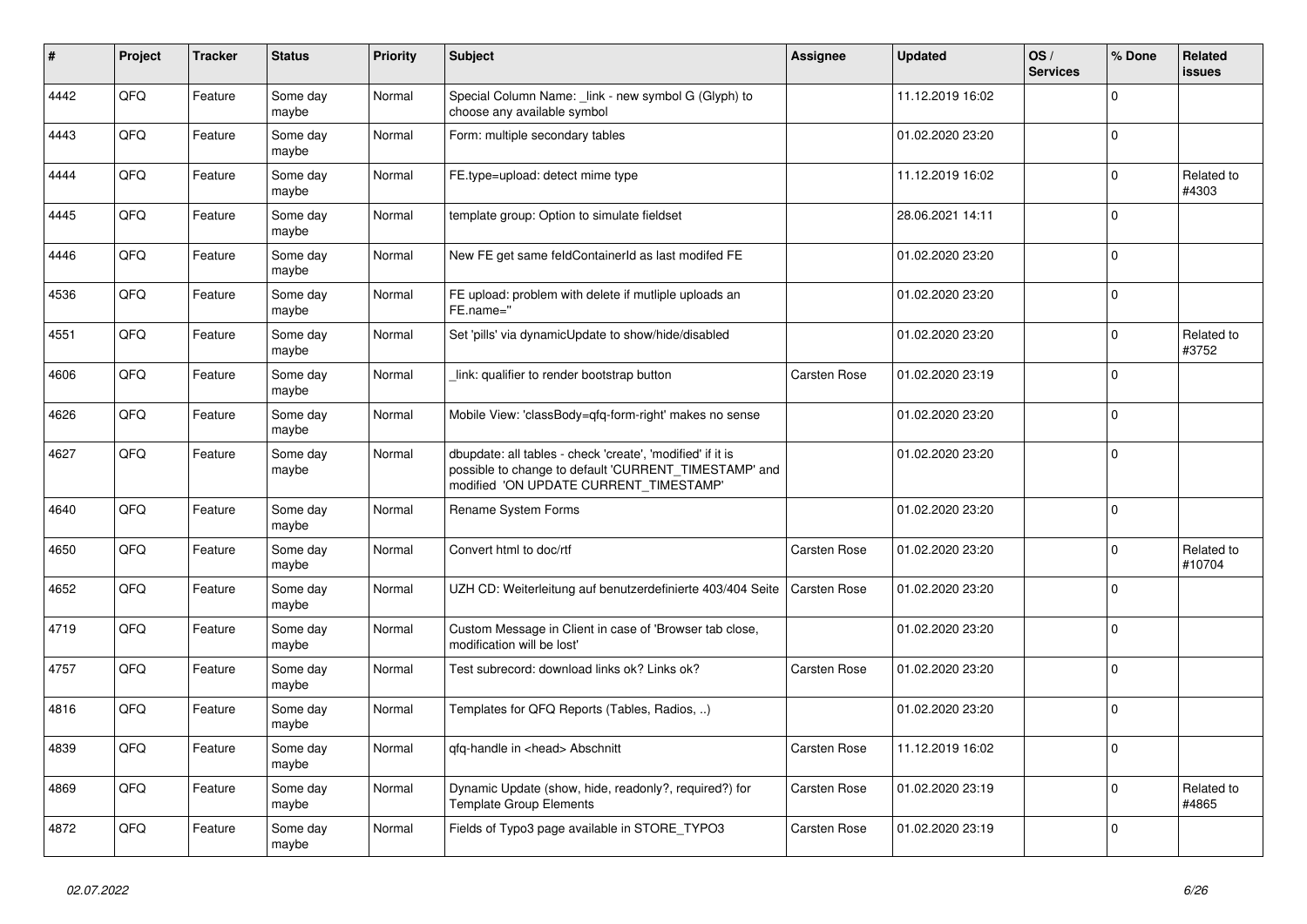| #    | Project        | <b>Tracker</b> | <b>Status</b>     | <b>Priority</b> | Subject                                                                                            | <b>Assignee</b> | <b>Updated</b>   | OS/<br><b>Services</b> | % Done      | Related<br>issues                           |
|------|----------------|----------------|-------------------|-----------------|----------------------------------------------------------------------------------------------------|-----------------|------------------|------------------------|-------------|---------------------------------------------|
| 4956 | QFQ            | Feature        | Some day<br>maybe | Normal          | Sendmail: Benutzerdefinierte Headers                                                               | Carsten Rose    | 11.12.2019 16:02 |                        | $\Omega$    |                                             |
| 4974 | QFQ            | Feature        | Some day<br>maybe | Normal          | Long polling - inform all listening clients of changes                                             |                 | 11.12.2019 16:02 |                        | $\Omega$    |                                             |
| 5024 | QFQ            | Feature        | Some day<br>maybe | Normal          | Fabric: Generate PDF with edits                                                                    | Benjamin Baer   | 01.02.2020 23:20 |                        | $\Omega$    | Related to<br>#10704                        |
| 5129 | QFQ            | Feature        | Some day<br>maybe | Normal          | Reports: SQL fuer x Achse und y Achse                                                              |                 | 11.12.2019 16:02 |                        | $\Omega$    |                                             |
| 5131 | QFQ            | Feature        | New               | Normal          | Activate Spin Gear ('wait/busy' indicator) via LINK attribute                                      | Carsten Rose    | 01.02.2020 23:21 |                        | $\mathbf 0$ |                                             |
| 5132 | QFQ            | Feature        | Some day<br>maybe | Normal          | Error Message sendmail missing attachment: more details                                            | Carsten Rose    | 01.02.2020 23:19 |                        | $\Omega$    |                                             |
| 5160 | QFQ            | Feature        | Some day<br>maybe | Normal          | QFQ collaborative / together.js, ShareJS, y-js, collaborative,                                     |                 | 11.12.2019 16:02 |                        | $\Omega$    |                                             |
| 5342 | QFQ            | Feature        | Some day<br>maybe | Normal          | link - with HTML Attributes                                                                        |                 | 01.02.2020 23:20 |                        | $\Omega$    | Related to<br>#14077                        |
| 5345 | QFQ            | Feature        | New               | Normal          | Report: UPDATE / INSERT / DELETE statements should<br>trigger subqueries, depending on the result. | Carsten Rose    | 27.05.2020 16:11 |                        | $\Omega$    |                                             |
| 5366 | QFQ            | Feature        | Priorize          | Normal          | Saving with keyboard shortcuts                                                                     | Benjamin Baer   | 21.03.2022 09:47 |                        | $\mathbf 0$ |                                             |
| 5389 | QFQ            | Feature        | Some day<br>maybe | Normal          | QFQ Design: Multline label / note                                                                  | Benjamin Baer   | 01.02.2020 23:19 |                        | $\Omega$    |                                             |
| 5428 | QFQ            | Feature        | Some day<br>maybe | Normal          | secure thumbnail: late render on access.                                                           | Carsten Rose    | 01.02.2020 23:20 |                        | $\mathbf 0$ |                                             |
| 5452 | QFQ            | Feature        | Some day<br>maybe | Normal          | Thumbnails from PDF: bad quality                                                                   |                 | 01.02.2020 23:20 |                        | $\Omega$    |                                             |
| 5455 | QFQ            | Feature        | Some day<br>maybe | Normal          | Mail Redirects grld abhaengig                                                                      |                 | 01.02.2020 23:20 |                        | $\Omega$    |                                             |
| 5480 | QFQ            | Feature        | Some day<br>maybe | Normal          | QFQ: Dokumentation mit Screenshots versehen                                                        | Carsten Rose    | 01.02.2020 23:20 |                        | $\Omega$    | Related to<br>#9879                         |
| 5548 | QFQ            | Feature        | Some day<br>maybe | Normal          | 801 Textfiles/Scriptfiles als Thumbnail                                                            | Carsten Rose    | 07.03.2022 16:26 |                        | $\Omega$    |                                             |
| 5562 | QFQ            | Feature        | Priorize          | Normal          | Drag'n'Drop fuer Uploads                                                                           | Benjamin Baer   | 21.03.2022 09:52 |                        | $\mathbf 0$ | Related to<br>#9706                         |
| 5579 | QFQ            | Feature        | Some day<br>maybe | Normal          | Enhance Doc / Presentation: variable type 'link column type'   Carsten Rose                        |                 | 01.02.2020 23:19 |                        | O           |                                             |
| 5665 | QFQ            | Feature        | Some day<br>maybe | Normal          | Versuch das '{{!' nicht mehr noetig ist.                                                           | Carsten Rose    | 01.02.2020 23:20 |                        | $\mathbf 0$ | Related to<br>#7432,<br>Related to<br>#7434 |
| 5695 | $\mathsf{QFQ}$ | Feature        | In Progress       | Normal          | Multiform                                                                                          | Carsten Rose    | 02.01.2021 18:38 |                        | $\pmb{0}$   |                                             |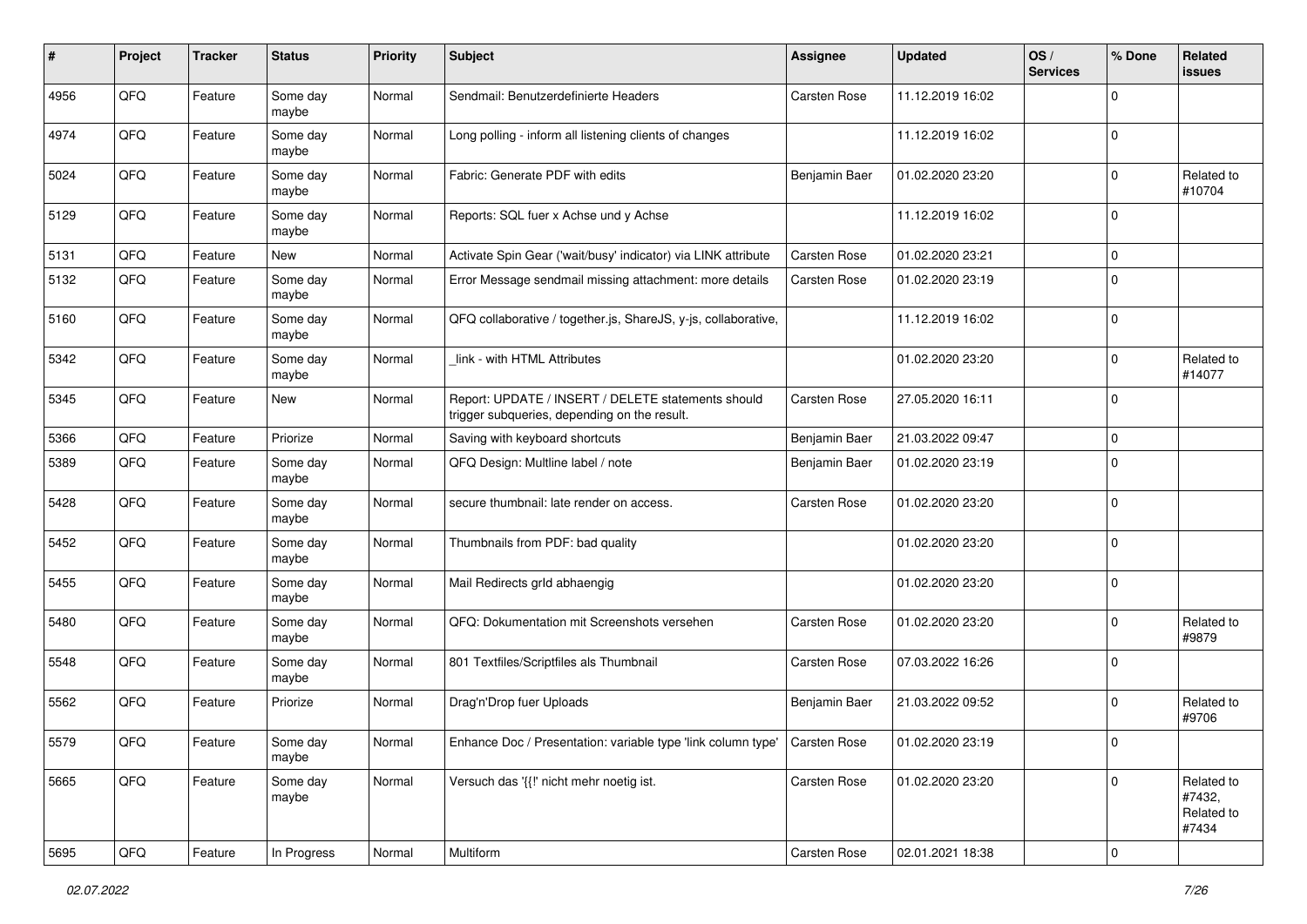| #    | Project | <b>Tracker</b> | <b>Status</b>     | <b>Priority</b> | <b>Subject</b>                                                                    | <b>Assignee</b>     | <b>Updated</b>   | OS/<br><b>Services</b> | % Done      | Related<br>issues                           |
|------|---------|----------------|-------------------|-----------------|-----------------------------------------------------------------------------------|---------------------|------------------|------------------------|-------------|---------------------------------------------|
| 5715 | QFQ     | Feature        | New               | High            | PDF Caching                                                                       | Carsten Rose        | 03.05.2021 21:14 |                        | $\mathbf 0$ | Related to<br>#5851,<br>Related to<br>#6357 |
| 5782 | QFQ     | Feature        | <b>New</b>        | Normal          | NextCloud API                                                                     | <b>Carsten Rose</b> | 01.02.2020 10:02 |                        | 0           |                                             |
| 5783 | QFQ     | Feature        | Some day<br>maybe | Normal          | <b>BPMN View/Edit</b>                                                             |                     | 11.12.2019 16:02 |                        | $\Omega$    |                                             |
| 5805 | QFQ     | Feature        | Some day<br>maybe | Normal          | TypeAHead SQL value instead of key stored                                         |                     | 01.02.2020 23:19 |                        | 0           | Related to<br>#5444                         |
| 5850 | QFQ     | Feature        | Some day<br>maybe | Normal          | Deployment: In QFQ Doc best practice fuer zeitgemaesses<br>Deployment beschreiben |                     | 01.02.2020 23:20 |                        | $\mathbf 0$ |                                             |
| 5851 | QFQ     | Feature        | Some day<br>maybe | Normal          | Queue System implementieren: MQTT, RabbitMQ                                       |                     | 01.02.2020 23:20 |                        | $\mathbf 0$ | Related to<br>#5715                         |
| 5852 | QFQ     | Feature        | Some day<br>maybe | Normal          | Logging: mail.log / sql.log - im FE anzeigen und via AJAX<br>aktualisieren        | Carsten Rose        | 01.02.2020 23:19 |                        | 0           | Related to<br>#5885                         |
| 5892 | QFQ     | Feature        | Some day<br>maybe | Normal          | QFQ should use T3 API to manipulate FE GROUP<br>membership                        |                     | 01.02.2020 23:20 |                        | $\Omega$    |                                             |
| 5893 | QFQ     | Feature        | Some day<br>maybe | Normal          | Edit on double-click                                                              |                     | 01.02.2020 23:19 |                        | 0           | Related to<br>#5894                         |
| 5894 | QFQ     | Feature        | Feedback          | Normal          | Typeahead in Report: show/hide rows dynamically                                   | <b>Carsten Rose</b> | 18.02.2022 08:50 |                        | $\Omega$    | Related to<br>#5893,<br>Related to<br>#5885 |
| 5895 | QFQ     | Feature        | Some day<br>maybe | Normal          | Tutorial: List of all QFQ Features                                                |                     | 01.02.2020 23:19 |                        | $\Omega$    |                                             |
| 5923 | QFQ     | Feature        | Some day<br>maybe | Normal          | fillStoreSystemBySqlLate                                                          |                     | 01.02.2020 23:19 |                        | $\Omega$    |                                             |
| 5942 | QFQ     | Feature        | Priorize          | Normal          | 'L' and 'type': append to links, generate via '_link' by using<br>$'u$ .          | Carsten Rose        | 01.02.2020 10:13 |                        | 0           |                                             |
| 5983 | QFQ     | Feature        | Some day<br>maybe | Normal          | Form Submit (save & update): normalize date/-time FE                              | Carsten Rose        | 01.02.2020 23:19 |                        | $\Omega$    |                                             |
| 6083 | QFQ     | Feature        | Some day<br>maybe | Normal          | Dynamic Update: Value Check via SQL                                               |                     | 11.12.2019 16:02 |                        | 0           |                                             |
| 6084 | QFQ     | Feature        | Some day<br>maybe | Normal          | New escape type: 'D' - convert date                                               |                     | 01.02.2020 23:19 |                        | $\pmb{0}$   |                                             |
| 6224 | QFQ     | Feature        | Priorize          | Normal          | Dynamic update: fade in/out fields                                                | Benjamin Baer       | 21.03.2022 09:50 |                        | 0           |                                             |
| 6250 | QFQ     | Feature        | In Progress       | Normal          | Enhance layout: a) Subrecord, b) Subrecord-Title                                  | Carsten Rose        | 01.02.2020 23:22 |                        | $\pmb{0}$   | Related to<br>#5391                         |
| 6261 | QFQ     | Feature        | New               | Normal          | Persistent SIP                                                                    | Carsten Rose        | 12.06.2021 09:07 |                        | $\pmb{0}$   | Related to<br>#10819                        |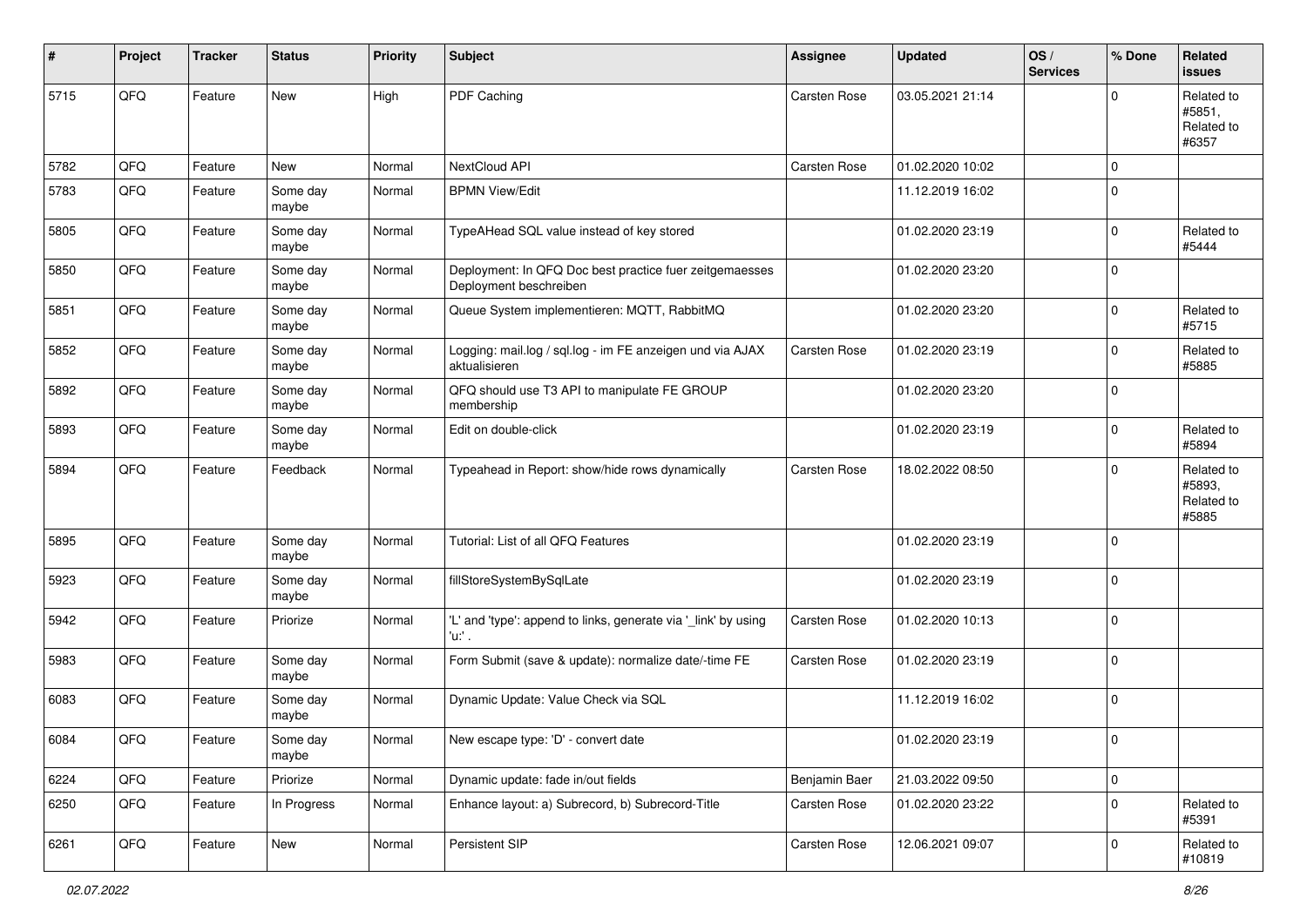| #    | Project | <b>Tracker</b> | <b>Status</b>     | <b>Priority</b> | <b>Subject</b>                                                                                                             | Assignee            | <b>Updated</b>   | OS/<br><b>Services</b> | % Done      | Related<br>issues                           |
|------|---------|----------------|-------------------|-----------------|----------------------------------------------------------------------------------------------------------------------------|---------------------|------------------|------------------------|-------------|---------------------------------------------|
| 6288 | QFQ     | Feature        | Some day<br>maybe | Normal          | Best Practice: Erklaeren wie man ein Formular ganz in<br>'weiss' erstellen kann                                            |                     | 11.12.2019 16:02 |                        | $\Omega$    |                                             |
| 6289 | QFQ     | Feature        | <b>New</b>        | Normal          | Form: Log                                                                                                                  | Carsten Rose        | 01.02.2020 23:21 |                        | $\mathbf 0$ |                                             |
| 6292 | QFQ     | Feature        | <b>New</b>        | Normal          | Download: File speichern mit Hash aber original Filename in<br>der Datenbank vermerken fuer Downloads                      | <b>Carsten Rose</b> | 01.02.2020 23:21 |                        | $\mathbf 0$ |                                             |
| 6299 | QFQ     | Feature        | Some day<br>maybe | Normal          | Attack detection: log table with invalid SIP access                                                                        |                     | 11.12.2019 16:02 |                        | $\mathbf 0$ | Related to<br>#3947                         |
| 6437 | QFQ     | Feature        | New               | Normal          | Neuer Mode Button bei FormElementen                                                                                        | Carsten Rose        | 01.02.2020 23:21 |                        | $\Omega$    | Related to<br>#9668.<br>Blocked by<br>#9678 |
| 6515 | QFQ     | Feature        | Some day<br>maybe | Normal          | Formular: Felder dynamisch ein/ausblenden                                                                                  |                     | 11.12.2019 16:02 |                        | $\Omega$    |                                             |
| 6594 | QFQ     | Feature        | New               | Normal          | Excel: on download, check if there is a valid sip                                                                          | Carsten Rose        | 01.02.2020 23:21 |                        | $\mathbf 0$ |                                             |
| 6602 | QFQ     | Feature        | New               | Normal          | Formlet: in Report auf Mausklick ein mini-form oeffnen                                                                     | Carsten Rose        | 11.12.2019 16:16 |                        | $\pmb{0}$   |                                             |
| 6704 | QFQ     | Feature        | Some day<br>maybe | Normal          | Upload Mode: Bilder in Notizen rechts sollen aktuellen<br>Upload repräsentieren.                                           |                     | 01.02.2020 23:19 |                        | $\Omega$    | Related to<br>#3264                         |
| 6715 | QFQ     | Feature        | Some day<br>maybe | Normal          | Code-Refactoring: dbArray vereinheitlichen                                                                                 | Carsten Rose        | 11.12.2019 16:02 |                        | $\Omega$    |                                             |
| 6723 | QFQ     | Feature        | New               | Normal          | Report QFQ Installation and Version                                                                                        | Carsten Rose        | 12.06.2021 09:07 |                        | $\mathbf 0$ |                                             |
| 6765 | QFQ     | Feature        | <b>New</b>        | Normal          | Moeglichkeit via QFQ eigene Logs zu schreiben                                                                              | Carsten Rose        | 01.02.2020 23:21 |                        | $\mathbf 0$ |                                             |
| 6801 | QFQ     | Feature        | Priorize          | Normal          | Fabric: Maximize / FullIscreen                                                                                             | Benjamin Baer       | 21.03.2022 09:56 |                        | $\mathbf 0$ |                                             |
| 6855 | QFQ     | Feature        | New               | Normal          | With {{feUser:U}}!={{feUser:T}}: Save / Delete: only possible<br>with {{feUserSave:U}}='yes' and '{{feUserDelete:U}}='yes' | Carsten Rose        | 01.02.2020 23:21 |                        | $\Omega$    |                                             |
| 6870 | QFQ     | Feature        | Priorize          | Normal          | Click on '_link' triggers an API call                                                                                      | Benjamin Baer       | 03.01.2022 08:25 |                        | $\mathbf 0$ |                                             |
| 6970 | QFQ     | Feature        | Some day<br>maybe | Normal          | tablesorter: default fuer 'sortReset' aendern von 'Ctrl' zu 'Alt'                                                          | Benjamin Baer       | 01.02.2020 23:21 |                        | $\mathbf 0$ |                                             |
| 6972 | QFQ     | Feature        | Some day<br>maybe | Normal          | Fabric Clipboard / cross browser tab                                                                                       | Benjamin Baer       | 01.02.2020 23:21 |                        | $\Omega$    |                                             |
| 6992 | QFQ     | Feature        | Some day<br>maybe | Normal          | DB exception: Syntax Highlight                                                                                             |                     | 11.12.2019 16:01 |                        | $\mathbf 0$ | Related to<br>#5450                         |
| 6998 | QFQ     | Feature        | Priorize          | Normal          | Form: with debug=on show column information as tooltip of<br>column label                                                  | Carsten Rose        | 01.02.2020 10:13 |                        | $\Omega$    |                                             |
| 7099 | QFQ     | Feature        | New               | Normal          | Redesign FormEditor                                                                                                        | <b>Carsten Rose</b> | 01.02.2020 23:21 |                        | $\Omega$    |                                             |
| 7100 | QFQ     | Feature        | Some day<br>maybe | Normal          | Download: log access, max downloads, time limit                                                                            |                     | 01.02.2020 23:19 |                        | $\Omega$    |                                             |
| 7102 | QFQ     | Feature        | New               | Normal          | Comment sign in report: '#' and '--'                                                                                       | Carsten Rose        | 01.02.2020 23:21 |                        | $\mathbf 0$ |                                             |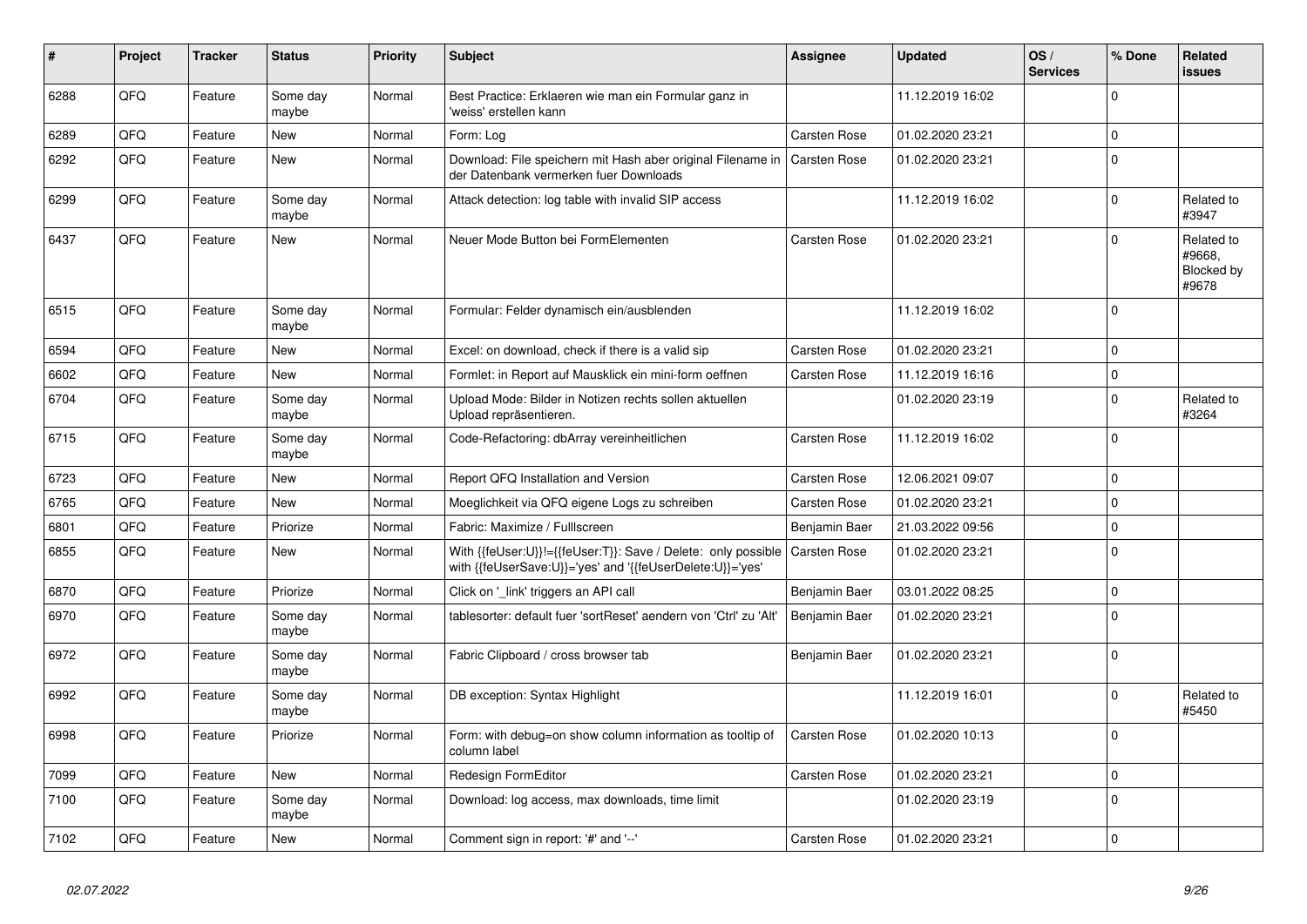| $\pmb{\#}$ | Project        | <b>Tracker</b> | <b>Status</b>     | <b>Priority</b> | <b>Subject</b>                                                                                 | <b>Assignee</b>     | <b>Updated</b>   | OS/<br><b>Services</b> | % Done      | Related<br>issues      |
|------------|----------------|----------------|-------------------|-----------------|------------------------------------------------------------------------------------------------|---------------------|------------------|------------------------|-------------|------------------------|
| 7104       | QFQ            | Feature        | Some day<br>maybe | Normal          | Manual: hint about escaping if '\r' appears in mail body                                       |                     | 11.12.2019 16:01 |                        | $\Omega$    |                        |
| 7105       | QFQ            | Feature        | Some day<br>maybe | Normal          | Beispiel wie man in einer zweiten Tabelle speichert.                                           |                     | 11.12.2019 16:01 |                        | $\Omega$    |                        |
| 7106       | QFQ            | Feature        | Some day<br>maybe | Normal          | Beispiel Nummerierung von Rows in Report                                                       |                     | 11.12.2019 16:01 |                        | $\Omega$    |                        |
| 7107       | QFQ            | Feature        | Some day<br>maybe | Normal          | Showcase Registration Tool: Anmeldung / Administration :<br>Liste Anmeldungen / Emaileinaldung | Carsten Rose        | 11.12.2019 16:01 |                        | $\Omega$    |                        |
| 7108       | QFQ            | Feature        | Some day<br>maybe | Normal          | <b>QFQ Wrap Elements</b>                                                                       |                     | 11.12.2019 16:01 |                        | $\Omega$    |                        |
| 7109       | QFQ            | Feature        | New               | Normal          | Dynamic Updates: row/element hide                                                              | Carsten Rose        | 01.02.2020 23:22 |                        | $\Omega$    | Has duplicate<br>#4081 |
| 7119       | QFQ            | Feature        | New               | Normal          | Upload: scaleDownWidth, scaleDownHeight                                                        | <b>Carsten Rose</b> | 01.02.2020 23:21 |                        | $\mathbf 0$ |                        |
| 7175       | QFQ            | Feature        | New               | Normal          | Upload: md5 hash as filename                                                                   | Carsten Rose        | 01.02.2020 23:21 |                        | $\Omega$    |                        |
| 7217       | QFQ            | Feature        | Priorize          | Normal          | Download: notice User if `_sip=?` is missing                                                   | Carsten Rose        | 01.02.2020 10:13 |                        | $\Omega$    |                        |
| 7229       | QFQ            | Feature        | Some day<br>maybe | Normal          | New FormElement.type: Button                                                                   |                     | 01.02.2021 12:32 |                        | $\Omega$    |                        |
| 7239       | QFQ            | Feature        | New               | Normal          | TinyMCE: html tag whitelist                                                                    | <b>Carsten Rose</b> | 01.02.2020 23:21 |                        | $\Omega$    | Related to<br>#14320   |
| 7278       | QFQ            | Feature        | Some day<br>maybe | Normal          | Form: Wert vordefinieren der immer gesetzt wird                                                |                     | 02.05.2021 09:27 |                        | $\mathbf 0$ |                        |
| 7280       | QFQ            | Feature        | New               | Normal          | recently used table                                                                            | <b>Carsten Rose</b> | 01.02.2020 23:21 |                        | 0           |                        |
| 7290       | QFQ            | Feature        | Priorize          | Normal          | FormEditor: title as textarea if LEN(title)>60                                                 | Carsten Rose        | 01.02.2020 10:13 |                        | $\Omega$    | Blocked by<br>#7682    |
| 7336       | QFQ            | Feature        | Some day<br>maybe | Normal          | PDF Upload: disallow PDFs with specific Meta information                                       | Carsten Rose        | 11.12.2019 16:01 |                        | $\mathbf 0$ |                        |
| 7342       | QFQ            | Feature        | New               | Normal          | add content $=$ hide this                                                                      | Carsten Rose        | 01.02.2020 23:21 |                        | $\Omega$    |                        |
| 7452       | QFQ            | Feature        | Some day<br>maybe | Normal          | automate deployment new QFQ version                                                            | Carsten Rose        | 16.09.2021 15:10 |                        | $\Omega$    |                        |
| 7453       | QFQ            | Feature        | Some day<br>maybe | Normal          | import / export forms QFQ                                                                      | Carsten Rose        | 16.09.2021 15:10 |                        | $\mathbf 0$ |                        |
| 7480       | $\mathsf{QFQ}$ | Feature        | New               | Normal          | Record History (Undo / Redo)                                                                   | Carsten Rose        | 11.12.2019 16:16 |                        | 0           | Related to<br>#2361    |
| 7481       | QFQ            | Feature        | New               | Normal          | Detect 'BaseUrl' automatically                                                                 | Carsten Rose        | 01.02.2020 23:21 |                        | $\mathbf 0$ |                        |
| 7519       | QFQ            | Feature        | New               | Normal          | Select: Multi                                                                                  | Carsten Rose        | 01.02.2020 23:22 |                        | $\mathbf 0$ |                        |
| 7520       | QFQ            | Feature        | New               | Normal          | QR Code:  AS _qr ( AS _link)                                                                   | Carsten Rose        | 01.02.2020 23:22 |                        | 0           |                        |
| 7521       | QFQ            | Feature        | New               | Normal          | TemplateGroup: fe.type=upload                                                                  | Carsten Rose        | 01.02.2020 23:21 |                        | 0           | Related to<br>#9706    |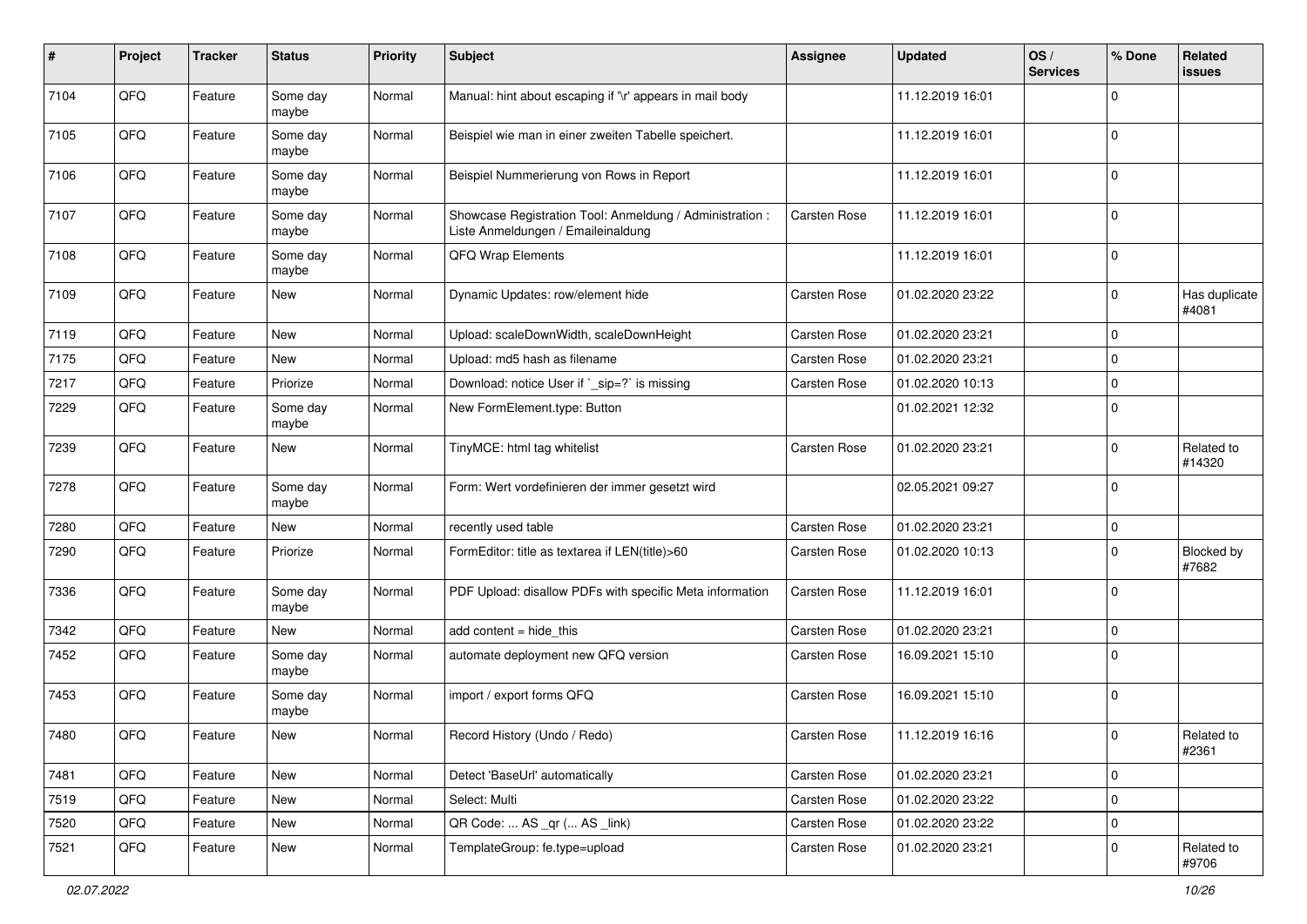| #    | Project | <b>Tracker</b> | <b>Status</b>     | <b>Priority</b> | Subject                                                                    | <b>Assignee</b> | <b>Updated</b>   | OS/<br><b>Services</b> | % Done      | Related<br>issues                                                      |
|------|---------|----------------|-------------------|-----------------|----------------------------------------------------------------------------|-----------------|------------------|------------------------|-------------|------------------------------------------------------------------------|
| 7522 | QFQ     | Feature        | Priorize          | Normal          | Inserting default index.html to folder (Avoid Apache<br>Indexing)          | Carsten Rose    | 01.02.2020 10:13 |                        | $\Omega$    |                                                                        |
| 7602 | QFQ     | Feature        | ToDo              | High            | Multi Select: with checkboxes                                              | Benjamin Baer   | 22.03.2022 09:07 |                        | 0           |                                                                        |
| 7630 | QFQ     | Feature        | Priorize          | Normal          | detailed error message for simple upload                                   | Carsten Rose    | 01.02.2020 10:13 |                        | $\mathbf 0$ |                                                                        |
| 7660 | QFQ     | Feature        | New               | Normal          | IMAP: import mails to DB, move / delete mails                              | Carsten Rose    | 01.02.2020 09:52 |                        | 0           |                                                                        |
| 7681 | QFQ     | Feature        | New               | Normal          | Optional switch off 'check for modified record'                            | Carsten Rose    | 01.02.2020 23:21 |                        | $\mathbf 0$ |                                                                        |
| 7683 | QFQ     | Feature        | New               | Normal          | Special column names in '{{ SELECT  AS _link }}' should<br>be detected     | Carsten Rose    | 01.02.2020 23:21 |                        | 0           |                                                                        |
| 7730 | QFQ     | Feature        | Priorize          | Normal          | SELECT Box: title in between                                               | Benjamin Baer   | 01.02.2020 23:22 |                        | $\mathbf 0$ |                                                                        |
| 7732 | QFQ     | Feature        | Some day<br>maybe | Normal          | Javascript: Lazy Loading der add on libs                                   | Benjamin Baer   | 08.06.2022 10:38 |                        | $\Omega$    | Related to<br>#12611,<br>Related to<br>#12490,<br>Related to<br>#10013 |
| 7812 | QFQ     | Feature        | New               | Normal          | FE 'Subrecord' - new option 'subrecordShowFilter',<br>'subrecordPaging'    | Carsten Rose    | 01.02.2020 23:22 |                        | $\Omega$    |                                                                        |
| 7850 | QFQ     | Feature        | <b>New</b>        | High            | Upload records: non 'pathFileName' column                                  | Carsten Rose    | 03.05.2021 21:14 |                        | $\mathbf 0$ |                                                                        |
| 7920 | QFQ     | Feature        | New               | Normal          | FE: Syntax Highlight, Zeinlenumbruch                                       | Carsten Rose    | 01.02.2020 10:03 |                        | $\Omega$    |                                                                        |
| 7921 | QFQ     | Feature        | Some day<br>maybe | Normal          | Rest API Export: URL kuerzer machen                                        |                 | 01.02.2020 23:19 |                        | $\mathbf 0$ |                                                                        |
| 7924 | QFQ     | Feature        | New               | Normal          | Radio/Checkbox with Tooltip                                                | Carsten Rose    | 01.02.2020 23:22 |                        | $\mathbf 0$ |                                                                        |
| 7965 | QFQ     | Feature        | Priorize          | Normal          | Input type 'text' with visual format - currency                            | Benjamin Baer   | 03.01.2022 07:45 |                        | $\mathbf 0$ |                                                                        |
| 8034 | QFQ     | Feature        | Priorize          | Normal          | FormElement 'data': 22.22.2222 should not be accepted                      | Carsten Rose    | 01.02.2020 10:13 |                        | $\mathbf 0$ |                                                                        |
| 8044 | QFQ     | Feature        | Priorize          | Normal          | Transaction: a) Form, b) Report                                            | Carsten Rose    | 05.05.2021 22:14 |                        | $\mathbf 0$ | Related to<br>#8043                                                    |
| 8056 | QFQ     | Feature        | Some day<br>maybe | Normal          | Termin Organisation (Reservation)                                          |                 | 01.02.2020 23:19 |                        | $\Omega$    | Related to<br>#8658                                                    |
| 8082 | QFQ     | Feature        | Priorize          | High            | Contact form without saving record                                         | Carsten Rose    | 07.12.2021 15:20 |                        | $\Omega$    | Related to<br>#8587,<br><b>Blocks</b><br>#11850                        |
| 8089 | QFQ     | Feature        | New               | Normal          | Copy/Paste for FormElements                                                | Carsten Rose    | 01.02.2020 23:22 |                        | $\pmb{0}$   |                                                                        |
| 8101 | QFQ     | Feature        | Some day<br>maybe | Normal          | Password hash: support further hashing methods                             | Carsten Rose    | 16.09.2021 15:10 |                        | $\Omega$    |                                                                        |
| 8187 | QFQ     | Feature        | New               | Normal          | Subrecord: enable/hide new button - make new/edit/delete<br>customizeable. | Carsten Rose    | 06.03.2021 18:44 |                        | $\mathbf 0$ | Related to<br>#11326                                                   |
| 8204 | QFQ     | Feature        | Priorize          | High            | Position 'required mark'                                                   | Carsten Rose    | 16.06.2021 13:44 |                        | $\pmb{0}$   |                                                                        |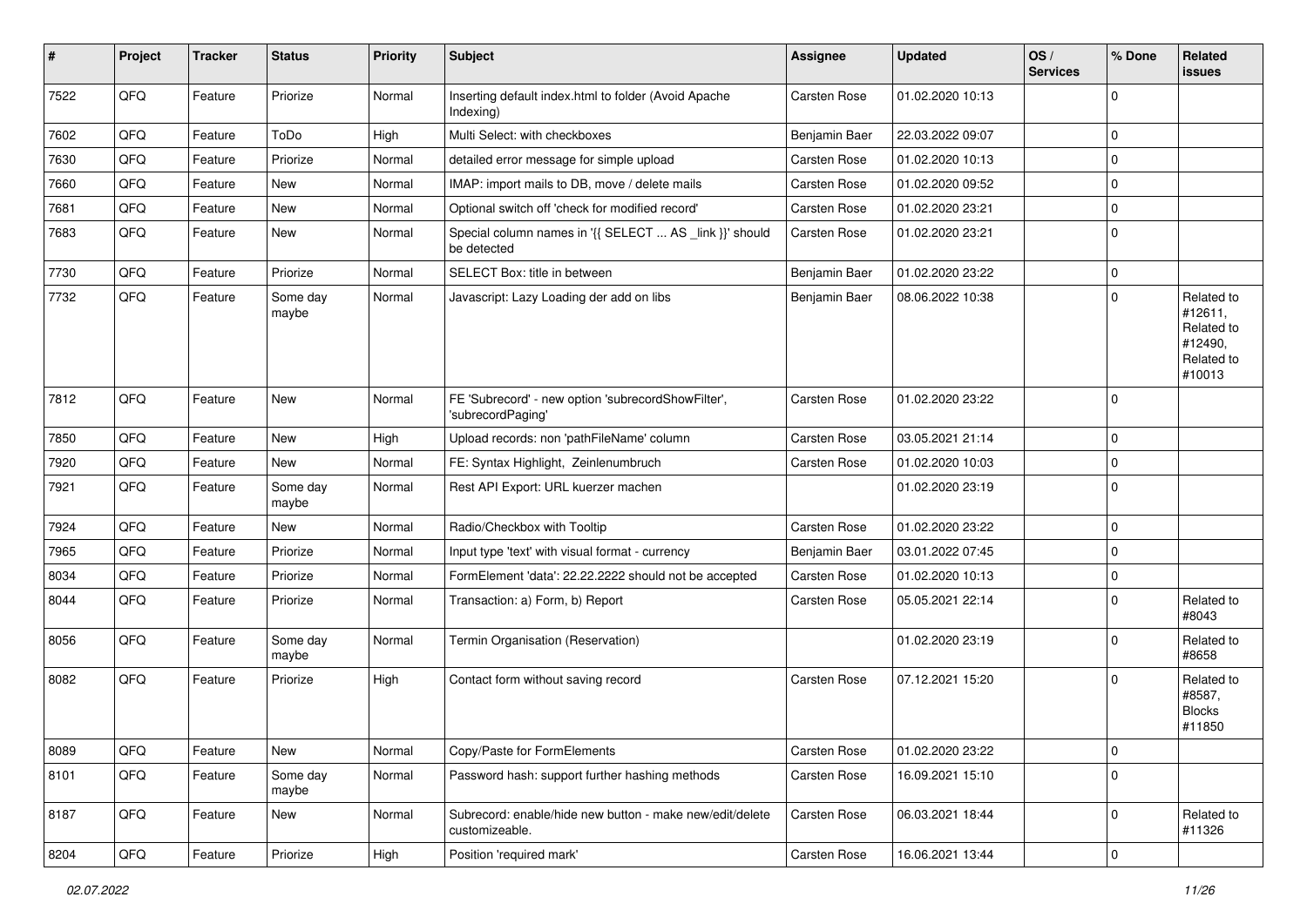| #    | Project | <b>Tracker</b> | <b>Status</b>     | <b>Priority</b> | Subject                                                                                                | <b>Assignee</b>     | <b>Updated</b>   | OS/<br><b>Services</b> | % Done      | Related<br><b>issues</b> |
|------|---------|----------------|-------------------|-----------------|--------------------------------------------------------------------------------------------------------|---------------------|------------------|------------------------|-------------|--------------------------|
| 8217 | QFQ     | Feature        | <b>New</b>        | Normal          | if-elseif-else construct                                                                               | Carsten Rose        | 16.03.2021 18:41 |                        | $\Omega$    | Related to<br>#10716     |
| 8277 | QFQ     | Feature        | Priorize          | Normal          | fe.parameter.default=                                                                                  | Carsten Rose        | 01.02.2020 23:17 |                        | $\Omega$    | Related to<br>#8113      |
| 8336 | QFQ     | Feature        | New               | Normal          | Form > modified > Close New: a) Optional disable popup, b)<br>custom text, c) mode on save: close stay | <b>Carsten Rose</b> | 01.02.2020 23:22 |                        | $\Omega$    | Related to<br>#8335      |
| 8520 | QFQ     | Feature        | Some day<br>maybe | Normal          | Bring QFQ to Composer                                                                                  | Carsten Rose        | 16.09.2021 15:10 |                        | $\Omega$    |                          |
| 8584 | QFQ     | Feature        | Priorize          | Normal          | FE 'Action' - never assign to Container (except Template<br>Group)                                     | Carsten Rose        | 01.02.2020 10:13 |                        | $\Omega$    |                          |
| 8585 | QFQ     | Feature        | Priorize          | Normal          | Enhance Error message for 'unknown form'                                                               | Carsten Rose        | 01.02.2020 10:13 |                        | $\mathbf 0$ |                          |
| 8586 | QFQ     | Feature        | Some day<br>maybe | Normal          | QFQ: Enhance Error message for 'record not found'                                                      | Carsten Rose        | 16.09.2021 15:10 |                        | $\Omega$    |                          |
| 8702 | QFQ     | Feature        | New               | Normal          | Load Record which is locked: missing user info                                                         | Carsten Rose        | 11.12.2019 16:16 |                        | $\mathbf 0$ | Related to<br>#9789      |
| 8719 | QFQ     | Feature        | New               | Normal          | extraButtonLock: add support for 0/1                                                                   | Carsten Rose        | 01.02.2020 23:22 |                        | $\Omega$    |                          |
| 8806 | QFQ     | Feature        | <b>New</b>        | Normal          | SQL Function nl2br                                                                                     | Carsten Rose        | 01.02.2020 23:22 |                        | $\Omega$    |                          |
| 8892 | QFQ     | Feature        | Some day<br>maybe | Normal          | Display and Edit SQL Comments in Form Editor                                                           | Carsten Rose        | 11.12.2019 16:01 |                        | $\Omega$    |                          |
| 8894 | QFQ     | Feature        | Some day<br>maybe | Normal          | Documentation Tags Usable in QFQ Application                                                           | Carsten Rose        | 11.12.2019 16:01 |                        | $\Omega$    |                          |
| 8962 | QFQ     | Feature        | New               | High            | allow for form fields with identical names                                                             | Carsten Rose        | 03.05.2021 21:14 |                        | 0           |                          |
| 8963 | QFQ     | Feature        | Priorize          | Normal          | Setting values in a store: flexible way                                                                | Carsten Rose        | 05.05.2021 22:10 |                        | $\Omega$    | Related to<br>#8975      |
| 8975 | QFQ     | Feature        | New               | Normal          | Report Notation: 2.0                                                                                   | Carsten Rose        | 01.02.2020 23:22 |                        | $\Omega$    | Related to<br>#8963      |
| 9052 | QFQ     | Feature        | Feedback          | High            | Report: CodeMirror with SQL Syntax Highlight in FE                                                     | Enis Nuredini       | 08.06.2022 10:25 |                        | $\Omega$    |                          |
| 9128 | QFQ     | Feature        | <b>New</b>        | Normal          | Error Message: not replaced variables- a) replace back to<br>'{{', b) underline                        | Carsten Rose        | 01.02.2020 23:22 |                        | $\Omega$    | Related to<br>#9129      |
| 9129 | QFQ     | Feature        | New               | Normal          | sqlValidate: Message as notification, not as error                                                     | Carsten Rose        | 01.02.2020 23:22 |                        | $\Omega$    | Related to<br>#9128      |
| 9130 | QFQ     | Feature        | Some day<br>maybe | Normal          | tablesorter: Automatic Row numbering / Zeilenummer                                                     | Benjamin Baer       | 01.02.2020 23:22 |                        | $\mathbf 0$ |                          |
| 9135 | QFQ     | Feature        | Priorize          | Normal          | Progress Bar generic / replace old hourglass download<br>popup                                         | Benjamin Baer       | 03.01.2022 07:43 |                        | $\Omega$    |                          |
| 9136 | QFQ     | Feature        | New               | Normal          | Create ZIP files with dynamic PDFs                                                                     | Carsten Rose        | 01.02.2020 23:22 |                        | 0           |                          |
| 9208 | QFQ     | Feature        | New               | Normal          | Manage 'recent' records                                                                                | Carsten Rose        | 01.02.2020 23:22 |                        | 0           |                          |
| 9221 | QFG     | Feature        | New               | Normal          | typeAhead: Zeichenlimite ausschalten                                                                   | Carsten Rose        | 29.06.2022 22:36 |                        | $\pmb{0}$   |                          |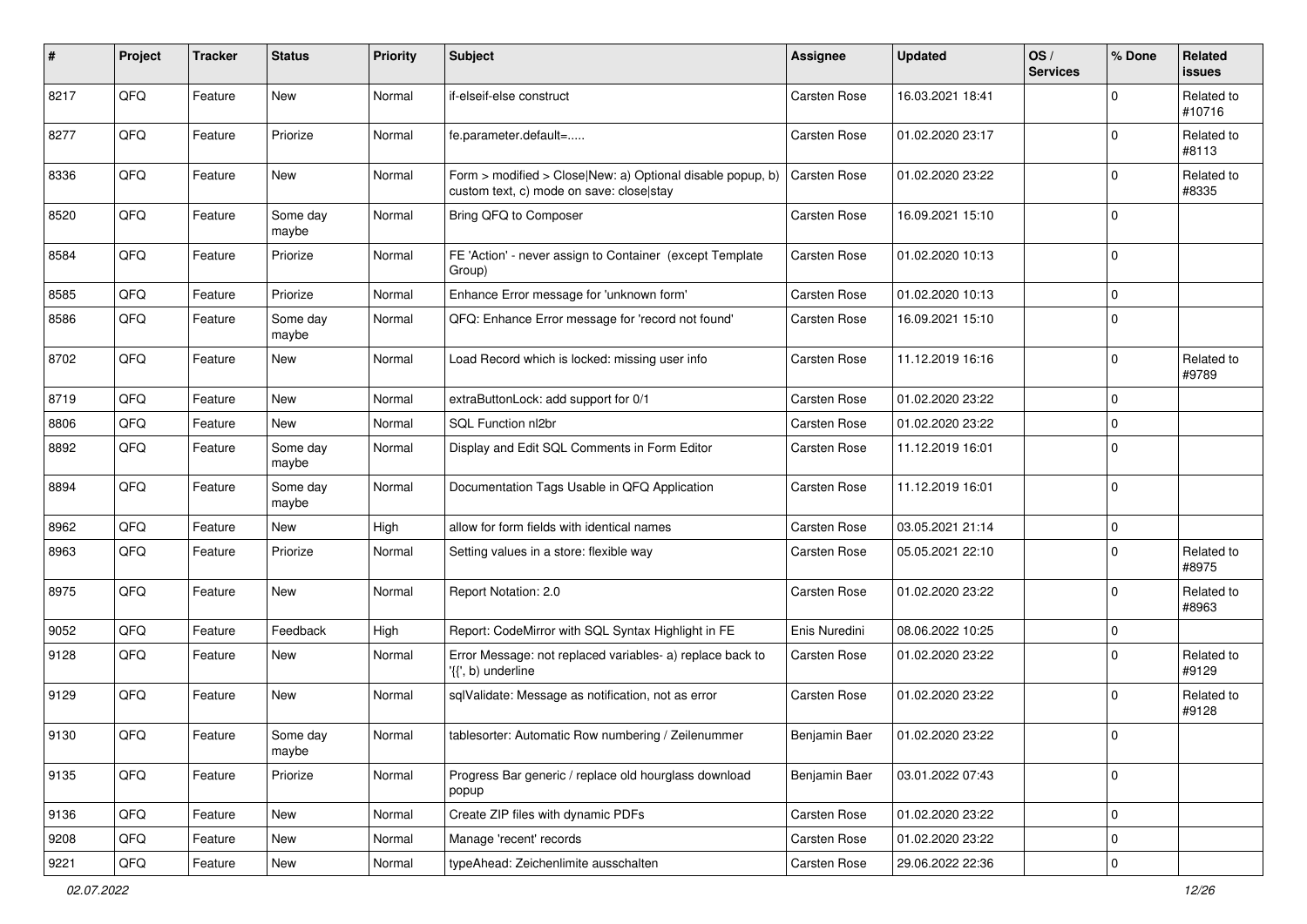| #     | Project | <b>Tracker</b> | <b>Status</b>     | <b>Priority</b> | <b>Subject</b>                                                                                                                        | <b>Assignee</b>     | <b>Updated</b>   | OS/<br><b>Services</b> | % Done      | Related<br>issues                                                    |
|-------|---------|----------------|-------------------|-----------------|---------------------------------------------------------------------------------------------------------------------------------------|---------------------|------------------|------------------------|-------------|----------------------------------------------------------------------|
| 9346  | QFQ     | Feature        | Priorize          | Normal          | beforeSave: check if an upload is given                                                                                               | Carsten Rose        | 11.06.2021 21:18 |                        | $\Omega$    |                                                                      |
| 9348  | QFQ     | Feature        | New               | Normal          | defaultThumbnailSize: pre render thumbnails                                                                                           | Carsten Rose        | 12.06.2021 09:05 |                        | $\Omega$    |                                                                      |
| 9352  | QFQ     | Feature        | <b>New</b>        | Normal          | FE 'Native' fire slaveld, sqlAfter, sqlIns                                                                                            | <b>Carsten Rose</b> | 01.02.2020 23:22 |                        | $\mathbf 0$ |                                                                      |
| 9394  | QFQ     | Feature        | Priorize          | Normal          | REST: allow for non numerical ids in get requests                                                                                     | <b>Carsten Rose</b> | 05.05.2021 22:10 |                        | $\Omega$    |                                                                      |
| 9537  | QFQ     | Feature        | New               | Normal          | FormEditor: Edit fieldset in FrontEnd                                                                                                 | <b>Carsten Rose</b> | 01.02.2020 23:22 |                        | $\mathbf 0$ |                                                                      |
| 9548  | QFQ     | Feature        | Feedback          | High            | FormElement: Pattern mismatch - optional report only on<br>focus lost                                                                 | Benjamin Baer       | 03.05.2021 21:14 |                        | $\Omega$    |                                                                      |
| 9579  | QFQ     | Feature        | Some day<br>maybe | Normal          | Multiform with Process Row                                                                                                            | Carsten Rose        | 11.12.2019 16:01 |                        | $\Omega$    |                                                                      |
| 9602  | QFQ     | Feature        | <b>New</b>        | Normal          | Form definition as JSON                                                                                                               | Carsten Rose        | 01.02.2020 23:21 |                        | $\Omega$    | Related to<br>#9600                                                  |
| 9668  | QFQ     | Feature        | Priorize          | Normal          | Form.mode: rename 'hidden' to 'hide'                                                                                                  | Carsten Rose        | 05.05.2021 22:14 |                        | $\Omega$    | Related to<br>#6437                                                  |
| 9704  | QFQ     | Feature        | Some day<br>maybe | Normal          | Thumbnails Generieren beim Splitten von PDF Files                                                                                     | Carsten Rose        | 11.12.2019 16:01 |                        | $\Omega$    |                                                                      |
| 9706  | QFQ     | Feature        | New               | Normal          | Multi File Upload (hidden template group)                                                                                             | Carsten Rose        | 01.02.2020 23:22 |                        | $\Omega$    | Related to<br>#7521,<br>Related to<br>#5562.<br>Related to<br>#13330 |
| 9707  | QFQ     | Feature        | <b>New</b>        | Normal          | SIP security: encode pageld and check pageld on decode                                                                                | <b>Carsten Rose</b> | 01.02.2020 23:22 |                        | $\mathbf 0$ |                                                                      |
| 9777  | QFQ     | Feature        | <b>New</b>        | Normal          | Logging QFQ Variables                                                                                                                 | <b>Carsten Rose</b> | 16.12.2019 17:17 |                        | $\Omega$    |                                                                      |
| 9781  | QFQ     | Feature        | <b>New</b>        | Normal          | Button: CSS class to make buttons smaller                                                                                             | Carsten Rose        | 01.02.2020 23:22 |                        | $\mathbf 0$ |                                                                      |
| 9811  | QFQ     | Feature        | New               | Normal          | Report: tag every n'th row                                                                                                            | Carsten Rose        | 01.02.2020 23:22 |                        | $\mathbf 0$ |                                                                      |
| 9853  | QFQ     | Feature        | New               | Normal          | Check das SQL / QFQ / Mail Logfile geschrieben wird                                                                                   |                     | 09.01.2020 11:15 |                        | $\mathbf 0$ |                                                                      |
| 9900  | QFQ     | Feature        | Priorize          | Normal          | Generic API Call: tt-content record >> JSON                                                                                           | <b>Carsten Rose</b> | 01.02.2020 10:13 |                        | $\mathbf 0$ |                                                                      |
| 9927  | QFQ     | Feature        | New               | Normal          | QFQ Update: a) Update nur machen wenn BE User<br>eingeloggt ist., b) Bei Fehler genaue Meldung welcher<br>Updateschritt Probleme hat. | Carsten Rose        | 22.01.2020 12:59 |                        | $\mathbf 0$ |                                                                      |
| 9928  | QFQ     | Feature        | Priorize          | Normal          | SpecialColumnName: a) Deprecated: ' AS "_+tag " ', b)<br>New: ' AS "_ <tag1><tag2>" '</tag2></tag1>                                   | Carsten Rose        | 01.02.2020 23:17 |                        | $\Omega$    | Related to<br>#9929                                                  |
| 9968  | QFQ     | Feature        | Priorize          | Normal          | Tooltip in Links for Developer                                                                                                        | <b>Carsten Rose</b> | 01.02.2020 23:17 |                        | $\Omega$    |                                                                      |
| 9983  | QFQ     | Feature        | New               | Normal          | Report Notation: new keyword 'range'                                                                                                  | Carsten Rose        | 01.02.2020 15:55 |                        | $\Omega$    |                                                                      |
| 10003 | QFQ     | Feature        | Priorize          | Normal          | fieldset: stronger visualize group                                                                                                    | Benjamin Baer       | 12.02.2020 08:13 |                        | $\mathbf 0$ |                                                                      |
| 10005 | QFQ     | Feature        | Priorize          | Normal          | Report / special column name:  AS calendar                                                                                            | Carsten Rose        | 03.06.2020 17:28 |                        | $\mathbf 0$ |                                                                      |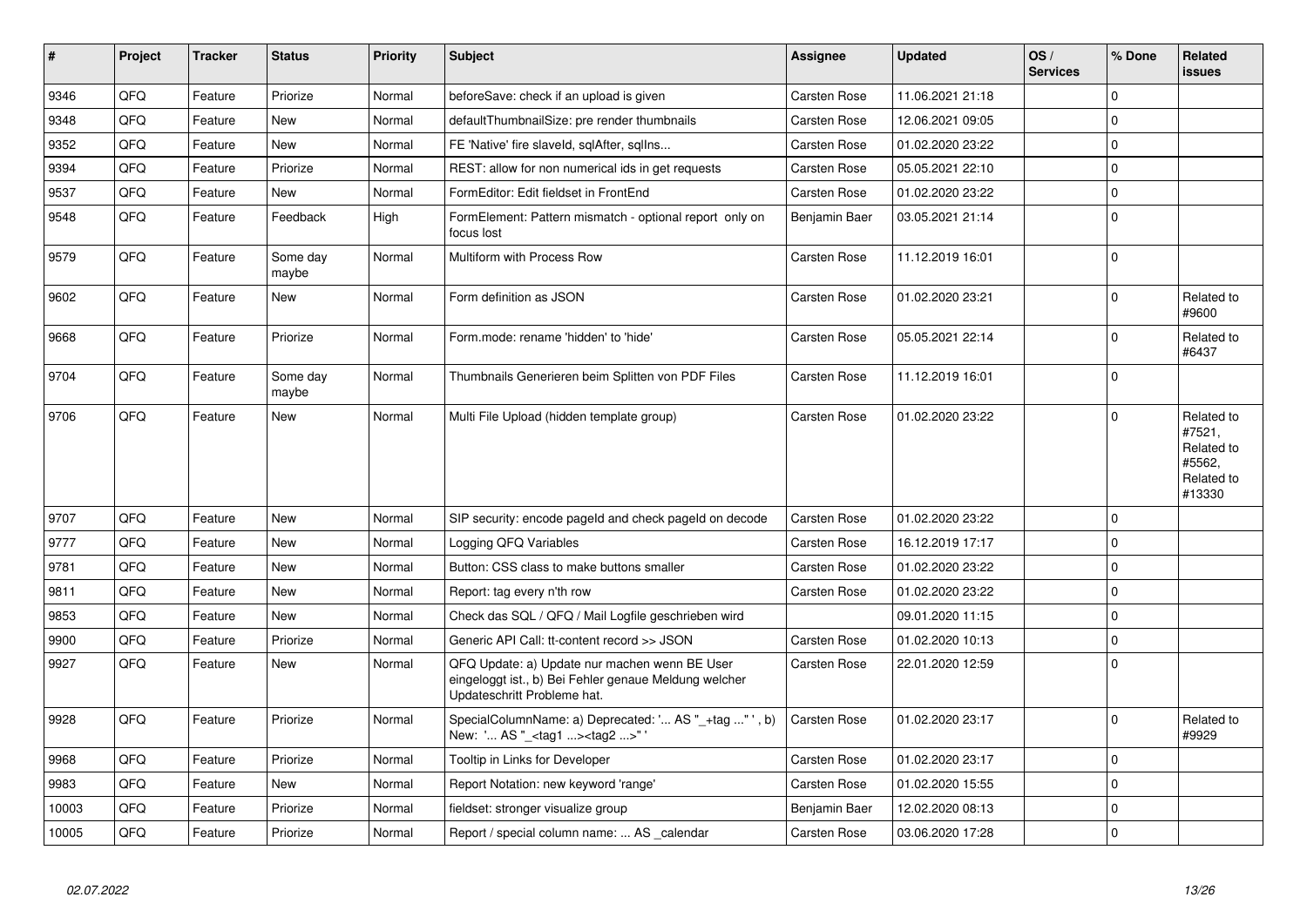| $\vert$ # | Project | <b>Tracker</b> | <b>Status</b>     | <b>Priority</b> | Subject                                                                                  | Assignee            | <b>Updated</b>   | OS/<br><b>Services</b> | % Done         | Related<br><b>issues</b>                                               |
|-----------|---------|----------------|-------------------|-----------------|------------------------------------------------------------------------------------------|---------------------|------------------|------------------------|----------------|------------------------------------------------------------------------|
| 10011     | QFQ     | Feature        | Priorize          | Normal          | Offer new STORE_TYPO3 Variable 'beUser', 'beEmail'                                       | Carsten Rose        | 08.05.2021 09:51 |                        | $\Omega$       | Related to<br>#10012,<br>Related to<br>#12511                          |
| 10012     | QFQ     | Feature        | Priorize          | Normal          | redirectAllMailTo: {{beEmail:T}}                                                         | <b>Carsten Rose</b> | 08.05.2021 09:54 |                        | $\mathbf 0$    | Related to<br>#12412,<br>Related to<br>#12413,<br>Related to<br>#10011 |
| 10013     | QFQ     | Feature        | Some day<br>maybe | Normal          | FE.typ=editor: CodeMirror                                                                | Carsten Rose        | 08.06.2022 10:37 |                        | $\mathbf 0$    | Related to<br>#12611,<br>Related to<br>#12490,<br>Related to<br>#7732  |
| 10014     | QFQ     | Feature        | New               | Normal          | Manual.rst: describe behaviour and process order of<br>fillStoreVar, slaveId, sqlBefore, | Carsten Rose        | 01.02.2020 22:31 |                        | $\mathbf 0$    |                                                                        |
| 10015     | QFQ     | Feature        | Priorize          | Normal          | Monospace in Textarea                                                                    | Carsten Rose        | 03.02.2020 13:40 |                        | 0              |                                                                        |
| 10080     | QFQ     | Feature        | New               | Normal          | Popup on 'save' / 'close': configure dialog (answer<br>yes/no/cancle/)                   | Carsten Rose        | 28.03.2021 20:52 |                        | $\mathbf 0$    | Is duplicate<br>of #12262                                              |
| 10095     | QFQ     | Feature        | Some day<br>maybe | Normal          | Generic Gitlab Integration into QFQ                                                      | Carsten Rose        | 16.09.2021 15:10 |                        | $\mathbf 0$    |                                                                        |
| 10114     | QFQ     | Feature        | New               | High            | Symbol (Link): 'G:' (Glyphicon) replaced by 'i:' (icon)                                  |                     | 07.12.2021 17:19 |                        | $\Omega$       | Related to<br>#3797,<br>Related to<br>#4194                            |
| 10116     | QFQ     | Feature        | Some day<br>maybe | Normal          | TypeAhead: Tag - show inside 'input' element                                             | Carsten Rose        | 16.09.2021 15:09 |                        | $\mathbf 0$    |                                                                        |
| 10119     | QFQ     | Feature        | New               | Normal          | Dropdown (selectlist) & TypeAhead: format and catagorize<br>list                         | Carsten Rose        | 07.05.2020 09:36 |                        | $\mathbf 0$    |                                                                        |
| 10124     | QFQ     | Feature        | Feedback          | Normal          | qfq AAI-Login                                                                            | Karin Niffeler      | 07.05.2020 09:36 |                        | $\pmb{0}$      |                                                                        |
| 10345     | QFQ     | Feature        | New               | Normal          | Templates - Patterns QFQ Style                                                           |                     | 03.05.2021 21:01 |                        | $\mathbf 0$    | Related to<br>#10713                                                   |
| 10384     | QFQ     | Feature        | New               | Normal          | Parameter Exchange QFQ Instances                                                         |                     | 07.05.2020 09:38 |                        | $\mathbf 0$    |                                                                        |
| 10443     | QFQ     | Feature        | In Progress       | Normal          | Konzept_api / _live                                                                      | Carsten Rose        | 07.05.2020 09:39 |                        | $\overline{0}$ |                                                                        |
| 10463     | QFQ     | Feature        | New               | Normal          | Report_link: expliztes setzen von HTML Tags (Bedarf fuer<br>'data-selenium' & 'id')      | Enis Nuredini       | 23.03.2022 09:23 |                        | $\mathbf 0$    | Related to<br>#7648                                                    |
| 10569     | QFQ     | Feature        | Priorize          | Normal          | link _blank more safe                                                                    | Enis Nuredini       | 25.03.2022 12:44 |                        | 0              |                                                                        |
| 10593     | QFQ     | Feature        | New               | Normal          | label2: text behind input element                                                        | Carsten Rose        | 16.05.2020 10:57 |                        | 0              |                                                                        |
| 10714     | QFQ     | Feature        | New               | Normal          | multi Table Form                                                                         | Carsten Rose        | 16.03.2021 18:44 |                        | $\overline{0}$ |                                                                        |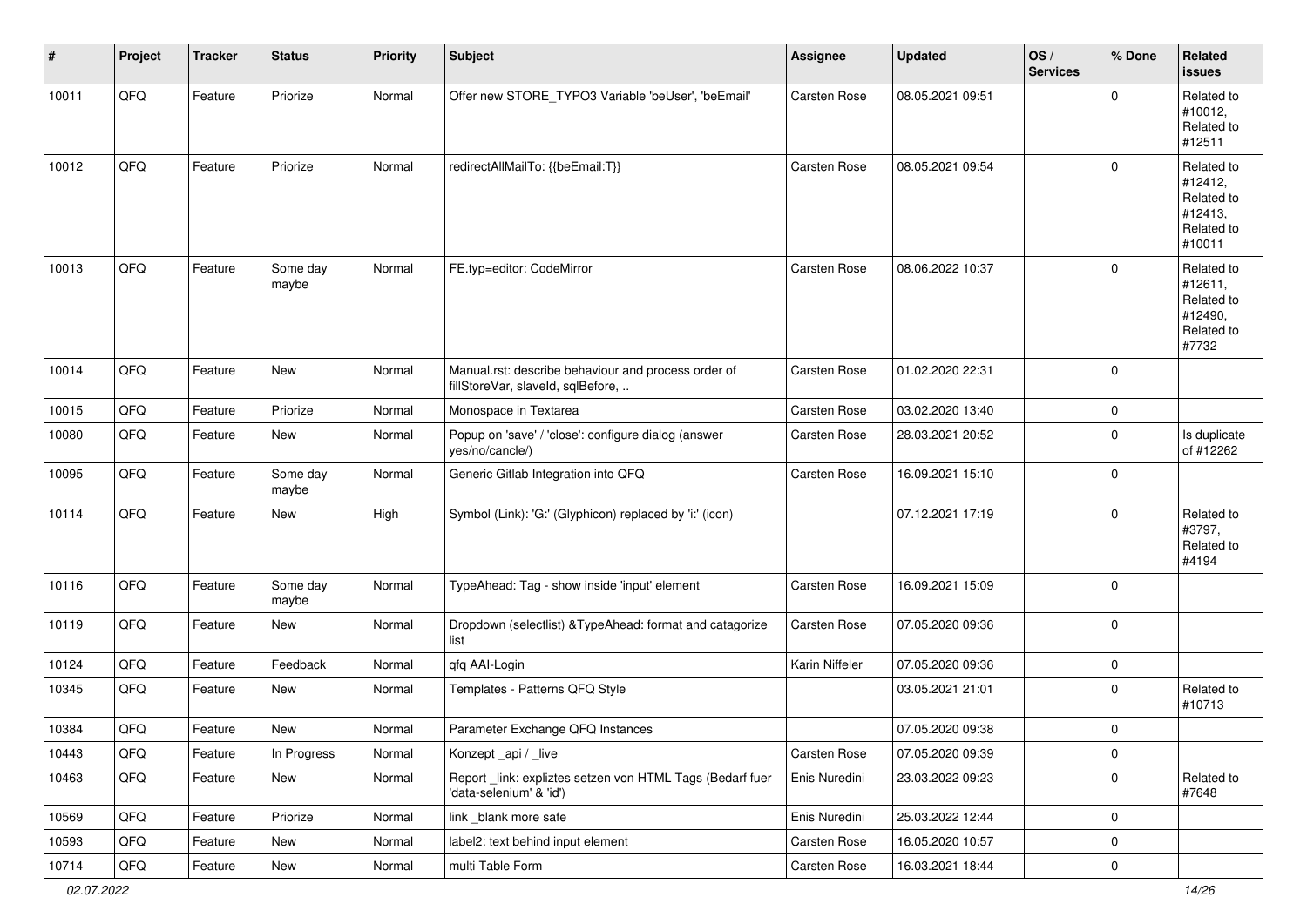| #     | Project | <b>Tracker</b> | <b>Status</b>     | <b>Priority</b> | Subject                                                              | <b>Assignee</b> | <b>Updated</b>   | OS/<br><b>Services</b> | % Done      | Related<br><b>issues</b>                     |
|-------|---------|----------------|-------------------|-----------------|----------------------------------------------------------------------|-----------------|------------------|------------------------|-------------|----------------------------------------------|
| 10716 | QFQ     | Feature        | Some day<br>maybe | Normal          | Business Logic mit Externen Skripten                                 | Carsten Rose    | 16.09.2021 15:10 |                        | $\Omega$    | Related to<br>#10713,<br>Related to<br>#8217 |
| 10738 | QFQ     | Feature        | Some day<br>maybe | Normal          | CORS headers for external API requests                               |                 | 10.06.2020 14:00 |                        | $\Omega$    |                                              |
| 10745 | QFQ     | Feature        | Some day<br>maybe | Normal          | <b>Tablesorter Excel Export</b>                                      | Carsten Rose    | 16.09.2021 15:09 |                        | $\Omega$    |                                              |
| 10763 | QFQ     | Feature        | New               | Normal          | form accessed and submitted despite logout?                          |                 | 16.06.2020 11:43 |                        | 0           |                                              |
| 10782 | QFQ     | Feature        | Feedback          | Normal          | Tiny MCE: Image Upload                                               | Enis Nuredini   | 16.05.2022 23:16 |                        | $\Omega$    | Related to<br>#12452                         |
| 10819 | QFQ     | Feature        | <b>New</b>        | Normal          | Persistent SIP - second try                                          | Carsten Rose    | 29.06.2020 23:02 |                        | $\mathbf 0$ | Related to<br>#6261                          |
| 10874 | QFQ     | Feature        | New               | Normal          | Erstellen eines Foreign Keys in der Tabelle "FormElement"            |                 | 13.07.2020 10:11 |                        | $\mathbf 0$ |                                              |
| 10976 | QFQ     | Feature        | New               | Normal          | Excel Export Verbesserungen                                          | Carsten Rose    | 06.08.2020 10:56 |                        | $\Omega$    |                                              |
| 10979 | QFQ     | Feature        | New               | Normal          | Ajax Calls an API - dataReport                                       | Carsten Rose    | 11.05.2022 12:15 |                        | $\mathbf 0$ |                                              |
| 10996 | QFQ     | Feature        | New               | Normal          | Download video via sip: no seek                                      | Carsten Rose    | 12.08.2020 14:18 |                        | $\Omega$    |                                              |
| 11036 | QFQ     | Feature        | Some day<br>maybe | Normal          | inline report editor permissions                                     | Carsten Rose    | 16.09.2021 15:09 |                        | $\Omega$    | Related to<br>#11323                         |
| 11076 | QFQ     | Feature        | In Progress       | Normal          | SELECT  AS _websocket                                                | Carsten Rose    | 30.08.2020 17:49 |                        | $\Omega$    |                                              |
| 11080 | QFQ     | Feature        | <b>New</b>        | Normal          | Send MQTT messages                                                   | Carsten Rose    | 29.08.2020 19:49 |                        | $\mathbf 0$ |                                              |
| 11217 | QFQ     | Feature        | Some day<br>maybe | Normal          | <b>Extend Script Functionality</b>                                   | Carsten Rose    | 16.09.2021 15:10 |                        | $\Omega$    |                                              |
| 11320 | QFQ     | Feature        | Priorize          | Normal          | Typo3 Version 10 support                                             | Carsten Rose    | 05.05.2021 22:09 |                        | $\mathbf 0$ |                                              |
| 11322 | QFQ     | Feature        | Some day<br>maybe | Normal          | Form Element JSON - (multiline parameter field)                      | Carsten Rose    | 16.09.2021 15:10 |                        | $\mathbf 0$ |                                              |
| 11323 | QFQ     | Feature        | Some day<br>maybe | Normal          | Report Frontend Editor Modal + Codemirror                            | Carsten Rose    | 16.09.2021 15:10 |                        | $\Omega$    | Related to<br>#11036                         |
| 11460 | QFQ     | Feature        | New               | Normal          | Easier creation of changelog: gitchangelog                           | Carsten Rose    | 12.06.2021 10:20 |                        | $\Omega$    | Related to<br>#13467                         |
| 11504 | QFQ     | Feature        | New               | Normal          | Dynamic Update: Button text update for 'Save',' Close' &<br>'Delete' | Carsten Rose    | 12.11.2020 23:44 |                        | $\Omega$    |                                              |
| 11516 | QFQ     | Feature        | New               | Normal          | Multi Page Form (Previous/Next Buttons)                              | Carsten Rose    | 16.03.2021 17:52 |                        | 0           |                                              |
| 11523 | QFQ     | Feature        | New               | Normal          | Mit dynamic Update erkennen, ob Upload gemacht wurde                 | Carsten Rose    | 13.11.2020 15:07 |                        | $\Omega$    | Related to<br>#9533                          |
| 11534 | QFQ     | Feature        | New               | Normal          | Report: Action on selected rows - Table batchprocessing<br>feature   |                 | 18.11.2020 08:15 |                        | $\mathbf 0$ |                                              |
| 11535 | QFG     | Feature        | New               | Normal          | Ability to create SQL columns in frontend QFQ forms                  |                 | 17.11.2020 12:11 |                        | $\pmb{0}$   |                                              |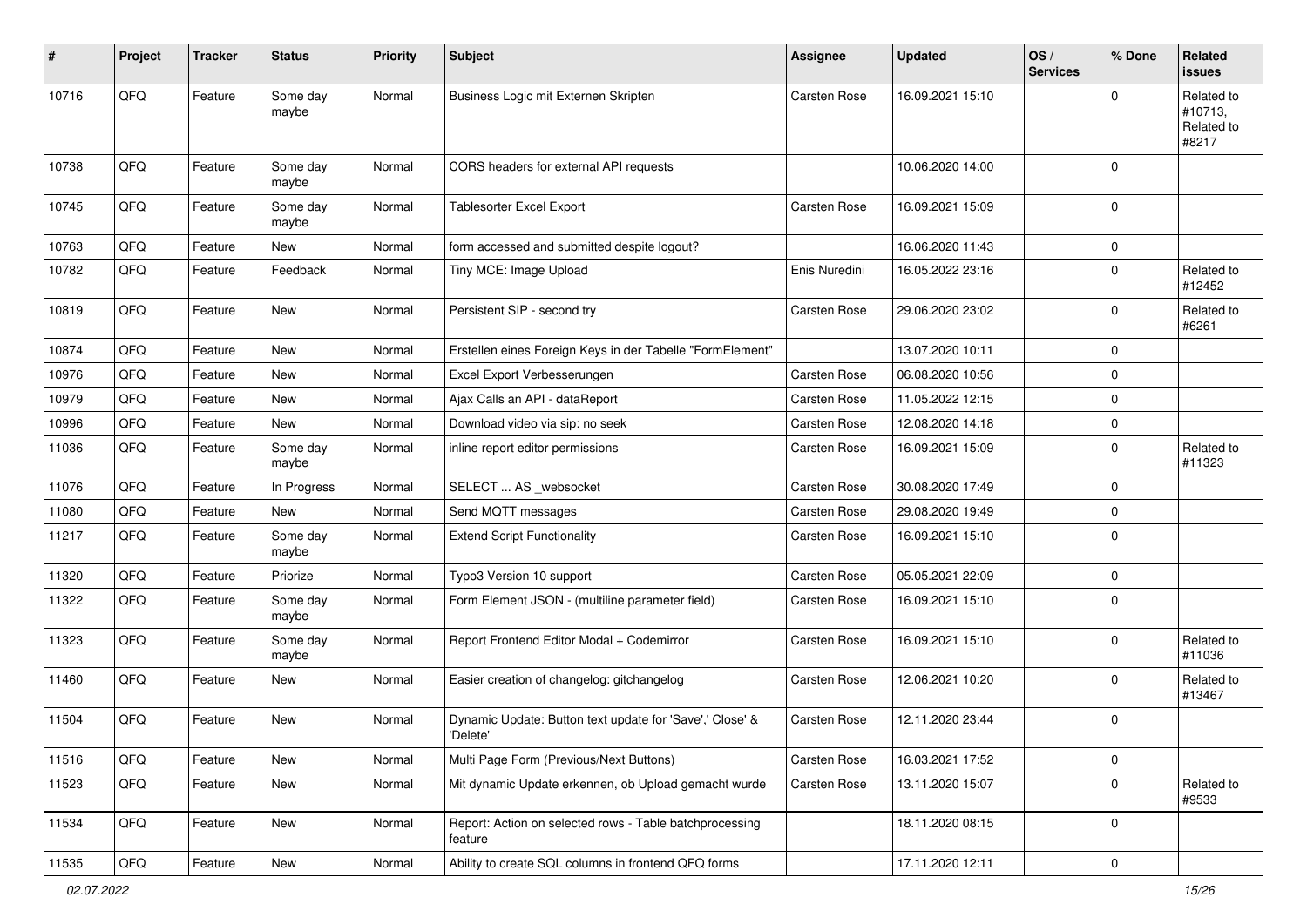| #     | Project | <b>Tracker</b> | <b>Status</b> | <b>Priority</b> | Subject                                                                                              | <b>Assignee</b>                                        | <b>Updated</b>   | OS/<br><b>Services</b> | % Done         | Related<br>issues                             |                      |
|-------|---------|----------------|---------------|-----------------|------------------------------------------------------------------------------------------------------|--------------------------------------------------------|------------------|------------------------|----------------|-----------------------------------------------|----------------------|
| 11702 | QFQ     | Feature        | <b>New</b>    | Normal          | HTML Special Char makes no sense for 'allbut' if '&' is<br>forbidden                                 | <b>Carsten Rose</b>                                    | 07.12.2021 16:35 |                        | $\Omega$       | Related to<br>#5112.<br>Related to<br>#14320  |                      |
| 11716 | QFQ     | Feature        | <b>New</b>    | Normal          | Form an beliebiger Stelle im Report anzeigen                                                         |                                                        | 09.12.2020 09:47 |                        | $\mathbf 0$    |                                               |                      |
| 11747 | QFQ     | Feature        | New           | Normal          | Maintenance Page with Redirect                                                                       | Carsten Rose                                           | 03.05.2021 20:47 |                        | $\Omega$       | Related to<br>#11741                          |                      |
| 11775 | QFQ     | Feature        | New           | Normal          | Subrecord Tooltip pro Feld                                                                           | Carsten Rose                                           | 18.12.2020 15:22 |                        | $\mathbf 0$    | Related to<br>#11955                          |                      |
| 11850 | QFQ     | Feature        | New           | Urgent          | Wizard Form: basierend auf einer Tabelle eine Form<br>anlegen.                                       |                                                        | 03.05.2021 21:12 |                        | $\mathbf 0$    | Blocked by<br>#8082                           |                      |
| 11892 | QFQ     | Feature        | New           | Normal          | tablesorter: columns with links are hard to order - new<br>qualifier 'Y: <ord>'</ord>                | Enis Nuredini                                          | 23.03.2022 09:22 |                        | $\mathbf 0$    |                                               |                      |
| 11893 | QFQ     | Feature        | New           | High            | Broken SIP: a) only report one time, b) only report in main<br>column                                | Carsten Rose                                           | 12.05.2021 12:13 |                        | $\Omega$       | Related to<br>#12532,<br>Related to<br>#14187 |                      |
| 11955 | QFQ     | Feature        | New           | Normal          | subrecord: new title option to set <th> attributes - e.g. to<br/>customize tablesorter options.</th> | attributes - e.g. to<br>customize tablesorter options. | Carsten Rose     | 03.05.2021 20:47       |                | $\Omega$                                      | Related to<br>#11775 |
| 11980 | QFQ     | Feature        | In Progress   | Normal          | protected verzeichnis MUSS geschützt werden                                                          | Carsten Rose                                           | 07.09.2021 13:30 |                        | $\mathbf 0$    |                                               |                      |
| 12023 | QFQ     | Feature        | <b>New</b>    | Normal          | MySQL Stored Precdure: QDECODESPECIALCHAR()                                                          | Carsten Rose                                           | 16.02.2021 11:16 |                        | $\mathbf 0$    | Related to<br>#12022                          |                      |
| 12024 | QFQ     | Feature        | New           | Normal          | Excel Export: text columns by default decode<br>htmlspeciachar()                                     | Carsten Rose                                           | 17.02.2021 23:55 |                        | $\mathbf 0$    | Related to<br>#12022                          |                      |
| 12038 | QFQ     | Feature        | New           | Normal          | a) STORE_VAR: filenameOnlyStripUniq, b) SP:<br>QSTRIPUNIQ()                                          |                                                        | 17.02.2021 23:55 |                        | $\mathbf 0$    |                                               |                      |
| 12039 | QFQ     | Feature        | New           | Normal          | Missing htmlSpecialChar() in pre processing on form submit                                           |                                                        | 18.02.2021 00:09 |                        | $\mathbf 0$    | Related to<br>#14320                          |                      |
| 12109 | QFQ     | Feature        | New           | Normal          | Donwload Link: Plain, SIP, Persistent Link, Peristent SIP -<br>new notation                          | Carsten Rose                                           | 03.05.2021 20:45 |                        | $\Omega$       | Related to<br>#12085                          |                      |
| 12119 | QFQ     | Feature        | New           | Normal          | AS paged: error message missing if there ist no 'r'<br>argument.                                     | <b>Carsten Rose</b>                                    | 03.05.2021 20:51 |                        | $\mathbf 0$    |                                               |                      |
| 12135 | QFQ     | Feature        | New           | Normal          | Subrecord: Notiz                                                                                     |                                                        | 24.04.2021 16:58 |                        | 0              |                                               |                      |
| 12146 | QFQ     | Feature        | New           | Normal          | Autocron Job: Anzeigen wann der naechste Job<br>ausgefuehrt wird, resp das er nicht ausgefuehrt wird | Carsten Rose                                           | 15.03.2021 15:23 |                        | 0              |                                               |                      |
| 12156 | QFQ     | Feature        | New           | Normal          | Form: Optional disable 'leave page'                                                                  |                                                        | 03.05.2021 20:45 |                        | $\mathsf 0$    |                                               |                      |
| 12162 | QFQ     | Feature        | New           | Normal          | FE.type=sendmail: personalized mailing (several mails) via<br>template                               | Carsten Rose                                           | 03.05.2021 20:45 |                        | $\mathbf 0$    |                                               |                      |
| 12163 | QFG     | Feature        | New           | Normal          | Checkbox: table wrap                                                                                 | Carsten Rose                                           | 03.05.2021 20:51 |                        | $\overline{0}$ |                                               |                      |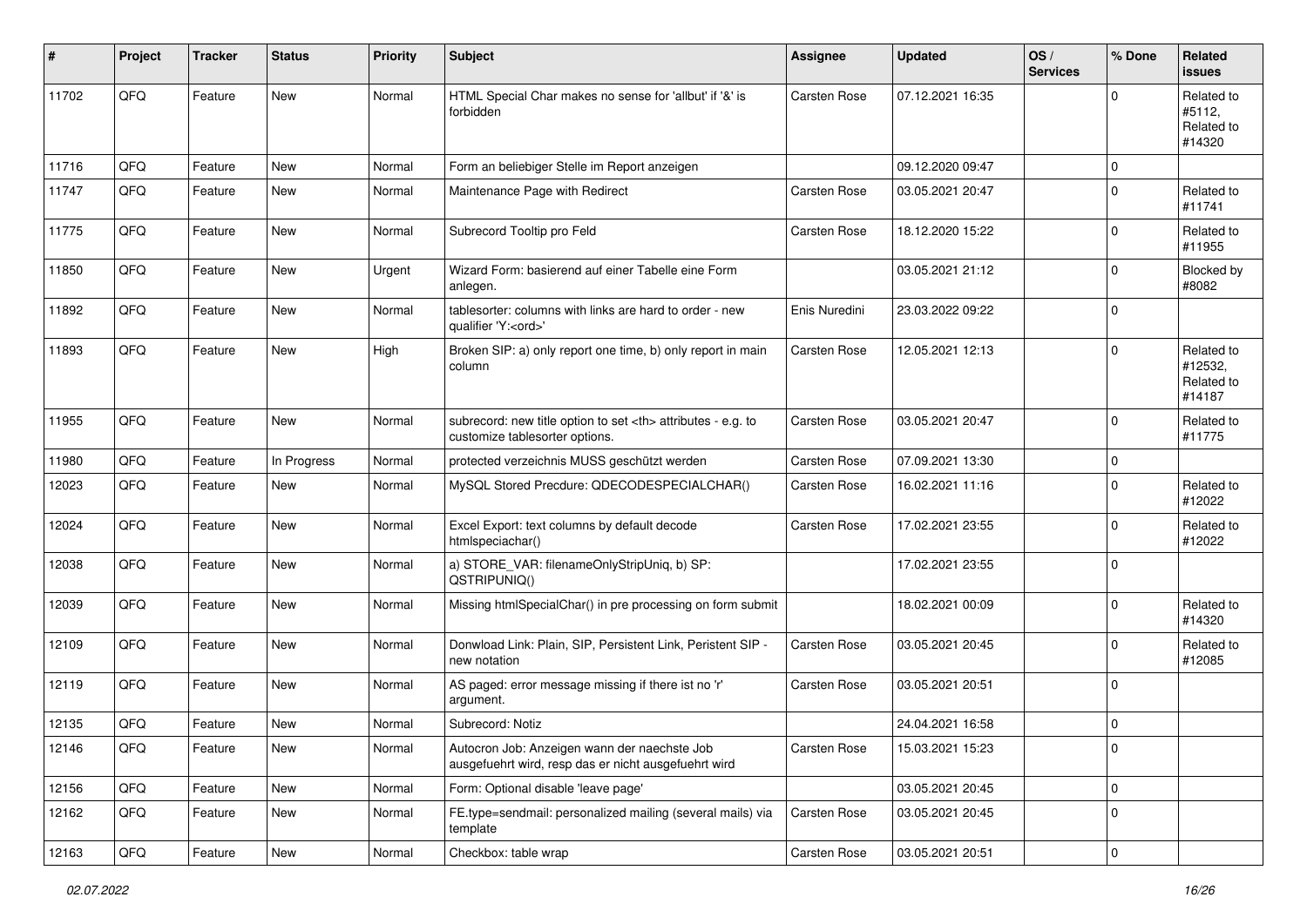| #     | Project | <b>Tracker</b> | <b>Status</b>     | <b>Priority</b> | <b>Subject</b>                                                                                                 | <b>Assignee</b> | Updated          | OS/<br><b>Services</b> | % Done      | Related<br>issues                                                           |
|-------|---------|----------------|-------------------|-----------------|----------------------------------------------------------------------------------------------------------------|-----------------|------------------|------------------------|-------------|-----------------------------------------------------------------------------|
| 12186 | QFQ     | Feature        | <b>New</b>        | High            | TinyMCE Config für Objekte                                                                                     | Carsten Rose    | 07.12.2021 17:19 |                        | $\Omega$    | <b>Blocks</b><br>#12632                                                     |
| 12262 | QFQ     | Feature        | ToDo              | Normal          | Form buttons on top: more customable                                                                           | Enis Nuredini   | 17.06.2022 10:44 |                        | $\Omega$    | Related to<br>#13945, Has<br>duplicate<br>#4046, Has<br>duplicate<br>#10080 |
| 12269 | QFQ     | Feature        | <b>New</b>        | Normal          | 2FA - Login                                                                                                    | Carsten Rose    | 03.05.2021 20:45 |                        | $\Omega$    |                                                                             |
| 12315 | QFQ     | Feature        | Some day<br>maybe | Normal          | Form History (Diffs) / Backups                                                                                 | Carsten Rose    | 16.09.2021 15:10 |                        | $\mathbf 0$ |                                                                             |
| 12330 | QFQ     | Feature        | <b>New</b>        | Normal          | Copy to input field / text area / TinyMCE                                                                      | Carsten Rose    | 07.04.2021 09:01 |                        | $\Omega$    |                                                                             |
| 12337 | QFQ     | Feature        | Some day<br>maybe | Normal          | Database.php: better caching                                                                                   | Carsten Rose    | 16.09.2021 15:10 |                        | $\mathbf 0$ |                                                                             |
| 12400 | QFQ     | Feature        | New               | Normal          | Tutorial ist in QFQ Doku, Wird in der Suche gefunden, es<br>gibt aber kein Menupunkt - Inhalt ueberpruefen     | Carsten Rose    | 03.05.2021 20:45 |                        | $\Omega$    |                                                                             |
| 12412 | QFQ     | Feature        | New               | Normal          | Action/Escape qualifier 'e' (empty), '0': if given, an empty<br>string (or '0') will be treated as 'not found' | Carsten Rose    | 08.05.2021 09:40 |                        | $\mathbf 0$ | Related to<br>#12413,<br>Related to<br>#10012                               |
| 12413 | QFQ     | Feature        | <b>New</b>        | Normal          | STORE_TYPO3: enhance for {{be_users.email:T}},<br>{{fe users.email:T}}                                         | Carsten Rose    | 03.05.2021 20:45 |                        | $\Omega$    | Related to<br>#12412,<br>Related to<br>#10012                               |
| 12439 | QFQ     | Feature        | In Progress       | Normal          | TinyMCE Paste from Word & Character Count/Limit                                                                | Carsten Rose    | 05.05.2021 22:15 |                        | $\mathbf 0$ |                                                                             |
| 12452 | QFQ     | Feature        | Priorize          | Normal          | BaseURL: alsways with '/' at the end                                                                           | Carsten Rose    | 19.06.2022 13:45 |                        | $\Omega$    | Related to<br>#10782                                                        |
| 12465 | QFQ     | Feature        | <b>New</b>        | Normal          | QFQ Function: use in FE to fill StoreRecord                                                                    | Carsten Rose    | 05.05.2021 21:58 |                        | $\Omega$    |                                                                             |
| 12474 | QFQ     | Feature        | <b>New</b>        | Normal          | Check BaseConfigURL if it is given and the the last char is '/                                                 | Carsten Rose    | 03.05.2021 20:45 |                        | $\mathbf 0$ |                                                                             |
| 12476 | QFQ     | Feature        | New               | Normal          | clearMe: a) should trigger 'dirty', b) sticky on textarea resize                                               | Benjamin Baer   | 04.01.2022 08:40 |                        | $\Omega$    | Related to<br>#9528                                                         |
| 12477 | QFQ     | Feature        | New               | Normal          | Support for refactoring: Form, FormElement, diverse<br>Tabellen/Spalten, tt-content Records                    | Carsten Rose    | 03.05.2021 20:45 |                        | $\Omega$    |                                                                             |
| 12480 | QFQ     | Feature        | New               | Normal          | If QFQ upgrade is running, block further request                                                               | Carsten Rose    | 03.05.2021 20:45 |                        | $\pmb{0}$   |                                                                             |
| 12490 | QFQ     | Feature        | New               | Normal          | Loading Plugins in QFQ - see what tinymce does. (lazy<br>loading)                                              | Benjamin Baer   | 08.06.2022 10:37 |                        | $\mathbf 0$ | Related to<br>#12611,<br>Related to<br>#10013,<br>Related to<br>#7732       |
| 12503 | QFQ     | Feature        | Priorize          | Normal          | Detect dangerous UPDATE statement with missing WHERE   Carsten Rose                                            |                 | 05.05.2021 22:09 |                        | $\pmb{0}$   |                                                                             |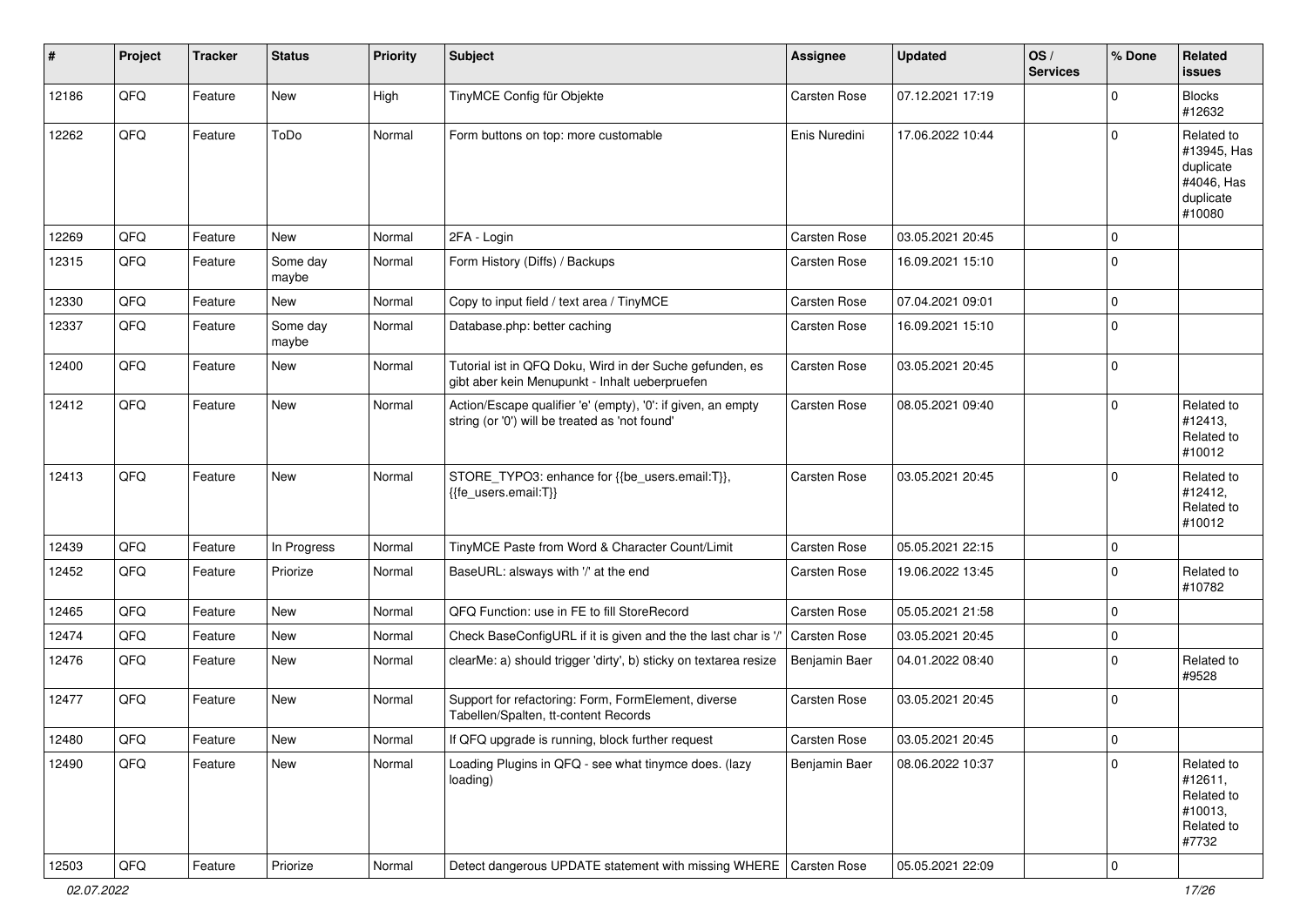| #     | Project | <b>Tracker</b> | <b>Status</b>              | <b>Priority</b> | Subject                                                                                                                               | <b>Assignee</b>        | <b>Updated</b>   | OS/<br><b>Services</b> | % Done      | Related<br>issues                                                      |
|-------|---------|----------------|----------------------------|-----------------|---------------------------------------------------------------------------------------------------------------------------------------|------------------------|------------------|------------------------|-------------|------------------------------------------------------------------------|
| 12504 | QFQ     | Feature        | Priorize                   | Normal          | sql.log: report fe.id                                                                                                                 | Carsten Rose           | 05.05.2021 22:09 |                        | $\mathbf 0$ |                                                                        |
| 12532 | QFQ     | Feature        | New                        | High            | SIP-Parameter bei Seitenaufruf in Browser-Console<br>anzeigen                                                                         | Carsten Rose           | 07.12.2021 17:19 |                        | $\mathbf 0$ | Related to<br>#11893,<br>Related to<br>#14187                          |
| 12544 | QFQ     | Feature        | New                        | High            | a) ' AS _link' new also as ' AS _format', b) sortierung via<br>'display: none;', c) '_format' benoeitgt nicht zwingend<br>u/U/p/m/z/d | <b>Carsten Rose</b>    | 14.12.2021 16:03 |                        | $\mathbf 0$ |                                                                        |
| 12556 | QFQ     | Feature        | <b>New</b>                 | Normal          | Pills Title: colored = static or dynamic on allrequiredgiven                                                                          | Benjamin Baer          | 19.03.2022 17:49 |                        | $\mathbf 0$ |                                                                        |
| 12603 | QFQ     | Feature        | <b>New</b>                 | Normal          | Dropdown (Select), Radio, checkbox:<br>itemListAlways={{!SELECT key, value}}                                                          | Carsten Rose           | 19.03.2022 17:47 |                        | $\mathbf 0$ |                                                                        |
| 12611 | QFQ     | Feature        | Some day<br>maybe          | Normal          | Refactoring: Bootstrap with Lazy Loading                                                                                              | Carsten Rose           | 08.06.2022 10:37 |                        | $\mathbf 0$ | Related to<br>#12490,<br>Related to<br>#10013,<br>Related to<br>#7732  |
| 12630 | QFQ     | Feature        | In Progress                | Normal          | Input: date[time]: min / max values                                                                                                   | Enis Nuredini          | 20.06.2022 18:31 |                        | $\Omega$    | Related to<br>#10096,<br>Related to<br>#14302.<br>Related to<br>#14303 |
| 12664 | QFQ     | Feature        | <b>New</b>                 | Normal          | TinyMCE: report/remove malicous HTML/JS Code                                                                                          | Carsten Rose           | 19.03.2022 17:47 |                        | $\Omega$    | Related to<br>#14320                                                   |
| 12679 | QFQ     | Feature        | New                        | Normal          | tablesorter: custom column width                                                                                                      | Carsten Rose           | 16.06.2021 11:10 |                        | $\mathbf 0$ |                                                                        |
| 13354 | QFQ     | Feature        | <b>New</b>                 | Normal          | Using Websocket in QFQ                                                                                                                | Carsten Rose           | 10.11.2021 15:47 |                        | $\mathbf 0$ |                                                                        |
| 13467 | QFQ     | Feature        | New                        | Normal          | ChangeLog Generator                                                                                                                   | Carsten Rose           | 19.03.2022 17:46 |                        | $\mathbf 0$ | Related to<br>#11460                                                   |
| 13566 | QFQ     | Feature        | Ready to sync<br>(develop) | Normal          | Delete config-example.qfq.php file                                                                                                    | Carsten Rose           | 23.12.2021 09:25 |                        | 0           |                                                                        |
| 13608 | QFQ     | Feature        | Some day<br>maybe          | Normal          | Automatic Browser Language Redirect                                                                                                   | Enis Nuredini          | 17.06.2022 08:35 |                        | $\Omega$    |                                                                        |
| 13609 | QFQ     | Feature        | New                        | Normal          | QFQ Introduction: Seite aufloesen                                                                                                     | Philipp<br>Gröbelbauer | 28.05.2022 11:02 |                        | $\mathbf 0$ |                                                                        |
| 13700 | QFQ     | Feature        | New                        | Normal          | Redesign gfg.io Seite                                                                                                                 | Carsten Rose           | 19.03.2022 17:43 |                        | 0           |                                                                        |
| 13757 | QFQ     | Feature        | New                        | High            | QR / Bar-Code Plugin                                                                                                                  | Enis Nuredini          | 19.03.2022 17:43 |                        | 0           |                                                                        |
| 13841 | QFQ     | Feature        | New                        | Normal          | Create PDF via iText - evaluate                                                                                                       | Carsten Rose           | 19.03.2022 17:42 |                        | 0           |                                                                        |
| 13843 | QFQ     | Feature        | New                        | Normal          | Create JWT via QFQ                                                                                                                    | Carsten Rose           | 19.03.2022 17:42 |                        | 0           |                                                                        |
| 13900 | QFQ     | Feature        | Priorize                   | Normal          | Selenium: Check das Cookie/PDF funktioniert                                                                                           | Enis Nuredini          | 25.03.2022 12:45 |                        | 0           |                                                                        |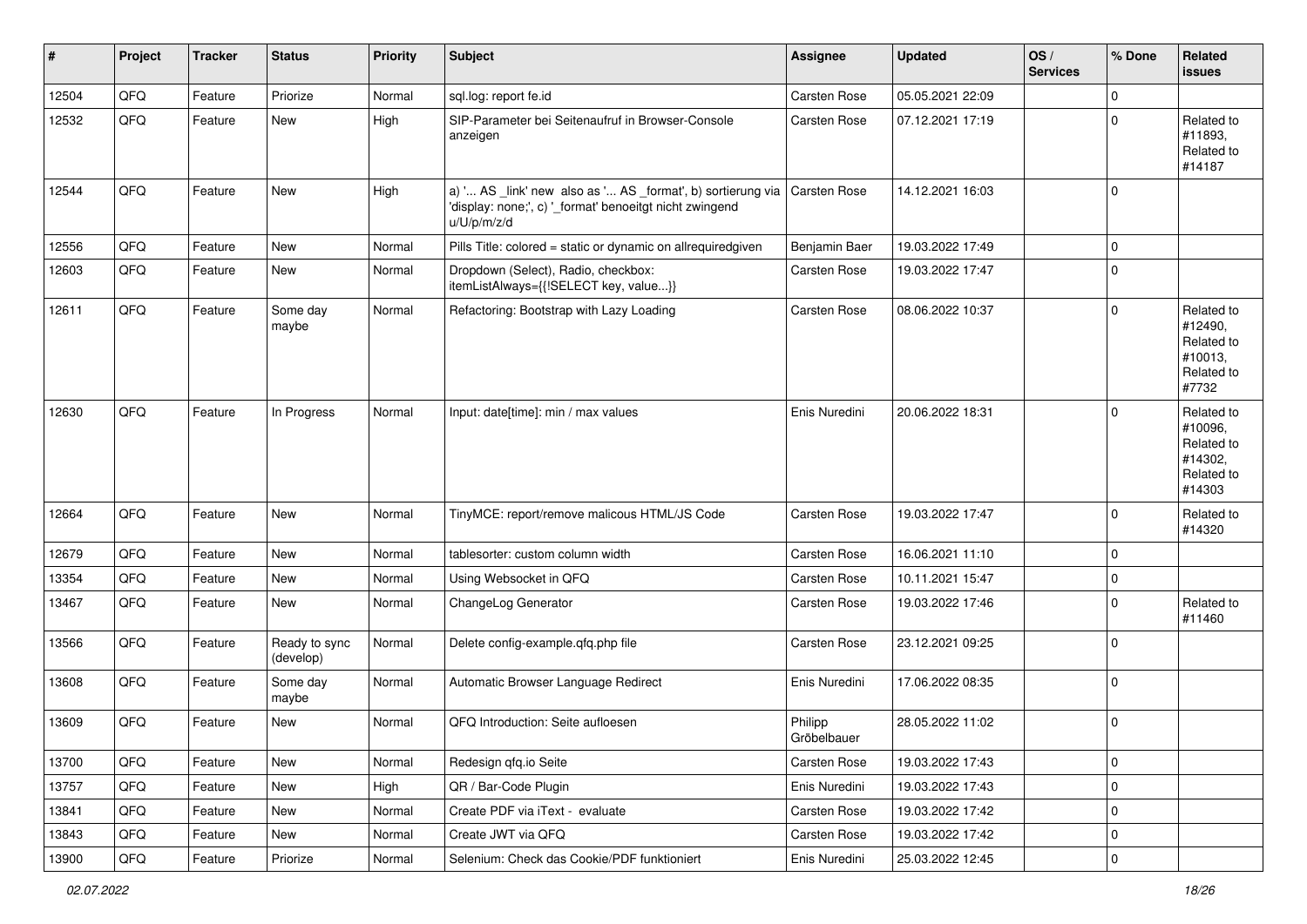| $\sharp$ | Project | <b>Tracker</b> | <b>Status</b>     | <b>Priority</b> | Subject                                                                                                                       | <b>Assignee</b> | <b>Updated</b>   | OS/<br><b>Services</b> | % Done      | Related<br>issues                                                                                                                                                     |
|----------|---------|----------------|-------------------|-----------------|-------------------------------------------------------------------------------------------------------------------------------|-----------------|------------------|------------------------|-------------|-----------------------------------------------------------------------------------------------------------------------------------------------------------------------|
| 13945    | QFQ     | Feature        | New               | Normal          | As _link: content before/after link                                                                                           | Enis Nuredini   | 28.05.2022 11:01 |                        | $\mathbf 0$ | Related to<br>#12262                                                                                                                                                  |
| 14028    | QFQ     | Feature        | New               | Normal          | Required notification: visual nicer                                                                                           | Enis Nuredini   | 28.05.2022 11:01 |                        | 0           |                                                                                                                                                                       |
| 14090    | QFQ     | Feature        | New               | Normal          | Nützliche _script funktionen                                                                                                  | Carsten Rose    | 28.05.2022 11:03 |                        | $\mathbf 0$ |                                                                                                                                                                       |
| 14185    | QFQ     | Feature        | <b>New</b>        | Normal          | External/Autocron.php - better suitable directory                                                                             | Support: System | 28.05.2022 11:03 |                        | $\mathbf 0$ |                                                                                                                                                                       |
| 14187    | QFQ     | Feature        | <b>New</b>        | High            | qfq.log: show current URL                                                                                                     | Carsten Rose    | 28.05.2022 11:02 |                        | $\mathbf 0$ | Related to<br>#13933,<br>Related to<br>#12532,<br>Related to<br>#11893                                                                                                |
| 14227    | QFQ     | Feature        | <b>New</b>        | Normal          | Selenium Konkurrenz: cypress.io                                                                                               | Enis Nuredini   | 28.05.2022 11:02 |                        | $\mathbf 0$ |                                                                                                                                                                       |
| 14290    | QFQ     | Feature        | Priorize          | Normal          | FormEditor: Show Table Definition                                                                                             | Carsten Rose    | 19.06.2022 16:37 |                        | $\mathbf 0$ |                                                                                                                                                                       |
| 14320    | QFQ     | Feature        | ToDo              | Normal          | Allow specific HTML Tags and Attributes: general, TinyMCE                                                                     | Enis Nuredini   | 17.06.2022 10:44 |                        | 0           | Related to<br>#12664,<br>Related to<br>#12039,<br>Related to<br>#11702,<br>Related to<br>#7239,<br>Related to<br>#3708,<br>Related to<br>#3646,<br>Related to<br>#880 |
| 14371    | QFQ     | Feature        | Priorize          | Normal          | LDAP via REPORT                                                                                                               | Carsten Rose    | 19.06.2022 16:37 |                        | $\mathbf 0$ |                                                                                                                                                                       |
| 14376    | QFQ     | Feature        | New               | Normal          | QFQ Bootstrap: if missing, create stored procedures                                                                           | Enis Nuredini   | 19.06.2022 16:37 |                        | 0           |                                                                                                                                                                       |
| 2063     | QFQ     | Bug            | Some day<br>maybe | Normal          | Pills auf 'inaktiv' setzen falls keine Element auf dem Pill<br>sichtbar sind.                                                 | Benjamin Baer   | 11.12.2019 16:03 |                        | $\mathbf 0$ | Related to<br>#3752                                                                                                                                                   |
| 2643     | QFQ     | <b>Bug</b>     | Some day<br>maybe | Normal          | Zend / PHP Webinars anschauen                                                                                                 | Carsten Rose    | 01.02.2020 15:56 |                        | $\mathbf 0$ |                                                                                                                                                                       |
| 3061     | QFQ     | Bug            | Some day<br>maybe | High            | winstitute: mysql connection durcheinander - nmhp17<br>(ag7)/QFQ arbeitet mit DB/Tabellen von biostat.                        | Carsten Rose    | 03.05.2021 21:14 |                        | $\mathbf 0$ |                                                                                                                                                                       |
| 3109     | QFQ     | <b>Bug</b>     | Some day<br>maybe | High            | RealUrl: Links werden nicht korrekt gerendert                                                                                 | Carsten Rose    | 03.05.2021 21:14 |                        | $\mathsf 0$ |                                                                                                                                                                       |
| 3130     | QFQ     | <b>Bug</b>     | Some day<br>maybe | Normal          | Debug Info's nicht korrekt nach 'New > Save'.                                                                                 | Carsten Rose    | 11.12.2019 16:03 |                        | $\mathsf 0$ | Related to<br>#3253                                                                                                                                                   |
| 3349     | QFQ     | <b>Bug</b>     | Some day<br>maybe | Normal          | config.qfq.ini: a) vertraegt keine '=' im Value (z.B. Passwort),<br>b) Values sollten in ticks einschliessbar sein (spaces, ) | Carsten Rose    | 11.12.2019 16:02 |                        | $\mathbf 0$ |                                                                                                                                                                       |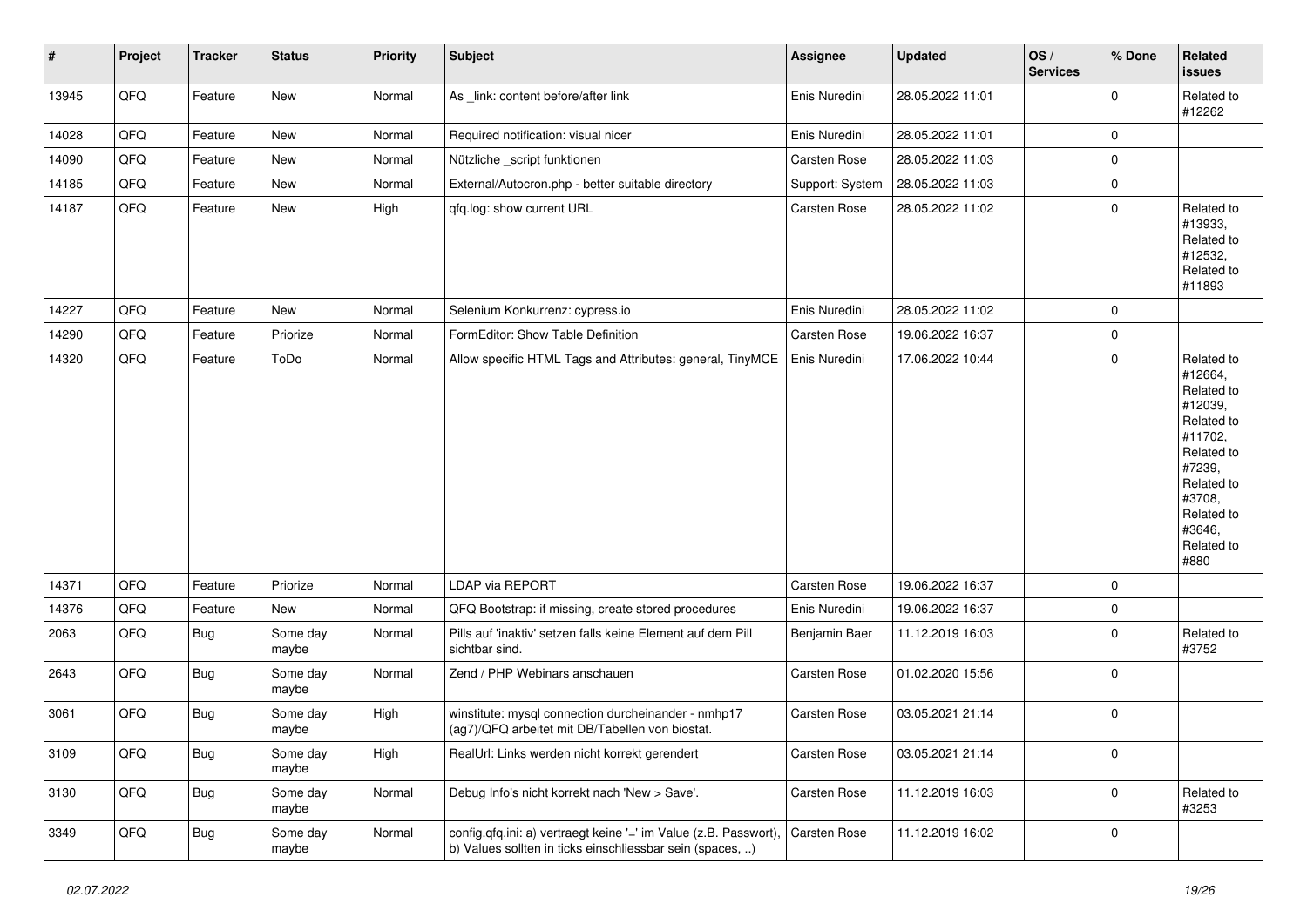| #    | Project | <b>Tracker</b> | <b>Status</b>     | <b>Priority</b> | <b>Subject</b>                                                                                                                                           | Assignee            | <b>Updated</b>   | OS/<br><b>Services</b> | % Done      | Related<br>issues    |
|------|---------|----------------|-------------------|-----------------|----------------------------------------------------------------------------------------------------------------------------------------------------------|---------------------|------------------|------------------------|-------------|----------------------|
| 3547 | QFQ     | Bug            | <b>New</b>        | Normal          | FE of type 'note' causes writing of empty fields.                                                                                                        | <b>Carsten Rose</b> | 01.02.2020 23:21 |                        | $\mathbf 0$ |                      |
| 3570 | QFQ     | Bug            | Some day<br>maybe | High            | Formular mit prmitnew permitEdit=Always wird nicht<br>aufgerufen (ist leer)                                                                              | <b>Carsten Rose</b> | 03.05.2021 21:14 |                        | $\mathbf 0$ |                      |
| 3588 | QFQ     | <b>Bug</b>     | Some day<br>maybe | Normal          | templateGroup: versteckte Elemente werden weiterhin<br>gespeichert.                                                                                      | Carsten Rose        | 11.12.2019 16:02 |                        | $\mathbf 0$ |                      |
| 3682 | QFQ     | Bug            | Some day<br>maybe | Normal          | Dynamic update: Radio buttons                                                                                                                            | Carsten Rose        | 11.12.2019 16:02 |                        | $\mathbf 0$ |                      |
| 3750 | QFQ     | Bug            | Some day<br>maybe | Normal          | FE in a row: if one violates check, all are red                                                                                                          | Carsten Rose        | 11.12.2019 16:03 |                        | $\mathbf 0$ |                      |
| 3782 | QFQ     | <b>Bug</b>     | Priorize          | Normal          | Bei fehlerhafter Eingabe (z.B. Datum) sollte das erwartete<br>Format angezeigt werden                                                                    | Carsten Rose        | 01.02.2020 10:13 |                        | $\Omega$    |                      |
| 3811 | QFQ     | Bug            | Some day<br>maybe | Normal          | Dynamic Update: extraButtonInfo - Text aktualisieren                                                                                                     | Carsten Rose        | 11.12.2019 16:03 |                        | $\mathbf 0$ | Related to<br>#11517 |
| 3882 | QFQ     | Bug            | Some day<br>maybe | Normal          | templateGroup: disable 'add' if limit is reached - funktioniert<br>nicht wenn bereits records existierten                                                | Carsten Rose        | 11.12.2019 16:03 |                        | $\Omega$    |                      |
| 3895 | QFQ     | <b>Bug</b>     | Some day<br>maybe | Normal          | typeahead pedantic: on lehrkredit Idap webpass - if only one<br>person is in dropdown, such person can't be selected                                     | Carsten Rose        | 11.12.2019 16:03 |                        | $\mathbf 0$ |                      |
| 4008 | QFQ     | <b>Bug</b>     | Some day<br>maybe | Normal          | FormElemen.type=sendmail: wrong 'TO' if 'real<br>name <rea@mail.to>' is used</rea@mail.to>                                                               | Carsten Rose        | 11.12.2019 16:03 |                        | $\mathbf 0$ |                      |
| 4092 | QFQ     | Bug            | Some day<br>maybe | Normal          | 1) Logging verbessern wann welches FE warum<br>ausgefuehrt wird, 2) Documentation: Best Practice Template<br>Group                                       | Carsten Rose        | 01.02.2020 23:19 |                        | $\mathbf 0$ | Related to<br>#3504  |
| 4122 | QFQ     | Bug            | Some day<br>maybe | Normal          | file: Render Mode hat keinen Effekt                                                                                                                      |                     | 11.12.2019 16:03 |                        | $\Omega$    |                      |
| 4138 | QFQ     | <b>Bug</b>     | Some day<br>maybe | Normal          | style fehlt                                                                                                                                              |                     | 11.12.2019 16:03 |                        | $\mathbf 0$ |                      |
| 4279 | QFQ     | Bug            | Some day<br>maybe | High            | config.linkVars lost                                                                                                                                     | <b>Carsten Rose</b> | 03.05.2021 21:14 |                        | $\mathbf 0$ |                      |
| 4293 | QFQ     | Bug            | Some day<br>maybe | Normal          | Download broken if token 'd:' is missing - but no error<br>message                                                                                       | Carsten Rose        | 11.12.2019 16:03 |                        | $\mathbf 0$ | Related to<br>#7514  |
| 4328 | QFQ     | <b>Bug</b>     | Some day<br>maybe | Normal          | Error Message: Show FE name/number on problems in FE                                                                                                     | Carsten Rose        | 01.02.2020 23:20 |                        | $\mathbf 0$ |                      |
| 4398 | QFQ     | Bug            | Some day<br>maybe | Normal          | Typeahead: mouse click in a prefilled input opens a single<br>item dropdown with the current value - click on it seems to<br>set the value, not the key. | Benjamin Baer       | 01.02.2020 23:20 |                        | $\mathbf 0$ | Related to<br>#4457  |
| 4441 | QFQ     | <b>Bug</b>     | Some day<br>maybe | Normal          | \$ SERVER Vars sollten nur aus dem Store genommen<br>werden - Code entsprechend anpassen.                                                                |                     | 11.12.2019 16:02 |                        | $\Omega$    |                      |
| 4454 | QFQ     | <b>Bug</b>     | Some day<br>maybe | Normal          | Required Elements: multiple elements in a row - whole row<br>marked if only one input is empty.                                                          | Benjamin Baer       | 01.02.2020 23:20 |                        | $\mathbf 0$ |                      |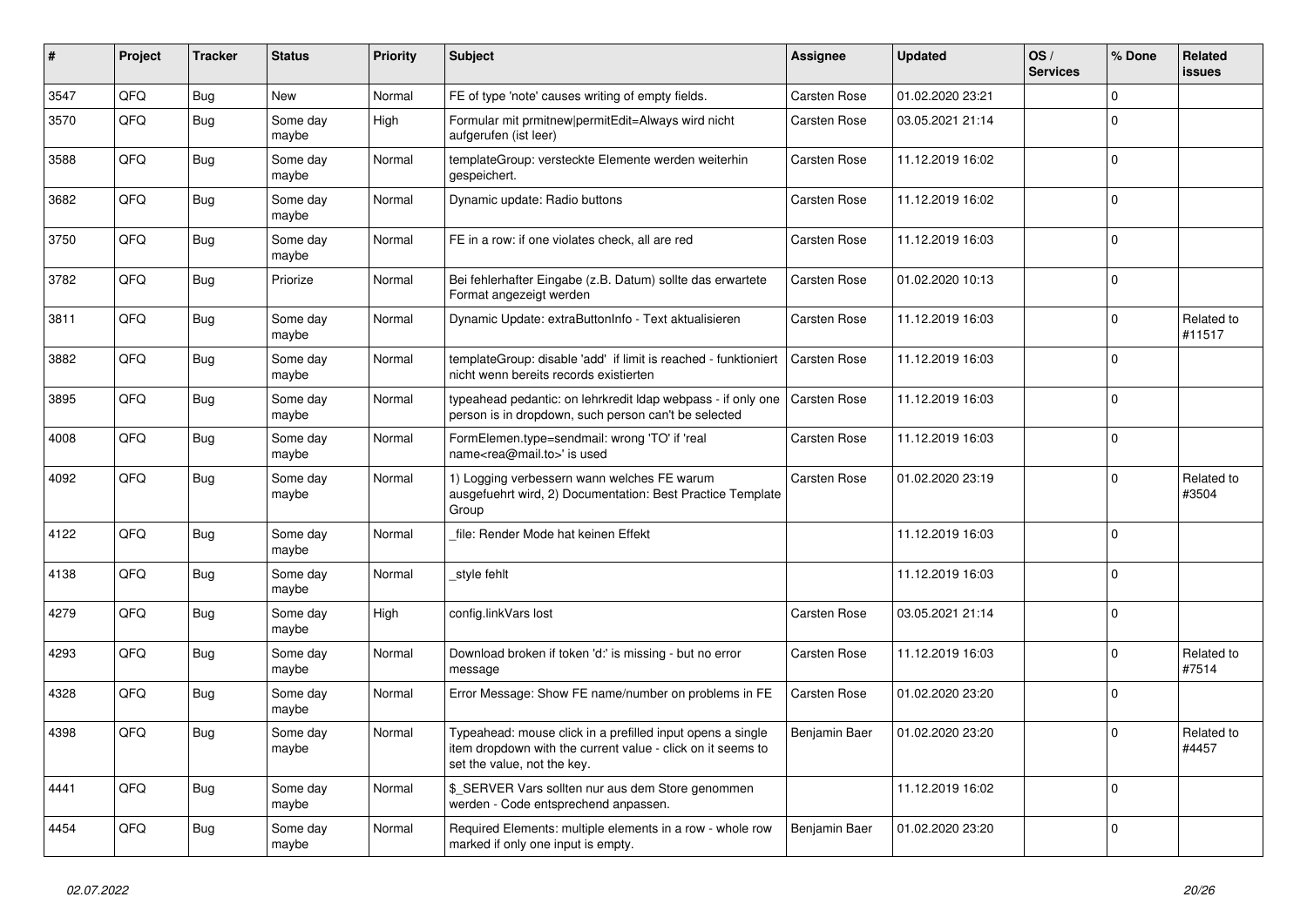| #    | Project | <b>Tracker</b> | <b>Status</b>     | <b>Priority</b> | Subject                                                                                                              | <b>Assignee</b> | <b>Updated</b>   | OS/<br><b>Services</b> | % Done      | Related<br><b>issues</b>                       |
|------|---------|----------------|-------------------|-----------------|----------------------------------------------------------------------------------------------------------------------|-----------------|------------------|------------------------|-------------|------------------------------------------------|
| 4457 | QFQ     | <b>Bug</b>     | Priorize          | Normal          | typeahead: pressing return to select an item, saves the form<br>and closes the form.                                 | Benjamin Baer   | 03.01.2022 08:01 |                        | $\Omega$    | Related to<br>#4398                            |
| 4528 | QFQ     | <b>Bug</b>     | Some day<br>maybe | Normal          | extraButtonLock mit SQLAhead Bug                                                                                     | Carsten Rose    | 01.02.2020 23:19 |                        | $\mathbf 0$ |                                                |
| 4546 | QFQ     | <b>Bug</b>     | Some day<br>maybe | Normal          | NH: SIP storage is destroyed                                                                                         |                 | 01.02.2020 23:20 |                        | $\Omega$    |                                                |
| 4549 | QFQ     | Bug            | Some day<br>maybe | Normal          | TemplateGroups: FE.type SELECT loose selected value<br>after save                                                    | Carsten Rose    | 01.02.2020 23:20 |                        | $\mathbf 0$ | Related to<br>#4548,<br>Related to<br>#4771    |
| 4583 | QFQ     | Bug            | Some day<br>maybe | Normal          | Dynamic Update bei TypeAhead Feldern                                                                                 | Carsten Rose    | 01.02.2020 23:19 |                        | $\Omega$    |                                                |
| 4651 | QFQ     | Bug            | Some day<br>maybe | Normal          | 'Loading document" Modal wird angezeigt bei uzhcd type=2<br>Ansicht                                                  | Carsten Rose    | 01.02.2020 23:20 |                        | $\Omega$    |                                                |
| 4659 | QFQ     | Bug            | Some day<br>maybe | Normal          | infoButtonExtra                                                                                                      | Carsten Rose    | 01.02.2020 23:20 |                        | $\Omega$    |                                                |
| 4756 | QFQ     | Bug            | New               | Normal          | Form dirty even nothing changes                                                                                      | Carsten Rose    | 11.12.2019 16:16 |                        | $\mathbf 0$ |                                                |
| 4771 | QFQ     | <b>Bug</b>     | Some day<br>maybe | Normal          | qfq: select-down-values empty after save (edit-form for<br>program administrators)                                   | Carsten Rose    | 01.02.2020 23:20 |                        | $\Omega$    | Related to<br>#4549, Has<br>duplicate<br>#4282 |
| 5021 | QFQ     | Bug            | Some day<br>maybe | Normal          | FE.typ=extra - during save displays error 'datum2' already<br>filled in STORE_SIP - the value is stored nevertheless | Carsten Rose    | 01.02.2020 23:19 |                        | $\Omega$    | Related to<br>#3875                            |
| 5221 | QFQ     | <b>Bug</b>     | <b>New</b>        | High            | Download Dialog: Bleibt stehen in FF wenn Datei<br>automatisch gespeichert wird.                                     | Carsten Rose    | 03.05.2021 21:14 |                        | $\mathbf 0$ |                                                |
| 5305 | QFQ     | <b>Bug</b>     | <b>New</b>        | Normal          | Upload FormElement: nicht disabled by readonly Form                                                                  | Carsten Rose    | 16.06.2021 13:43 |                        | $\Omega$    | Related to<br>#9347,<br>Related to<br>#9834    |
| 5459 | QFQ     | <b>Bug</b>     | <b>New</b>        | High            | Multi DB: spread system tables between 'QFQ' and<br>'Data'-DB                                                        | Carsten Rose    | 03.05.2021 21:14 |                        | $\Omega$    | Related to<br>#4720                            |
| 5557 | QFQ     | <b>Bug</b>     | Some day<br>maybe | Normal          | Form load: STORE_RECORD filled, but should be empty                                                                  | Carsten Rose    | 01.02.2020 23:19 |                        | $\Omega$    |                                                |
| 5559 | QFQ     | Bug            | New               | Normal          | FE.type = Upload: 'accept' might contain variables                                                                   | Carsten Rose    | 11.05.2020 21:23 |                        | $\mathbf 0$ |                                                |
| 5576 | QFG     | <b>Bug</b>     | New               | Normal          | Using MySQL 'DROP' requires privilege - wich is not really<br>necessary.                                             | Carsten Rose    | 01.02.2020 23:21 |                        | $\mathbf 0$ |                                                |
| 5706 | QFQ     | <b>Bug</b>     | Some day<br>maybe | Normal          | upload: fileDestination needs to be sanatized                                                                        | Carsten Rose    | 01.02.2020 23:19 |                        | $\mathbf 0$ |                                                |
| 5768 | QFQ     | <b>Bug</b>     | Some day<br>maybe | Normal          | '{{pageLanguage:T}}' missing if QFQ is called via api                                                                | Carsten Rose    | 01.02.2020 23:19 |                        | $\mathbf 0$ |                                                |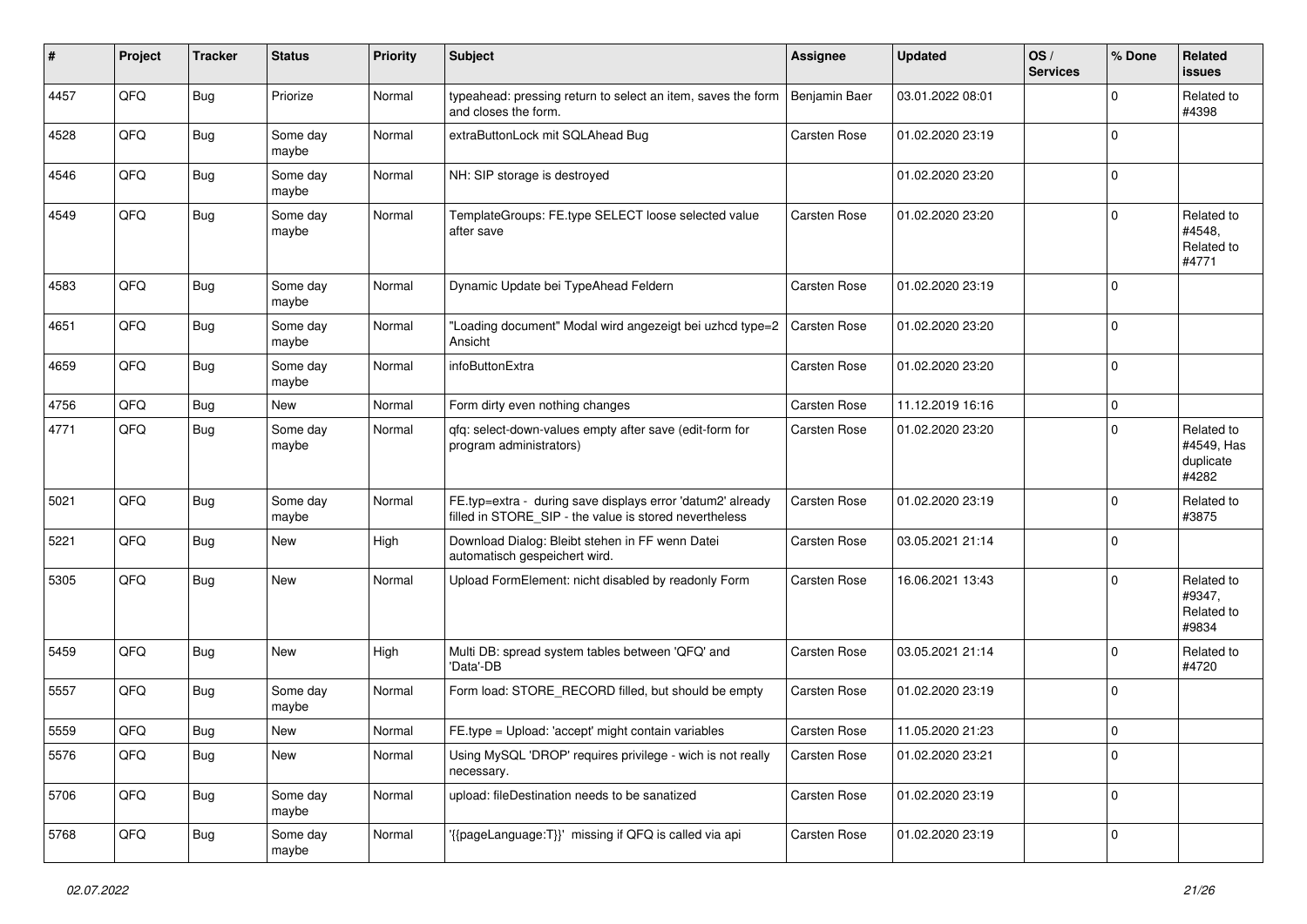| ∦    | Project | <b>Tracker</b> | <b>Status</b>     | <b>Priority</b> | Subject                                                                                                          | <b>Assignee</b> | <b>Updated</b>   | OS/<br><b>Services</b> | % Done      | Related<br><b>issues</b> |
|------|---------|----------------|-------------------|-----------------|------------------------------------------------------------------------------------------------------------------|-----------------|------------------|------------------------|-------------|--------------------------|
| 5877 | QFQ     | <b>Bug</b>     | Some day<br>maybe | Normal          | FE.type=note:bsColumn strange behaviour                                                                          |                 | 01.02.2020 23:19 |                        | $\Omega$    |                          |
| 5991 | QFQ     | <b>Bug</b>     | Some day<br>maybe | Normal          | URLs with ' ' or long parameter are problematic                                                                  | Carsten Rose    | 01.02.2020 23:19 |                        | $\mathbf 0$ |                          |
| 6116 | QFQ     | Bug            | Priorize          | High            | value of checkbox not saved                                                                                      | Carsten Rose    | 07.12.2021 17:19 |                        | $\mathbf 0$ |                          |
| 6140 | QFQ     | Bug            | Priorize          | Normal          | QFQ DnD Sort: Locked fields                                                                                      | Benjamin Baer   | 21.03.2022 09:56 |                        | $\mathbf 0$ |                          |
| 6462 | QFQ     | <b>Bug</b>     | New               | Normal          | File Upload: Nutzlose Fehlermeldung wenn Datei zu gross                                                          | Carsten Rose    | 01.02.2020 23:21 |                        | $\mathbf 0$ | Related to<br>#6139      |
| 6483 | QFQ     | Bug            | <b>New</b>        | Normal          | R Store funktioniert nicht bei 'Report Notation' im FE                                                           | Carsten Rose    | 01.02.2020 23:21 |                        | $\mathbf 0$ |                          |
| 6566 | QFQ     | Bug            | Priorize          | Normal          | Link Function 'delete': provided parameter missing on page<br>reload                                             | Benjamin Baer   | 03.01.2022 08:08 |                        | $\Omega$    |                          |
| 6574 | QFQ     | Bug            | Priorize          | Normal          | qfq.log: Fehlermeldung wurde angezeigt, aber nicht geloggt                                                       | Carsten Rose    | 01.02.2020 10:13 |                        | $\mathbf 0$ |                          |
| 6677 | QFQ     | Bug            | New               | Normal          | Error message FE Action Element: no/wrong FE reference<br>who cause the problem.                                 | Carsten Rose    | 01.02.2020 23:21 |                        | $\Omega$    |                          |
| 6912 | QFQ     | <b>Bug</b>     | <b>New</b>        | Normal          | error Message Var 'deadline' already set in SIP - in Form<br>with FE.value={{deadline:R:::{{deadlinePeriod:Y}}}} | Carsten Rose    | 01.02.2020 23:21 |                        | $\Omega$    |                          |
| 7002 | QFQ     | Bug            | New               | Normal          | Dynamic Update: row does not disappear / appear                                                                  | Carsten Rose    | 01.02.2020 23:22 |                        | 0           |                          |
| 7014 | QFQ     | Bug            | New               | Normal          | Sending invalid emails succeeds when<br>debug.redirectAllMailTo is set                                           | Carsten Rose    | 01.02.2020 23:21 |                        | $\Omega$    |                          |
| 7101 | QFQ     | Bug            | Some day<br>maybe | Normal          | 'form' in SIP and 'report' - breaks                                                                              |                 | 01.02.2020 23:20 |                        | $\mathbf 0$ |                          |
| 7219 | QFQ     | Bug            | New               | Normal          | typeSheadSql / typeAheadSqlPrefetch: change to curly<br>braces                                                   | Carsten Rose    | 01.02.2020 23:21 |                        | $\mathbf 0$ |                          |
| 7261 | QFQ     | Bug            | <b>New</b>        | Normal          | Report pathFilename for user without path, only the filename                                                     | Carsten Rose    | 01.02.2020 23:21 |                        | $\mathbf 0$ |                          |
| 7281 | QFQ     | <b>Bug</b>     | Some day<br>maybe | Normal          | Subrecords: on large screen separator line too short                                                             |                 | 01.02.2020 23:19 |                        | $\Omega$    |                          |
| 7402 | QFQ     | <b>Bug</b>     | Some day<br>maybe | Normal          | thumbnail cache: outdated picture when permission denied<br>and permission resolved.                             |                 | 01.02.2020 23:20 |                        | $\Omega$    |                          |
| 7456 | QFQ     | Bug            | Some day<br>maybe | Low             | Todos in Code: solve or make ticket                                                                              | Carsten Rose    | 16.09.2021 15:10 |                        | $\Omega$    |                          |
| 7512 | QFQ     | Bug            | New               | Normal          | FE: inputType=number >> 'pattern' is not respected                                                               | Carsten Rose    | 01.02.2020 23:22 |                        | $\mathbf 0$ |                          |
| 7513 | QFQ     | <b>Bug</b>     | New               | Normal          | Radios not correct aligned                                                                                       | Carsten Rose    | 01.02.2020 23:22 |                        | 0           |                          |
| 7524 | QFQ     | <b>Bug</b>     | New               | Normal          | QFQ throws a 'General Error' if 'fileadmin/protected/log/' is<br>not writeable                                   | Carsten Rose    | 01.02.2020 23:22 |                        | $\mathbf 0$ |                          |
| 7547 | QFQ     | Bug            | New               | Normal          | Error Message in afterSave: wrong parameter column<br>reported                                                   | Carsten Rose    | 01.02.2020 23:22 |                        | $\mathbf 0$ |                          |
| 7574 | QFQ     | <b>Bug</b>     | New               | Normal          | Substitute error: form element not reported / dont parse<br>Form.note                                            | Carsten Rose    | 01.02.2020 23:21 |                        | $\mathbf 0$ |                          |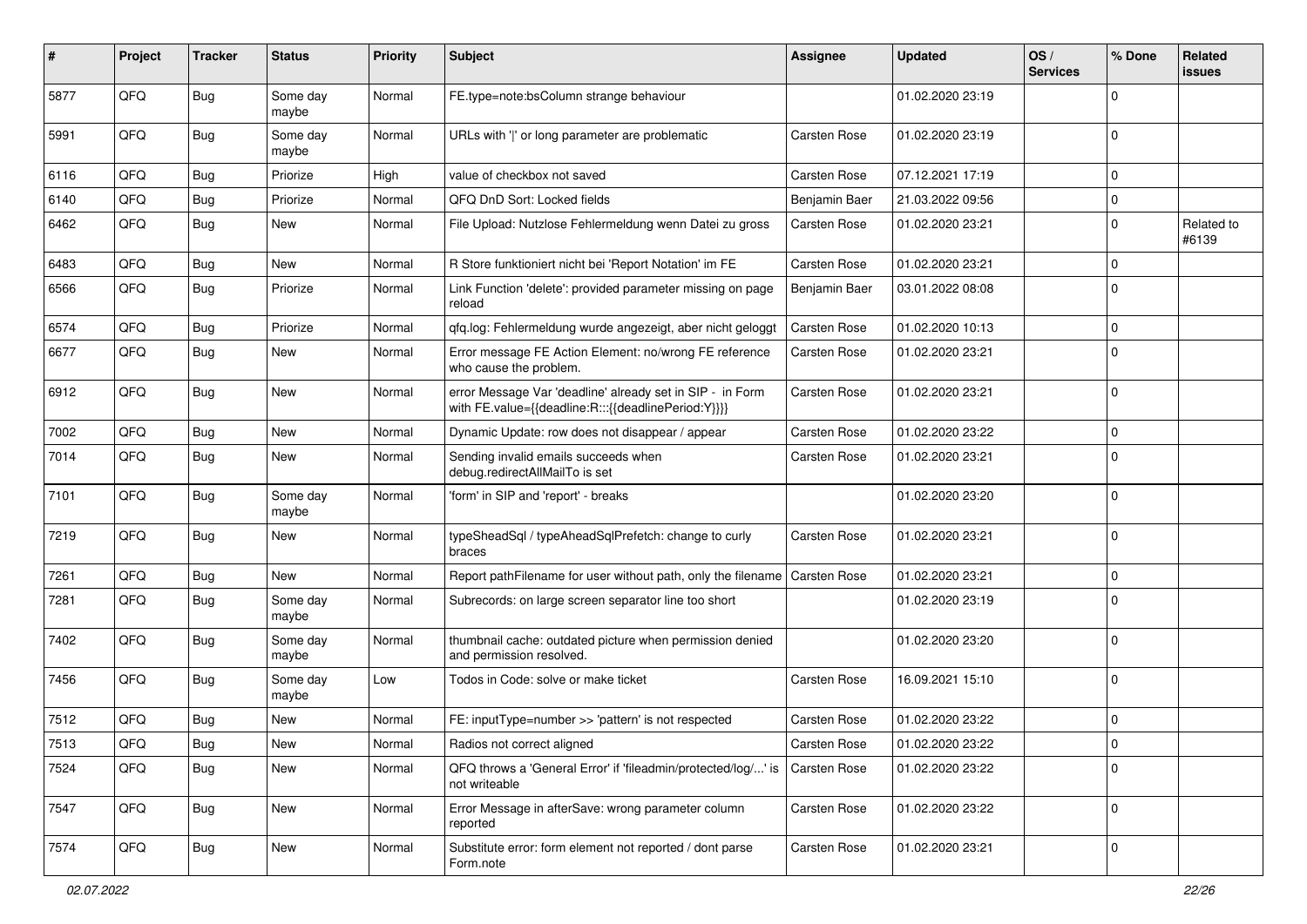| #    | Project | <b>Tracker</b> | <b>Status</b>     | Priority | <b>Subject</b>                                                                                        | <b>Assignee</b>     | <b>Updated</b>   | OS/<br><b>Services</b> | % Done      | Related<br><b>issues</b> |
|------|---------|----------------|-------------------|----------|-------------------------------------------------------------------------------------------------------|---------------------|------------------|------------------------|-------------|--------------------------|
| 7616 | QFQ     | Bug            | Priorize          | Normal   | Selectlist with Enum & Dynamic Update                                                                 | <b>Carsten Rose</b> | 01.02.2020 10:13 |                        | $\Omega$    |                          |
| 7650 | QFQ     | <b>Bug</b>     | New               | High     | Optional do not show 'required' sign on FormElement                                                   | Carsten Rose        | 03.05.2021 21:14 |                        | $\Omega$    |                          |
| 7656 | QFQ     | Bug            | Priorize          | Normal   | FE with required, 'pattern' and 'extraButtonLock': always<br>complain about missing value             | Carsten Rose        | 01.02.2020 10:13 |                        | $\Omega$    |                          |
| 7685 | QFQ     | Bug            | <b>New</b>        | Normal   | Open FormElement from QFQ error message and save<br>modified record: error about missing {{formId:F}} | <b>Carsten Rose</b> | 01.02.2020 23:22 |                        | $\Omega$    |                          |
| 7795 | QFQ     | <b>Bug</b>     | <b>New</b>        | Normal   | Readonly Form: Typeahead-Felder                                                                       | Carsten Rose        | 01.02.2020 23:22 |                        | $\Omega$    | Related to<br>#10640     |
| 7890 | QFQ     | Bug            | New               | Normal   | FormElement 'required': extraButtonInfo not aligned                                                   | Carsten Rose        | 11.06.2021 21:17 |                        | $\mathbf 0$ | Related to<br>#11517     |
| 7899 | QFQ     | <b>Bug</b>     | New               | High     | Fe.type=password / retype / required: always complain<br>about missing value                          | Carsten Rose        | 03.05.2021 21:14 |                        | $\Omega$    |                          |
| 8037 | QFQ     | <b>Bug</b>     | Priorize          | Normal   | FE.type=upload (advanced mode): {{slaveld:V}} missing<br>during dynamic update                        | <b>Carsten Rose</b> | 01.02.2020 10:13 |                        | $\Omega$    |                          |
| 8049 | QFQ     | <b>Bug</b>     | New               | Normal   | FE.type=note, column 'value': text moves some pixel to top<br>after save                              | Carsten Rose        | 01.02.2020 23:22 |                        | $\Omega$    |                          |
| 8083 | QFQ     | <b>Bug</b>     | New               | High     | FormEditor: primary table list does not respect<br>'indexDb={{indexData:Y}}'                          | Carsten Rose        | 03.05.2021 21:14 |                        | $\Omega$    | Has duplicate<br>#6678   |
| 8106 | QFQ     | <b>Bug</b>     | Some day<br>maybe | Normal   | Dynamic Update: Feld kann nicht auf empty zurückgesetzt<br>werden                                     | Carsten Rose        | 11.12.2019 16:01 |                        | $\Omega$    |                          |
| 8316 | QFQ     | Bug            | Feedback          | Normal   | Documentation/Behaviour for Nested Queries and<br>Record-Store confusing                              | Nicola Chiapolini   | 20.11.2019 09:14 |                        | $\Omega$    |                          |
| 8431 | QFQ     | Bug            | <b>New</b>        | High     | autocron.php with wrong path                                                                          | Carsten Rose        | 03.05.2021 21:14 |                        | $\Omega$    |                          |
| 8668 | QFQ     | Bug            | New               | High     | Pill disabled: dyamic mode 'hidden' not respected - FE is still<br>required                           | <b>Carsten Rose</b> | 03.05.2021 21:14 |                        | $\Omega$    |                          |
| 8891 | QFQ     | <b>Bug</b>     | New               | High     | formSubmitLog: do not log passwords                                                                   | Enis Nuredini       | 25.03.2022 09:06 |                        | $\Omega$    |                          |
| 9013 | QFQ     | Bug            | <b>New</b>        | Normal   | Error in Twig template not handled                                                                    | Carsten Rose        | 20.10.2021 13:43 |                        | $\Omega$    |                          |
| 9020 | QFQ     | <b>Bug</b>     | Some day<br>maybe | Normal   | radio mit buttonClass und dynamicUpdate lassen sich nicht<br>kombinieren                              |                     | 11.12.2019 16:01 |                        | $\Omega$    |                          |
| 9024 | QFQ     | Bug            | Some day<br>maybe | Normal   | QFQ Einarbeitung                                                                                      |                     | 01.02.2020 15:56 |                        | $\Omega$    |                          |
| 9077 | QFQ     | Bug            | <b>New</b>        | Normal   | typeAheadSql: report broken SQL                                                                       | Carsten Rose        | 29.06.2022 22:35 |                        | $\Omega$    | Related to<br>#4018      |
| 9121 | QFQ     | <b>Bug</b>     | Priorize          | High     | sip links have r and dblndexData set                                                                  | <b>Carsten Rose</b> | 12.06.2021 10:41 |                        | $\Omega$    |                          |
| 9126 | QFQ     | Bug            | Some day<br>maybe | Normal   | hidden Form elements are present in page source                                                       |                     | 02.01.2021 18:41 |                        | $\Omega$    |                          |
| 9127 | QFQ     | Bug            | New               | Normal   | Error Message: change 'roll over' color - text not readable                                           | <b>Carsten Rose</b> | 01.02.2020 23:22 |                        | $\Omega$    |                          |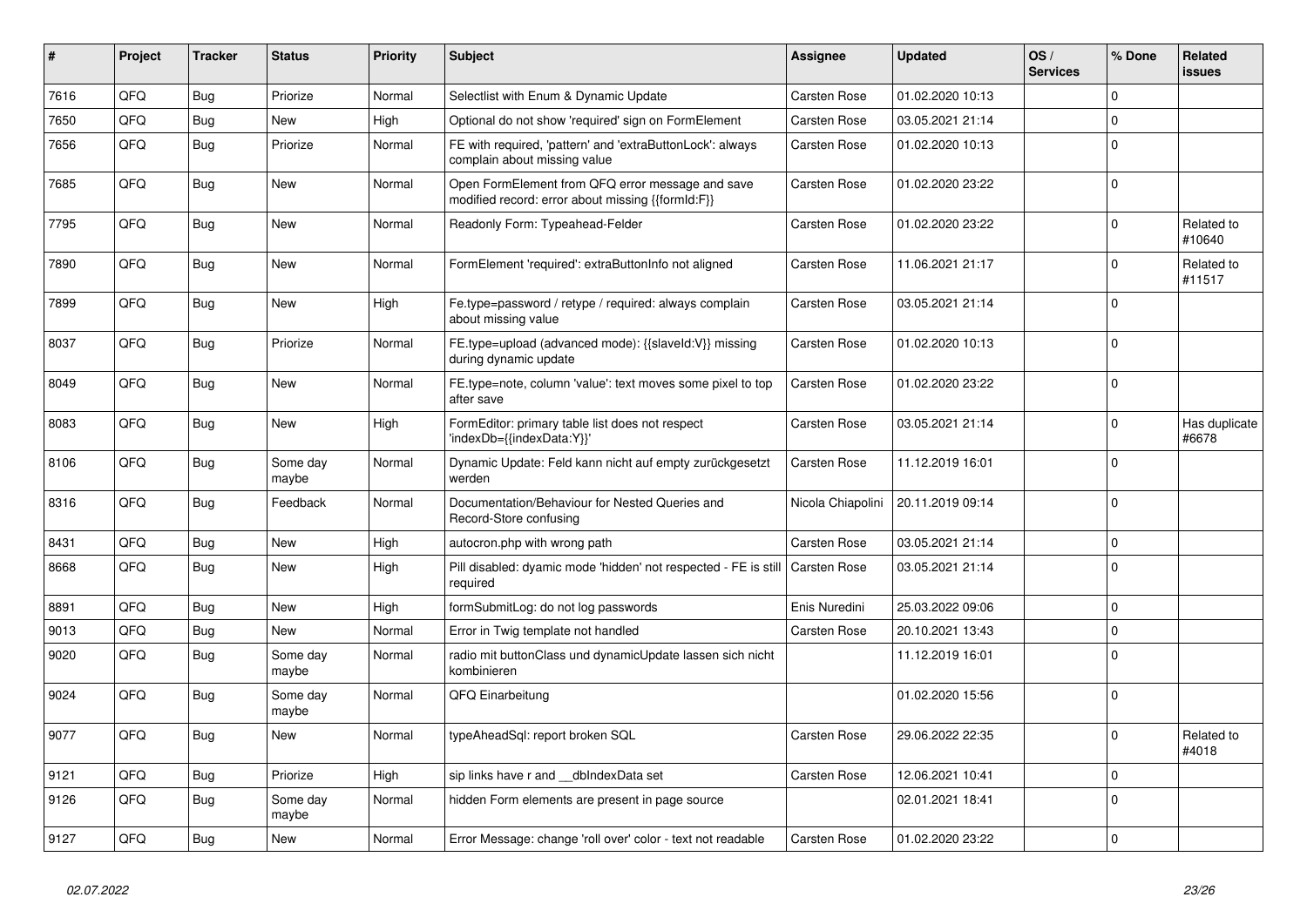| $\vert$ # | Project | <b>Tracker</b> | <b>Status</b>     | <b>Priority</b> | Subject                                                                                                  | <b>Assignee</b> | <b>Updated</b>   | OS/<br><b>Services</b> | % Done      | Related<br>issues                                                       |
|-----------|---------|----------------|-------------------|-----------------|----------------------------------------------------------------------------------------------------------|-----------------|------------------|------------------------|-------------|-------------------------------------------------------------------------|
| 9173      | QFQ     | <b>Bug</b>     | Priorize          | Urgent          | Stale Record Lock: Firefox                                                                               | Carsten Rose    | 03.05.2021 21:14 |                        | $\Omega$    | Related to<br>#9789                                                     |
| 9177      | QFQ     | <b>Bug</b>     | <b>New</b>        | Normal          | Bug? QFQ tries to save an action FE, which has real<br>existing column name                              | Carsten Rose    | 01.02.2020 23:22 |                        | $\Omega$    |                                                                         |
| 9281      | QFQ     | <b>Bug</b>     | Some day<br>maybe | Normal          | Allow STRICT TRANS TABLES                                                                                | Carsten Rose    | 02.01.2021 18:43 |                        | $\mathbf 0$ |                                                                         |
| 9317      | QFQ     | <b>Bug</b>     | New               | Normal          | FE.type=note: with dynamic show/hidden an empty label<br>causes trouble                                  | Carsten Rose    | 01.02.2020 23:22 |                        | $\mathbf 0$ |                                                                         |
| 9347      | QFQ     | <b>Bug</b>     | <b>New</b>        | High            | FE.type=upload with dynamic show/hidden: required not<br>detected                                        | Carsten Rose    | 12.06.2021 10:40 |                        | $\Omega$    | Related to<br>#5305,<br>Related to<br>#12398                            |
| 9531      | QFQ     | Bug            | <b>New</b>        | High            | FE File: Dynamic Update / modeSql / required detected<br>even it not set                                 | Carsten Rose    | 11.06.2021 20:32 |                        | $\mathbf 0$ | Related to<br>#12398                                                    |
| 9533      | QFQ     | Bug            | New               | Normal          | FE.type=upload: Check in 'beforeSave' if upload is given                                                 | Carsten Rose    | 01.02.2020 23:22 |                        | $\mathbf 0$ | Related to<br>#11523                                                    |
| 9534      | QFQ     | <b>Bug</b>     | Priorize          | Urgent          | FE.type=upload: 'Unknown Mode: ID"                                                                       | Carsten Rose    | 03.05.2021 21:14 |                        | $\mathbf 0$ | Related to<br>#9532                                                     |
| 9535      | QFQ     | <b>Bug</b>     | Feedback          | Normal          | Report:  AS ' vertical' - column to wide - vertical >> rot45,<br>rot <sub>90</sub>                       | Benjamin Baer   | 01.02.2020 15:56 |                        | $\mathbf 0$ |                                                                         |
| 9669      | QFQ     | Bug            | Some day<br>maybe | Normal          | Checkbox / Template Group: radio/checkbox visible broken<br>after 'add'                                  | Carsten Rose    | 16.06.2021 13:47 |                        | $\Omega$    | Related to<br>#8091                                                     |
| 9773      | QFQ     | <b>Bug</b>     | New               | Normal          | form.parameter.formModeGlobal=requiredOff                                                                | Carsten Rose    | 01.02.2020 15:56 |                        | $\mathbf 0$ |                                                                         |
| 9783      | QFQ     | Bug            | <b>New</b>        | Normal          | Email with special characters                                                                            | Carsten Rose    | 01.02.2020 23:22 |                        | $\mathbf 0$ |                                                                         |
| 9834      | QFQ     | Bug            | Priorize          | Normal          | Input elements with tag 'disabled' are missing on<br>form-submit: server option 'processReadOnly' broken | Carsten Rose    | 07.12.2021 16:43 |                        | $\Omega$    | Related to<br>#9691,<br>Related to<br>#5305, Has<br>duplicate<br>#12331 |
| 9855      | QFQ     | Bug            | <b>New</b>        | Normal          | <b>Required Check</b>                                                                                    |                 | 01.02.2020 15:56 |                        | $\Omega$    |                                                                         |
| 9862      | QFQ     | <b>Bug</b>     | Priorize          | Normal          | Failed writing to sql mail qfq.log should throw an exception                                             | Carsten Rose    | 01.02.2020 10:13 |                        | $\mathbf 0$ |                                                                         |
| 9898      | QFQ     | <b>Bug</b>     | Feedback          | Normal          | Formular trotz Timeout gespeichert                                                                       | Benjamin Baer   | 01.02.2020 15:56 |                        | $\mathbf 0$ |                                                                         |
| 9947      | QFQ     | <b>Bug</b>     | Priorize          | Normal          | Unwanted error message if missing 'typeAheadSqlPrefetch'                                                 | Carsten Rose    | 01.02.2020 10:13 |                        | $\mathbf 0$ |                                                                         |
| 9958      | QFQ     | <b>Bug</b>     | Priorize          | Normal          | Broken subrecord query: no error message                                                                 | Carsten Rose    | 05.02.2021 15:15 |                        | $\mathbf 0$ |                                                                         |
| 9975      | QFQ     | Bug            | Priorize          | Normal          | Dropdown Menu: 'r:3' broken                                                                              | Carsten Rose    | 01.02.2020 10:13 |                        | $\pmb{0}$   |                                                                         |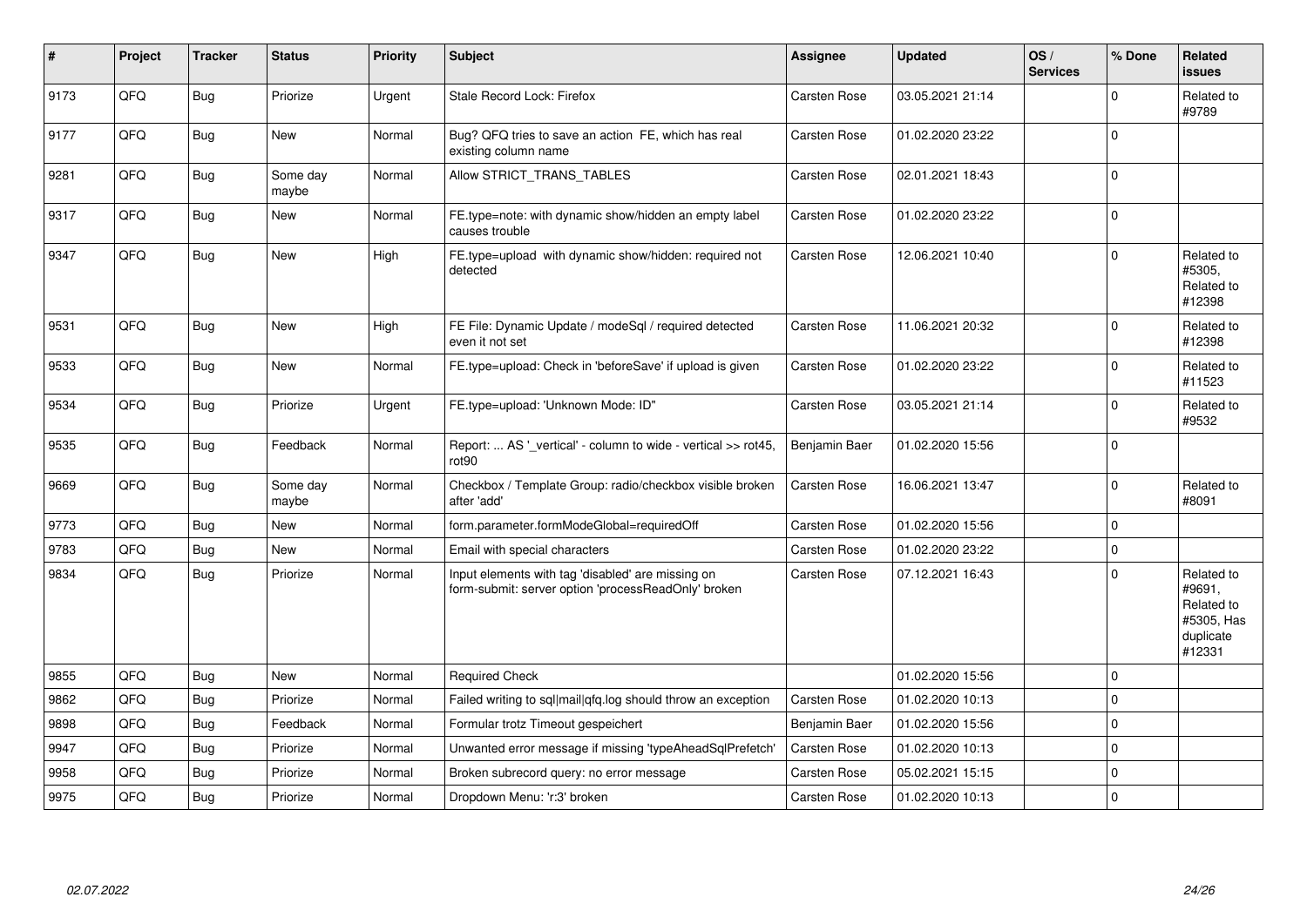| #     | Project | <b>Tracker</b> | <b>Status</b> | <b>Priority</b> | <b>Subject</b>                                                                      | <b>Assignee</b>     | <b>Updated</b>   | OS/<br><b>Services</b> | % Done      | Related<br><b>issues</b>                                             |
|-------|---------|----------------|---------------|-----------------|-------------------------------------------------------------------------------------|---------------------|------------------|------------------------|-------------|----------------------------------------------------------------------|
| 10081 | QFQ     | Bug            | New           | High            | Stale record lock after 'forbidden' character                                       | Carsten Rose        | 03.05.2021 21:12 |                        | $\mathbf 0$ | Related to<br>#10082,<br>Related to<br>#9789                         |
| 10082 | QFQ     | <b>Bug</b>     | New           | Normal          | FE.type=SELECT - 'sanatize' Class                                                   | Carsten Rose        | 07.05.2020 09:36 |                        | $\mathbf 0$ | Related to<br>#10081                                                 |
| 10322 | QFQ     | Bug            | New           | Normal          | FormElement / Radio: missing column 'enum' >> FE not<br>reported                    | <b>Carsten Rose</b> | 07.05.2020 09:37 |                        | $\pmb{0}$   |                                                                      |
| 10324 | QFQ     | Bug            | New           | Normal          | Excel Export mit Template funktioniert nur, wenn Template<br>vor uid kommt          |                     | 30.03.2020 11:20 |                        | $\mathbf 0$ | Related to<br>#10257                                                 |
| 10506 | QFQ     | Bug            | <b>New</b>    | High            | Template Group broken on MultiDB instance                                           | <b>Carsten Rose</b> | 03.05.2021 21:12 |                        | $\mathbf 0$ | Related to<br>#10505                                                 |
| 10508 | QFQ     | Bug            | New           | High            | Multi Form broken on Multi DB Instance                                              | Carsten Rose        | 03.05.2021 21:12 |                        | $\mathbf 0$ |                                                                      |
| 10588 | QFQ     | <b>Bug</b>     | <b>New</b>    | Normal          | typeahed Tag: Doku anpassen                                                         | Carsten Rose        | 12.11.2020 23:45 |                        | $\pmb{0}$   |                                                                      |
| 10640 | QFQ     | Bug            | New           | High            | TypeAhead Tag: FE editierbar trotz readOnly                                         | <b>Carsten Rose</b> | 03.05.2021 21:12 |                        | $\mathbf 0$ | Related to<br>#7795                                                  |
| 10658 | QFQ     | Bug            | <b>New</b>    | Normal          | processReadOnly broken                                                              | <b>Carsten Rose</b> | 27.05.2020 17:55 |                        | $\mathbf 0$ |                                                                      |
| 10661 | QFQ     | Bug            | In Progress   | Normal          | Typo3 Warnungen                                                                     | Carsten Rose        | 07.09.2021 13:23 |                        | $\pmb{0}$   | Related to<br>#12440                                                 |
| 10704 | QFQ     | <b>Bug</b>     | New           | Normal          | wkhtml problem rendering fullCalendar.js / fabric.js >><br>successor: puppeteer     | Carsten Rose        | 12.11.2020 23:45 |                        | $\mathbf 0$ | Related to<br>#5024,<br>Related to<br>#4650.<br>Related to<br>#10715 |
| 10759 | QFQ     | <b>Bug</b>     | New           | Normal          | emptyMeansNull - Feld falsch aktualisiert                                           |                     | 12.11.2020 23:45 |                        | 0           |                                                                      |
| 10766 | QFQ     | Bug            | <b>New</b>    | High            | Radiobutton / parameter.buttonClass=btn-default: dynamic<br>update                  |                     | 03.05.2021 21:12 |                        | $\mathbf 0$ | Related to<br>#11237                                                 |
| 10890 | QFQ     | Bug            | New           | Normal          | AutoCron hangs                                                                      |                     | 20.07.2020 13:56 |                        | $\mathbf 0$ |                                                                      |
| 10937 | QFQ     | Bug            | New           | Normal          | Fehler mit abhängigen Select- Feldern beim Positionieren                            | Carsten Rose        | 12.11.2020 23:45 |                        | $\pmb{0}$   |                                                                      |
| 11057 | QFQ     | Bug            | <b>New</b>    | High            | Checkboxes ohne span.checkmark im Report werden<br>ausgeblendet                     | Benjamin Baer       | 03.05.2021 21:12 |                        | $\mathbf 0$ | Related to<br>#11039                                                 |
| 11195 | QFQ     | Bug            | New           | Low             | Dynamic Update: Note not updated if new text is empty<br>(v20.4)                    |                     | 25.09.2020 11:14 |                        | $\mathbf 0$ |                                                                      |
| 11237 | QFQ     | <b>Bug</b>     | New           | High            | Radiobutton / parameter.buttonClass= btn-default - kein<br>dirty Trigger            | Benjamin Baer       | 03.05.2021 21:12 |                        | $\pmb{0}$   | Related to<br>#10766                                                 |
| 11239 | QFQ     | Bug            | New           | Normal          | Radiobutton (plain): horizontales Rendern abhängig vom<br>Datentyp in der Datenbank | Carsten Rose        | 30.09.2020 18:37 |                        | $\mathbf 0$ |                                                                      |
| 11347 | QFQ     | <b>Bug</b>     | Feedback      | Normal          | If Bedingungen funktionieren nicht korrekt                                          | Christoph Fuchs     | 21.03.2021 20:37 |                        | 0           |                                                                      |